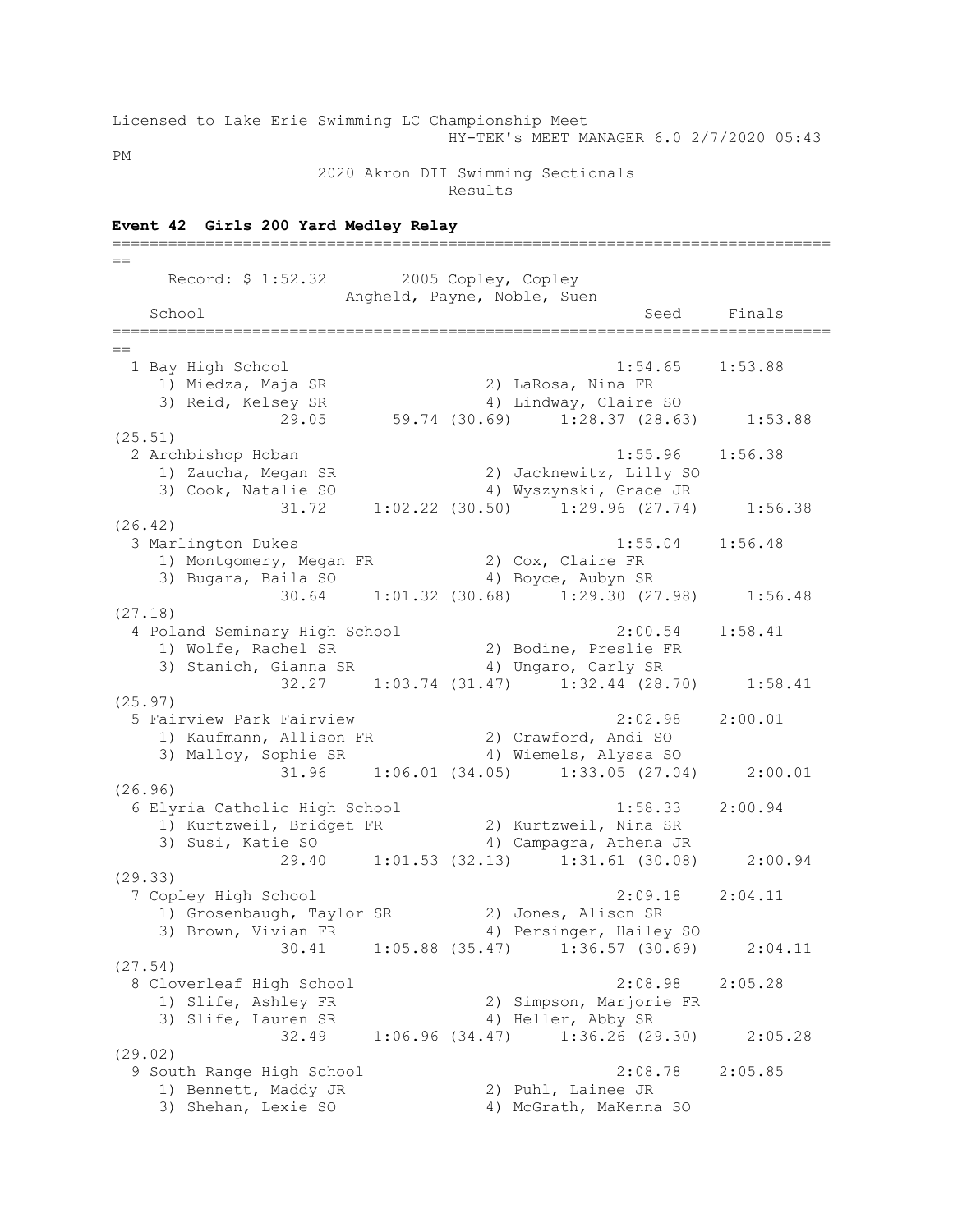31.45 1:07.47 (36.02) 1:37.99 (30.52) 2:05.85 (27.86) 10 Youngstown Cardinal Mooney 2:09.10 2:10.25 1) Kovacs, Natalie JR 2) VanSuch, Savanna JR 3) Ricciardi, Gina SR 4) Tsarnas, Maria SR 35.25 1:06.96 (31.71) 1:38.97 (32.01) 2:10.25 (31.28) 11 Cuyahoga Valley Christian Acad 2:10.84 2:11.28 1) Stimson, Maddie SR 2) Wodrich, Stephanie SO 3) Adkins, Liv JR 4) Hegele, Coryn JR 33.50 1:11.04 (37.54) 1:43.57 (32.53) 2:11.28 (27.71) 12 Tallmadge Swimming 2:22.21 2:13.46 1) Norris, Angelina SR 2) Tan, Lauren SO 3) Fiume, Hannah JR 4) Jeffries, Cassie JR 34.17 1:14.25 (40.08) 1:45.09 (30.84) 2:13.46 (28.37) 13 Salem High School 2:20.52 2:16.89 1) Bowers, Hannah SO 2) Martin, Amaya SR 3) Moore, Samantha SO 4) Cochran, Halle JR 30.48 2:16.89 (1:46.41) 14 Our Lady of the Elms Panthers 2:28.74 2:23.20 1) Burns, Caroline 2) Farah, Elena 3) Schneider, Sofie 4) Schneider, Anna 38.27 1:14.70 (36.43) 1:49.51 (34.81) 2:23.20 (33.69) 15 Padua Franciscan High School 2:29.20 2:25.93 1) Ranker, Libby SO 2) Fittro, Camryn FR 3) Grant, Raeanne JR 4) Diederich, Emma SO 34.75 1:17.02 (42.27) 1:52.55 (35.53) 2:25.93 (33.38)<br>16 Orrville High School 16 Orrville High School 2:12.52 2:28.03 1) Dreher, Rachel FR 2) Legan, Sarah JR 3) Martin, Ahlaina FR 4) Torres, Andrea JR 36.94 1:16.20 (39.26) 1:53.57 (37.37) 2:28.03 (34.46) 17 Canton Central Catholic 2:37.50 2:34.49 1) Davis, Isabella JR 2) Dimos, Sophia SR 3) Williams, Clara SR 4) Allendesalazar, Casilda JR 37.96 1:18.25 (40.29) 2:03.71 (45.46) 2:34.49 (30.78) 18 Columbiana High School 2:43.45 2:43.49 1) Strohecker, Mia FR 2) Silver, Rebekah SR 3) Davis, Grace FR 4) Burr, Faith SR 43.86 1:25.01 (41.15) Burr, Faith SR<br>43.86 1:25.01 (41.15) 2:10.51 (45.50) 2:43.49 (32.98) -- St Vincent St Mary Irish 3:06.13 DQ 1) Flowers, Antoinette 2) Heath, Britney<br>
2) Heath, Britney<br>
3) Porchowsky, Sadie 4) Saum, Kathryn 3) Porchowsky, Sadie (4) Saum, Kathryn 47.19 1:43.59 (56.40) 2:29.67 (46.08) DQ (24.00) -- Richfield Revere High School 2:07.65 DQ 1) Malik, Lilah JR 2) Pokrajac, Nadia SO 3) Nemer, Carla FR 4) Gupta, Shreya FR 1) Franch, 2000<br>39.05 1:17.11 (38.06) 1:50.96 (33.85) DQ<br>39.05 1:17.11 (38.06) 1:50.96 (33.85) (35.99)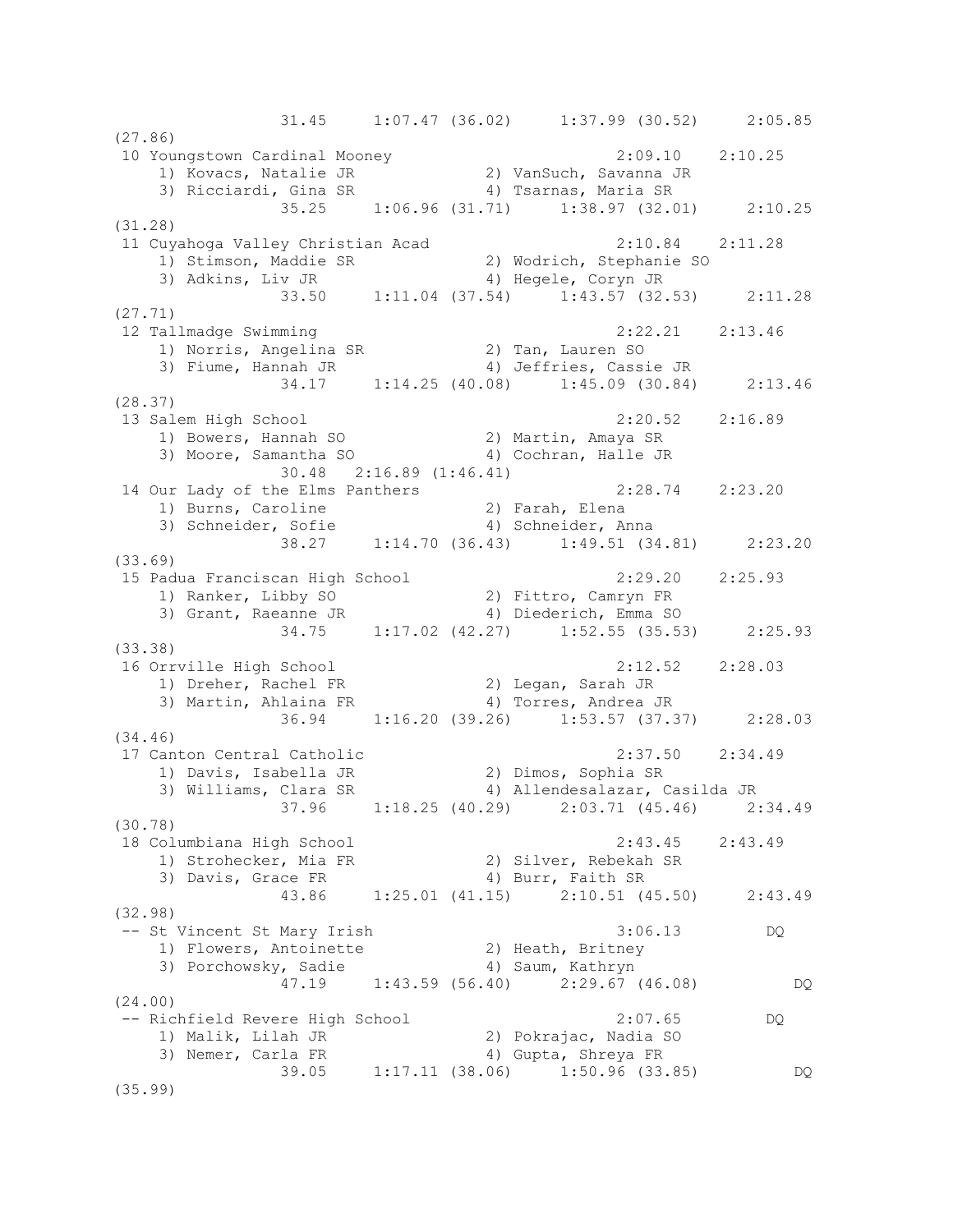# **Event 43 Girls 200 Yard Freestyle**

| $=$                                                                                                   |                                                                                |                     |  |
|-------------------------------------------------------------------------------------------------------|--------------------------------------------------------------------------------|---------------------|--|
| Record: \$ 1:56.32 2006 Laura Clark, Firelands                                                        |                                                                                |                     |  |
|                                                                                                       |                                                                                |                     |  |
| Name                                                                                                  | Year School and Seed Finals                                                    |                     |  |
|                                                                                                       |                                                                                |                     |  |
| $==$                                                                                                  |                                                                                |                     |  |
| 1 Canode, Emma<br>27.74 58.34 (30.60) 1:29.84 (31.50) 2:00.68                                         |                                                                                |                     |  |
|                                                                                                       |                                                                                |                     |  |
| (30.84)                                                                                               |                                                                                |                     |  |
| 2 Bugara, Baila                                                                                       | SO AMA                                                                         |                     |  |
|                                                                                                       | SO AMA<br>27.85 58.72 (30.87) 1:30.81 (32.09) 2:02.38                          |                     |  |
|                                                                                                       |                                                                                |                     |  |
| (31.57)                                                                                               |                                                                                |                     |  |
| 3 Cook, Natalie 50 Hoban Knights 2:11.79 2:07.21<br>28.74 1:00.49 (31.75) 1:33.82 (33.33) 2:07.21     |                                                                                |                     |  |
|                                                                                                       |                                                                                |                     |  |
| (33.39)                                                                                               |                                                                                |                     |  |
| 4 Slife, Lauren                                                                                       | SR Cloverleaf 2:11.30 2:08.07                                                  |                     |  |
|                                                                                                       | 28.40 1:01.07 (32.67) 1:34.62 (33.55) 2:08.07                                  |                     |  |
|                                                                                                       |                                                                                |                     |  |
| (33.45)                                                                                               |                                                                                |                     |  |
| 5 Persinger, Hailey                                                                                   |                                                                                |                     |  |
|                                                                                                       | ley 50 Copley 2:15.04 2:09.40<br>28.98 1:01.03 (32.05) 1:35.10 (34.07) 2:09.40 |                     |  |
| (34.30)                                                                                               |                                                                                |                     |  |
| 6 Zaucha, Megan SR Hoban Knights 2:05.53 2:10.79                                                      |                                                                                |                     |  |
|                                                                                                       | 28.56 1:01.13 (32.57) 1:35.95 (34.82) 2:10.79                                  |                     |  |
| (34.84)                                                                                               |                                                                                |                     |  |
|                                                                                                       |                                                                                |                     |  |
| 7 Donahue, Abigail (JR Bay High (2:13.04 2:10.84)                                                     |                                                                                |                     |  |
| 28.85                                                                                                 | $1:01.01$ (32.16) $1:35.39$ (34.38) $2:10.84$                                  |                     |  |
| (35.45)                                                                                               |                                                                                |                     |  |
| 8 Kurtzweil, Nina SR Elyria Catholic 2:12.99 2:11.06<br>29.15 1:02.05 (32.90) 1:37.03 (34.98) 2:11.06 |                                                                                |                     |  |
|                                                                                                       |                                                                                |                     |  |
| (34.03)                                                                                               |                                                                                |                     |  |
|                                                                                                       |                                                                                |                     |  |
| 9 Disalvo, Abby FR Revere 2:13.00 2:12.39<br>29.04 1:01.93 (32.89) 1:37.11 (35.18) 2:12.39            |                                                                                |                     |  |
|                                                                                                       |                                                                                |                     |  |
| (35.28)                                                                                               |                                                                                |                     |  |
| 10 Batchlet, Emily FR ORR                                                                             |                                                                                | $2:17.14$ $2:14.04$ |  |
|                                                                                                       | 28.95 1:03.05 (34.10) 1:39.57 (36.52) 2:14.04                                  |                     |  |
| (34.47)                                                                                               |                                                                                |                     |  |
| 11 Grillo, Madeline                                                                                   | SR Central Catholic 2:16.87 2:15.12                                            |                     |  |
|                                                                                                       | 28.90 1:01.36 (32.46) 1:36.79 (35.43) 2:15.12                                  |                     |  |
|                                                                                                       |                                                                                |                     |  |
| (38.33)                                                                                               |                                                                                |                     |  |
| 12 Lew, Michelle SR Padua HS 2:19.93 2:15.34<br>30.63 1:05.13 (34.50) 1:40.65 (35.52) 2:15.34         |                                                                                |                     |  |
|                                                                                                       |                                                                                |                     |  |
| (34.69)                                                                                               |                                                                                |                     |  |
|                                                                                                       |                                                                                |                     |  |
| 13 Gerber, Claire 50 AMA 2:26.50 2:16.82<br>30.87 1:05.65 (34.78) 1:41.52 (35.87) 2:16.82             |                                                                                |                     |  |
| (35.30)                                                                                               |                                                                                |                     |  |
|                                                                                                       |                                                                                |                     |  |
| 14 Ruscak, Audrey SR Hoban Knights 2:16.58 2:19.82<br>29.45 1:03.11 (33.66) 1:40.85 (37.74) 2:19.82   |                                                                                |                     |  |
|                                                                                                       |                                                                                |                     |  |
| (38.97)                                                                                               |                                                                                |                     |  |
| 15 Crawford, Andi SO Fairview Park 2:22.76 2:20.31<br>30.63 1:05.74 (35.11) 1:43.64 (37.90) 2:20.31   |                                                                                |                     |  |
|                                                                                                       |                                                                                |                     |  |
| (36.67)                                                                                               |                                                                                |                     |  |
|                                                                                                       |                                                                                |                     |  |
| 16 Milligan, Regan FR Bay High 2:19.30 2:20.69<br>31.24 1:06.76 (35.52) 1:44.36 (37.60) 2:20.69       |                                                                                |                     |  |
|                                                                                                       |                                                                                |                     |  |
| (36.33)                                                                                               |                                                                                |                     |  |
| 17 Calvin, Grace                                                                                      | FR South Range 2:26.42 2:21.29                                                 |                     |  |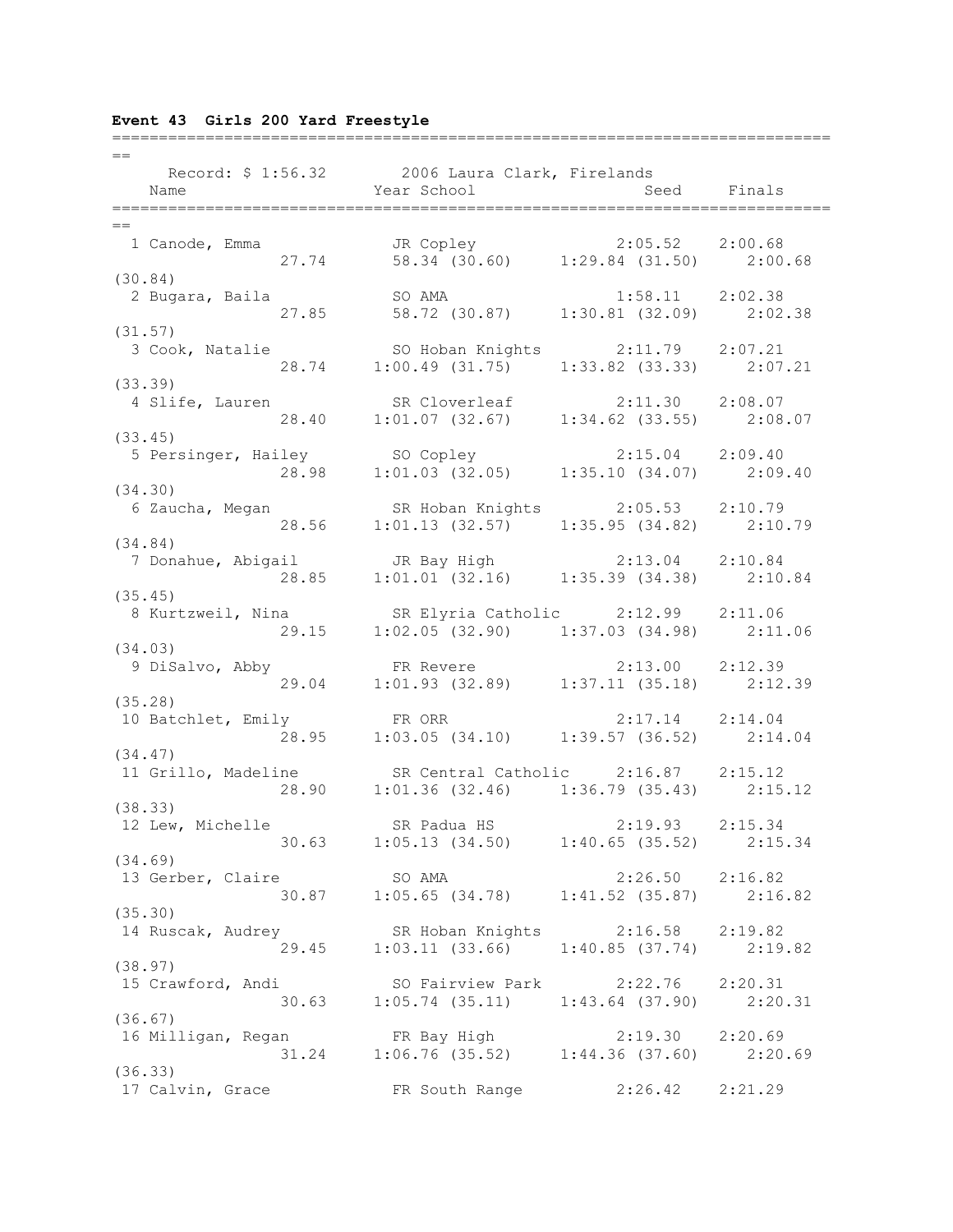30.42 1:06.17 (35.75) 1:44.42 (38.25) 2:21.29 (36.87) 18 Matson, Haley SO CVCA 2:24.13 2:21.68 32.29 1:08.65 (36.36) 1:45.83 (37.18) 2:21.68 (35.85) 19 Dent, Abbie FR Bay High 2:26.28 2:22.76 31.43 1:07.14 (35.71) 1:45.49 (38.35) 2:22.76 (37.27) 20 Hoover, Hannah FR ALL 2:23.91 2:24.10 31.06 1:06.76 (35.70) 1:45.45 (38.69) 2:24.10 (38.65) 21 McClaren, Megan JR Copley 2:31.50 2:24.40 32.85 1:10.29 (37.44) 1:48.30 (38.01) 2:24.40 (36.10) 22 Bing, Kara FR STA 2:27.68 2:25.59 31.26 1:07.40 (36.14) 1:46.14 (38.74) 2:25.59 (39.45) 23 Norris, Angelina SR TAL 2:34.44 2:27.99 34.38 1:10.57 (36.19) 1:50.99 (40.42) 2:27.99 (37.00) 24 Grdina, Sophia JR Hoban Knights 2:36.69 2:28.14 34.03 1:11.62 (37.59) 1:50.84 (39.22) 2:28.14 (37.30) 25 Basinski, Emma FR Elyria Catholic 2:35.60 2:29.23 33.00 1:10.48 (37.48) 1:51.17 (40.69) 2:29.23 (38.06) 26 Walker, Hazel JR CVCA 2:31.43 2:29.61 33.36 1:11.01 (37.65) 1:50.72 (39.71) 2:29.61 (38.89) 27 Strausser, Lauren FR Copley 2:38.89 2:29.82 33.40 1:12.33 (38.93) 1:51.62 (39.29) 2:29.82 (38.20) 28 Grant, Raeanne JR Padua HS 2:40.86 2:31.17 35.00 1:14.05 (39.05) 1:53.68 (39.63) 2:31.17 (37.49) 29 Rankin, Rachel SO Bay High 2:32.33 2:31.65 33.89 1:12.21 (38.32) 1:52.57 (40.36) 2:31.65 (39.08) 30 Timura, Maddie SR Cloverleaf 2:33.87 2:33.74 34.53 1:13.37 (38.84) 1:53.86 (40.49) 2:33.74 (39.88) 31 Filburn, Cassian SO JHI 2:37.53 2:34.33 34.76 1:13.17 (38.41) 1:54.80 (41.63) 2:34.33 (39.53) 32 Campean, Andrea SR South Range 2:33.24 2:35.69 34.02 1:12.77 (38.75) 1:54.44 (41.67) 2:35.69 (41.25) 33 Bungard, Colleen SR West Branch 2:40.50 2:35.78 35.15 1:14.56 (39.41) 1:54.98 (40.42) 2:35.78 (40.80) 34 Dimos, Sophia SR Central Catholic 2:30.49 2:38.08 34.29 1:15.28 (40.99) 1:57.12 (41.84) 2:38.08 (40.96) 35 Marino, Maddie FR South Range 2:43.54 2:42.23 34.96 1:15.93 (40.97) 2:00.96 (45.03) 2:42.23 (41.27) 36 Knapik, Jenna JR South Range 2:45.53 2:42.93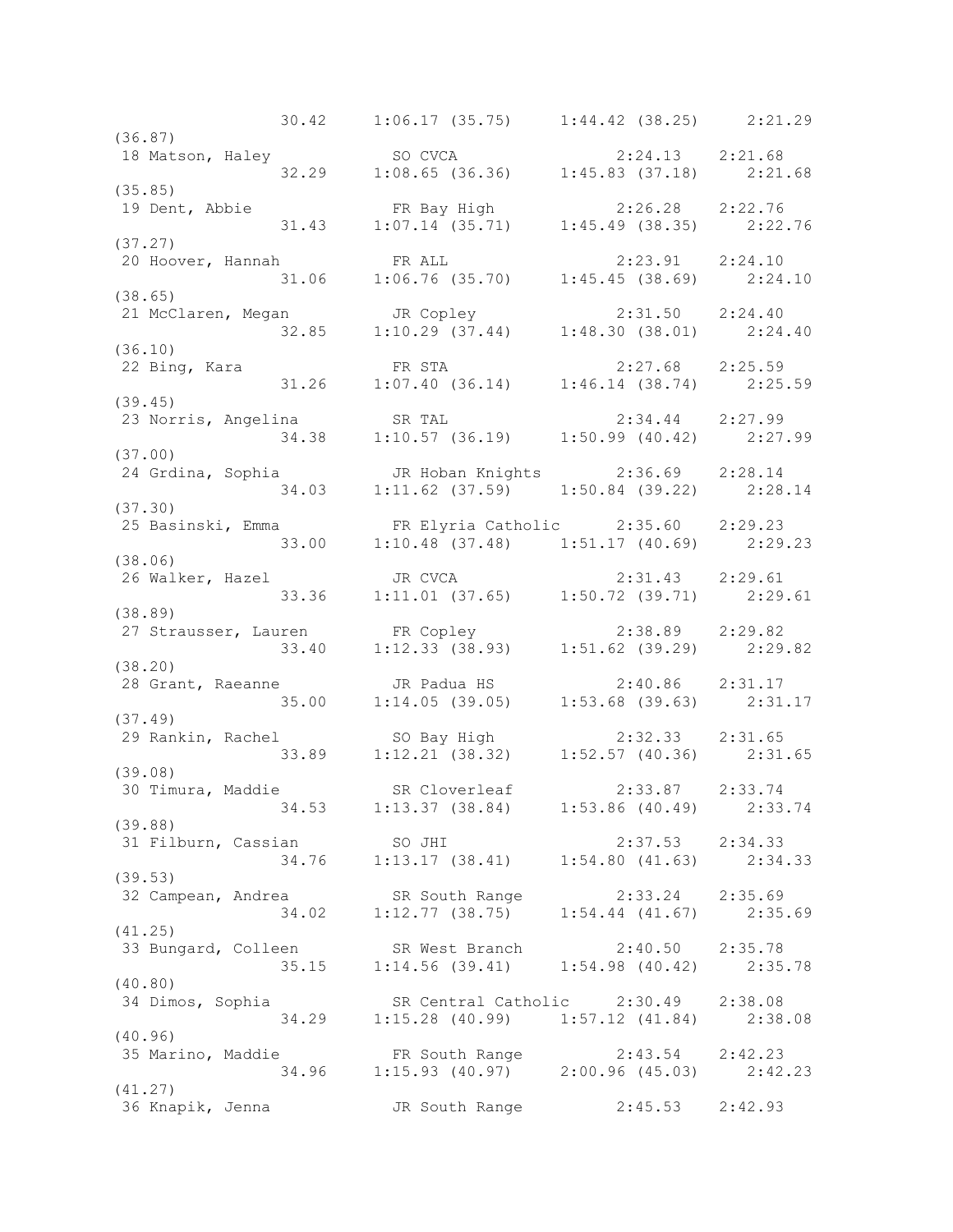35.04 1:16.12 (41.08) 2:42.93 (1:26.81) 37 Williams, Clara SR Central Catholic 2:49.12 2:43.60 36.64 1:18.52 (41.88) 2:02.32 (43.80) 2:43.60 (41.28) 38 Mattis, Alyssa JR Central Catholic 3:01.23 2:45.01 37.32 1:19.03 (41.71) 2:02.03 (43.00) 2:45.01 (42.98) 39 Creager, MyKenna JR AMA 2:51.26 2:45.63 38.50 1:20.89 (42.39) 2:04.23 (43.34) 2:45.63 (41.40) 40 Moore, Samantha SO Salem Senior 3:02.98 2:46.01 35.29 1:17.19 (41.90) 2:46.01 (1:28.82) 41 Meadows, Lauren SR TAL 2:49.05 2:46.05 1:19.27 2:03.19 ( ) 2:46.05 (42.86) 42 Deblasio, Alessandra SR TAL 2:47.62 2:47.16 35.96 1:17.66 (41.70) 2:02.23 (44.57) 2:47.16 (44.93) 43 Shipsky, Elliana JR Poland 2:43.64 2:48.92 38.08 1:20.70 (42.62) 2:05.23 (44.53) 2:48.92 (43.69) 44 Elliott, Paige JR Padua HS 2:49.68 2:49.18 38.84 1:23.41 (44.57) 2:07.96 (44.55) 2:49.18 (41.22) 45 Porchowsky, Sadie St. VM Irish 2:50.26 2:51.79 38.53 1:22.75 (44.22) 2:08.43 (45.68) 2:51.79 (43.36) 46 Schwartz, Julia JR ALL 2:51.59 2:53.21 37.90 1:21.92 (44.02) 2:08.79 (46.87) 2:53.21 (44.42) 47 Hegarty, Makenzy SO Poland 2:55.02 2:54.87 38.52 1:22.87 (44.35) 2:10.46 (47.59) 2:54.87 (44.41) 48 Donnadio, Haley JR Poland 2:53.64 2:56.72 42.73 1:28.69 (45.96) 2:13.94 (45.25) 2:56.72 (42.78) 49 Charlton, Elizabeth JR AMA 2:56.08 2:56.88 38.80 1:23.10 (44.30) 2:10.49 (47.39) 2:56.88 (46.39) 50 Davidson, Lizzy JR ALL 3:06.24 3:01.25 41.53 1:27.19 (45.66) 2:14.84 (47.65) 3:01.25 (46.41) 51 Gordon, Tayler FR Padua HS 3:23.22 3:03.53 40.05 1:26.78 (46.73) 2:15.89 (49.11) 3:03.53 (47.64) 52 Johnston, Kayla SO Fairview Park 3:14.39 3:09.52 40.00 1:28.34 (48.34) 2:21.58 (53.24) 3:09.52 (47.94) 53 Jakovina, Payton SR Poland NT 3:12.46 39.83 1:28.03 (48.20) 3:12.46 (1:44.43)

## **Event 44 Girls 200 Yard IM**

=============================================================================  $=$  Record: \$ 2:12.14 2011 Brittany Geyer, Walsh Jesuit Name Seed Finals (Name Seed Finals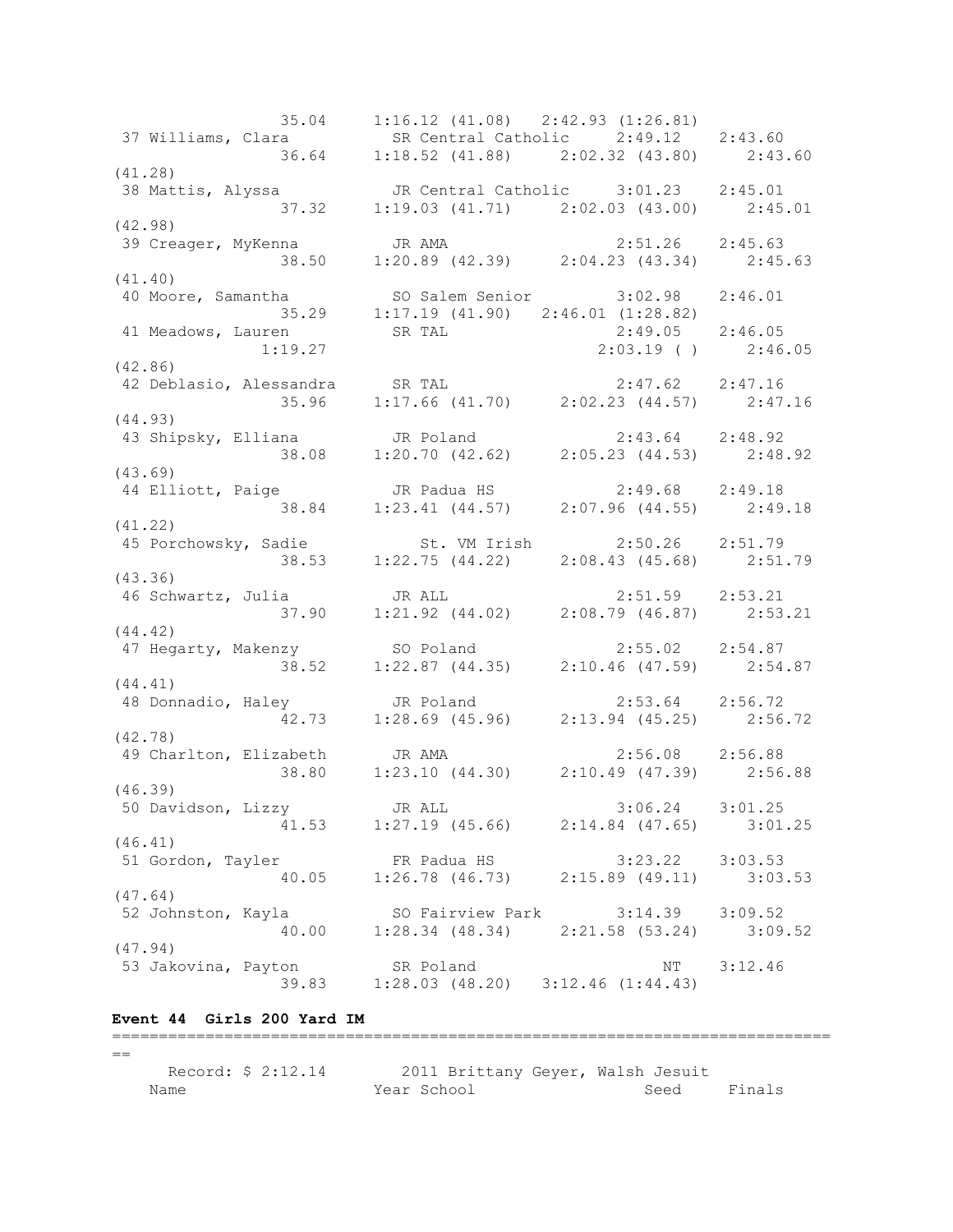=============================================================================  $-$  1 Robb, Jamyson SR West Branch 2:07.26 2:12.37 28.67 1:01.91 (33.24) 1:39.29 (37.38) 2:12.37 (33.08) 2 Sage, Britney SR Loudonville 2:16.94 2:15.74 28.93 1:03.94 (35.01) 1:42.76 (38.82) 2:15.74 (32.98) 3 Susi, Katie SO Elyria Catholic 2:14.56 2:16.50 29.14 1:06.88 (37.74) 1:45.10 (38.22) 2:16.50 (31.40) 4 Klem, Rachel JR Crestview 2:16.39 2:16.94 29.22 1:03.93 (34.71) 1:43.41 (39.48) 2:16.94 (33.53) 5 Gallagher, Grace SO Hoban Knights 2:20.92 2:17.68 29.18 1:04.77 (35.59) 1:45.04 (40.27) 2:17.68 (32.64) 6 Kurtzweil, Bridget FR Elyria Catholic 2:20.67 2:19.93 30.91 1:05.74 (34.83) 1:48.58 (42.84) 2:19.93 (31.35) 7 Jacknewitz, Lilly SO Hoban Knights 2:25.11 2:20.06 31.13 1:07.01 (35.88) 1:45.96 (38.95) 2:20.06 (34.10) 8 LaRosa, Nina FR Bay High 2:21.02 2:20.14 29.65 1:06.62 (36.97) 1:48.95 (42.33) 2:20.14 (31.19) 9 Jones, Alison SR Copley 2:31.64 2:22.72 31.23 1:06.22 (34.99) 1:48.52 (42.30) 2:22.72 (34.20) 10 Buchheit, Jocelyn SR Columbiana 2:23.81 2:22.97 30.94 1:06.66 (35.72) 1:48.07 (41.41) 2:22.97 (34.90) 11 Ricciardi, Gina SR Mooney 2:22.03 2:23.67 29.23 1:04.66 (35.43) 1:46.58 (41.92) 2:23.67 (37.09) 12 Grosenbaugh, Taylor SR Copley 2:33.91 2:24.93 32.46 1:07.34 (34.88) 1:51.51 (44.17) 2:24.93 (33.42) 13 Saum, Kathryn St. VM Irish 2:28.59 2:26.08 32.03 1:07.99 (35.96) 1:54.40 (46.41) 2:26.08 (31.68) 14 Bennett, Maddy JR South Range 2:38.68 2:28.28 31.88 1:08.69 (36.81) 1:53.48 (44.79) 2:28.28 (34.80) 15 Tajgiszer, Haley SR Hoban Knights 2:35.81 2:31.52 33.33 1:09.59 (36.26) 1:56.30 (46.71) 2:31.52 (35.22) 16 Hajjafar, Neeka SR Copley 2:41.81 2:32.70 32.33 1:11.17 (38.84) 1:57.72 (46.55) 2:32.70 (34.98) 17 Fiume, Hannah JR TAL 2:36.84 2:33.25 34.50 1:14.37 (39.87) 1:58.92 (44.55) 2:33.25 (34.33) 18 Mosley, Kendra SR ORR 2:38.65 2:34.13 31.40 1:09.05 (37.65) 1:57.75 (48.70) 2:34.13 (36.38) 19 Slife, Ashley FR Cloverleaf 2:36.70 2:35.59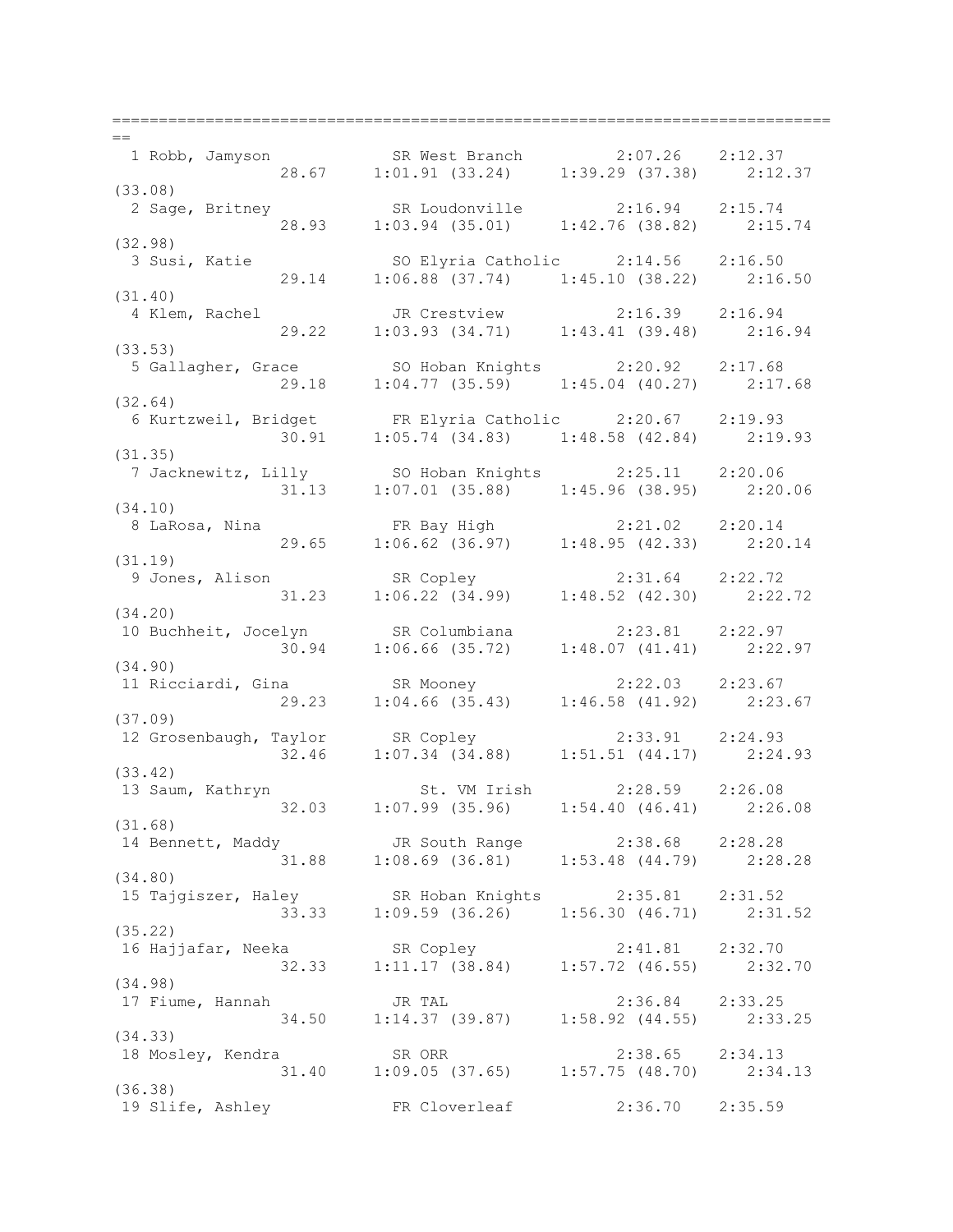31.90 1:10.92 (39.02) 2:00.74 (49.82) 2:35.59 (34.85)<br>20 Eich, Julia 20 Eich, Julia FR Poland 2:41.39 2:37.27 34.74 1:14.51 (39.77) 2:01.65 (47.14) 2:37.27 (35.62) 21 Hartzell, Caitlyn FR Bay High 2:45.22 2:38.06 33.22 1:12.72 (39.50) 2:01.05 (48.33) 2:38.06 (37.01) 22 Jackson, Reagan SO Hoban Knights 2:47.49 2:40.46 33.32 1:15.50 (42.18) 2:05.02 (49.52) 2:40.46 (35.44) 23 McGrath, MaKenna SO South Range 2:45.04 2:40.76 34.16 1:15.12 (40.96) 2:05.49 (50.37) 2:40.76 (35.27) 24 Gallion, Kaela FR Buckeye 2:45.87 2:43.70 38.36 1:18.96 (40.60) 2:06.61 (47.65) 2:43.70 (37.09) 25 Whalen, Bridget SR Fairview Park 2:48.51 2:45.68 35.72 1:16.38 (40.66) 2:05.88 (49.50) 2:45.68 (39.80) 26 Ranker, Libby SO Padua HS 2:48.42 2:46.84 35.92 1:14.84 (38.92) 2:06.52 (51.68) 2:46.84 (40.32) 27 Hayhurst, Aubrie FR Cloverleaf 2:48.74 2:47.96 35.82 1:21.00 (45.18) 2:10.98 (49.98) 2:47.96 (36.98) 28 Bergmann, Emily FR Bay High 2:50.59 2:49.03 38.79 1:22.29 (43.50) 2:11.70 (49.41) 2:49.03 (37.33) 29 Kraynak, Lilly FR Poland 2:52.10 2:49.18 33.18 1:16.27 (43.09) 2:10.46 (54.19) 2:49.18 (38.72) 30 Wodrich, Stephanie SO CVCA 2:51.06 2:53.91 37.03 1:24.76 (47.73) 2:14.42 (49.66) 2:53.91 (39.49)<br>31 Dreher, Rachel 31 Dreher, Rachel FR ORR 2:56.17 2:54.39 37.40 1:20.12 (42.72) 2:18.64 (58.52) 2:54.39 (35.75)<br>32 Zura, Olivia 32 Zura, Olivia FR Poland 2:59.34 2:55.27 39.75 1:26.91 (47.16) 2:18.29 (51.38) 2:55.27 (36.98) 33 Riser, Natalie 1986 FR Poland 1988 NT 3:04.26 40.89 1:29.03 (48.14) 2:19.54 (50.51) 3:04.26 (44.72) 34 Yarcheck, Annalea FR Copley 3:22.70 3:04.38 41.45 1:28.67 (47.22) 2:25.62 (56.95) 3:04.38 (38.76) 35 Burns, Caroline The Elms Panther 3:07.40 3:06.71 38.88 1:25.19 (46.31) 2:23.00 (57.81) 3:06.71 (43.71) 36 Martin, Ahlaina FR ORR 3:13.80 3:11.05 37.82 1:27.79 (49.97) 2:29.78 (1:01.99) 3:11.05 (41.27)

## **Event 45 Girls 50 Yard Freestyle**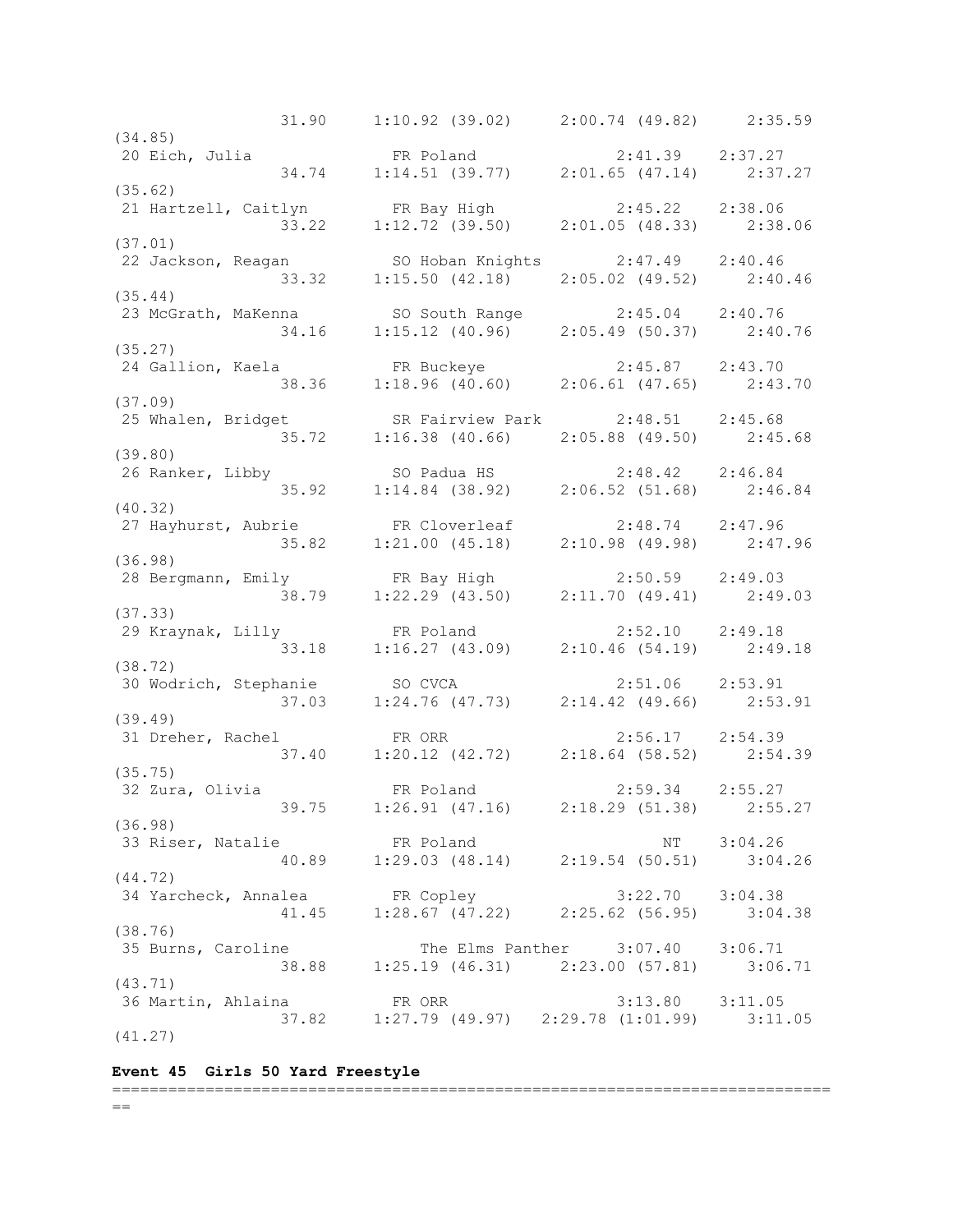| Year School<br>Name<br>Seed<br>Finals<br>$==$<br>SR Bay High<br>24.27<br>24.77<br>1 Miedza, Maja<br>26.32<br>25.10<br>2 Cohagan, Charlotte<br>SO Padua HS<br>26.37<br>3 Malloy, Sophie<br>SR Fairview Park<br>25.23<br>25.70<br>25.34<br>4 Belden, Kristen<br>FR Central Catholic<br>25.77<br>26.29<br>5 Lindway, Claire<br>SO Bay High<br>6 Wyszynski, Grace<br>26.38<br>JR Hoban Knights<br>26.35<br>7 Gaudino, Danielle<br>SR Bay High<br>27.22<br>26.44<br>27.24<br>8 Phillips, Morgan<br>26.46<br>JR Central Catholic<br>26.67<br>26.69<br>9 Ungaro, Carly<br>SR Poland<br>10 Wiemels, Alyssa<br>27.18<br>26.77<br>SO Fairview Park<br>26.55<br>27.03<br>11 Reid, Kelsey<br>SR Bay High<br>12 Bodine, Preslie<br>FR Poland<br>27.31<br>27.04<br>27.73<br>27.28<br>13 Batchlet, Emily<br>FR ORR<br>28.22<br>27.33<br>SO Salem Senior<br>14 Bowers, Hannah<br>27.91<br>15 Farah, Elena<br>The Elms Panther<br>27.40<br>27.36<br>JR Fairview Park<br>27.42<br>16 Rego, Colby<br>27.18<br>17 Hegele, Coryn<br>27.47<br>JR CVCA<br>28.42<br>27.61<br>18 Ryan, Olivia<br>JR AMA<br>19 Gowda, Tarini<br>ΝT<br>27.71<br>FR Revere<br>27.90<br>27.74<br>20 Montgomery, Megan<br>FR AMA<br>28.47<br>27.83<br>21 Boyce, Aubyn<br>SR AMA<br>28.08<br>27.92<br>22 Schrantz, Gabby<br>SO Padua HS<br>28.19<br>28.23<br>23 Krohn, Clara<br>JR Hoban Knights<br>28.49<br>24 Kinnaird, Kaylee<br>28.48<br>JR ORR<br>25 King, Colette<br>SR Fairview Park<br>28.51<br>28.61<br>26 Jeffries, Cassie<br>30.20<br>28.75<br>JR TAL<br>29.19<br>28.78<br>SR Hoban Knights<br>27 Arto, Lauren<br>29.30<br>28.82<br>28 Cochran, Halle<br>JR Salem Senior<br>28.72<br>28.95<br>29 Wile, Kaitlin<br>SO ORR<br>29.21<br>29.03<br>30 White, Alyssa<br>JR ALL<br>30.02<br>29.20<br>31 Barrett, Hannah<br>FR Copley<br>SR Hoban Knights<br>29.00<br>29.50<br>32 Powers, Grace<br>JR Salem Senior<br>30.15<br>29.83<br>33 Murphy, Payton<br>34 Kinney, Maggie<br>29.69<br>29.88<br>SR DAL<br>30.52<br>35 Phillips, Rhi<br>SR ALL<br>30.07<br>29.79<br>JR Elyria Catholic<br>30.09<br>36 Campagra, Athena<br>32.16<br>37 Fittro, Camryn<br>FR Padua HS<br>30.33<br>29.81<br>38 Garrod, Hayley<br>JR ACW<br>30.39<br>29.75<br>30.39<br>38 Heller, Abby<br>SR Cloverleaf<br>40 Jones, Olivia<br>32.25<br>SO Copley<br>30.52<br>41 Augustein, Alyssa<br>JR West Branch<br>31.05<br>30.71<br>33.75<br>42 Allendesalazar, Casilda<br>JR Central Catholic<br>31.00<br>43 Shank, Lily<br>31.30<br>31.04<br>FR South Range<br>30.60<br>44 Kovacs, Natalie<br>JR Mooney<br>31.11<br>45 Puhl, Lainee<br>31.39<br>31.15<br>JR South Range<br>JR Poland<br>30.98<br>31.17<br>46 Lattanzio, Cameron<br>30.91<br>47 Tsarnas, Maria<br>SR Mooney<br>31.34<br>31.54<br>48 Nemer, Carla<br>FR Revere<br>31.50<br>31.81<br>49 Raymer, Grace<br>SO Mooney<br>31.60<br>50 Smith-Murphy, Hannah<br>32.69<br>SR South Range<br>31.65<br>51 Pollock, Abby<br>SO CVCA<br>32.92<br>31.66<br>52 Porchowsky, Sadie<br>St. VM Irish<br>32.37<br>31.72<br>32.59<br>53 Strohecker, Mia<br>31.99<br>FR Columbiana | 2009 Jordan Moxley, Maplewood<br>Record: \$ 24.42 |  |  |  |  |
|--------------------------------------------------------------------------------------------------------------------------------------------------------------------------------------------------------------------------------------------------------------------------------------------------------------------------------------------------------------------------------------------------------------------------------------------------------------------------------------------------------------------------------------------------------------------------------------------------------------------------------------------------------------------------------------------------------------------------------------------------------------------------------------------------------------------------------------------------------------------------------------------------------------------------------------------------------------------------------------------------------------------------------------------------------------------------------------------------------------------------------------------------------------------------------------------------------------------------------------------------------------------------------------------------------------------------------------------------------------------------------------------------------------------------------------------------------------------------------------------------------------------------------------------------------------------------------------------------------------------------------------------------------------------------------------------------------------------------------------------------------------------------------------------------------------------------------------------------------------------------------------------------------------------------------------------------------------------------------------------------------------------------------------------------------------------------------------------------------------------------------------------------------------------------------------------------------------------------------------------------------------------------------------------------------------------------------------------------------------------------------------------------------------------------------------------------------------------------------------------------------------------------------------------------------------------------------------------------------------------------------------------------------------------------------------------------------------------------------------------------------------------------------------------------------------------------------------------------------------------------------------------------------------------------------------------------------------------------------------------------------------------------------------------------------|---------------------------------------------------|--|--|--|--|
|                                                                                                                                                                                                                                                                                                                                                                                                                                                                                                                                                                                                                                                                                                                                                                                                                                                                                                                                                                                                                                                                                                                                                                                                                                                                                                                                                                                                                                                                                                                                                                                                                                                                                                                                                                                                                                                                                                                                                                                                                                                                                                                                                                                                                                                                                                                                                                                                                                                                                                                                                                                                                                                                                                                                                                                                                                                                                                                                                                                                                                                        |                                                   |  |  |  |  |
|                                                                                                                                                                                                                                                                                                                                                                                                                                                                                                                                                                                                                                                                                                                                                                                                                                                                                                                                                                                                                                                                                                                                                                                                                                                                                                                                                                                                                                                                                                                                                                                                                                                                                                                                                                                                                                                                                                                                                                                                                                                                                                                                                                                                                                                                                                                                                                                                                                                                                                                                                                                                                                                                                                                                                                                                                                                                                                                                                                                                                                                        |                                                   |  |  |  |  |
|                                                                                                                                                                                                                                                                                                                                                                                                                                                                                                                                                                                                                                                                                                                                                                                                                                                                                                                                                                                                                                                                                                                                                                                                                                                                                                                                                                                                                                                                                                                                                                                                                                                                                                                                                                                                                                                                                                                                                                                                                                                                                                                                                                                                                                                                                                                                                                                                                                                                                                                                                                                                                                                                                                                                                                                                                                                                                                                                                                                                                                                        |                                                   |  |  |  |  |
|                                                                                                                                                                                                                                                                                                                                                                                                                                                                                                                                                                                                                                                                                                                                                                                                                                                                                                                                                                                                                                                                                                                                                                                                                                                                                                                                                                                                                                                                                                                                                                                                                                                                                                                                                                                                                                                                                                                                                                                                                                                                                                                                                                                                                                                                                                                                                                                                                                                                                                                                                                                                                                                                                                                                                                                                                                                                                                                                                                                                                                                        |                                                   |  |  |  |  |
|                                                                                                                                                                                                                                                                                                                                                                                                                                                                                                                                                                                                                                                                                                                                                                                                                                                                                                                                                                                                                                                                                                                                                                                                                                                                                                                                                                                                                                                                                                                                                                                                                                                                                                                                                                                                                                                                                                                                                                                                                                                                                                                                                                                                                                                                                                                                                                                                                                                                                                                                                                                                                                                                                                                                                                                                                                                                                                                                                                                                                                                        |                                                   |  |  |  |  |
|                                                                                                                                                                                                                                                                                                                                                                                                                                                                                                                                                                                                                                                                                                                                                                                                                                                                                                                                                                                                                                                                                                                                                                                                                                                                                                                                                                                                                                                                                                                                                                                                                                                                                                                                                                                                                                                                                                                                                                                                                                                                                                                                                                                                                                                                                                                                                                                                                                                                                                                                                                                                                                                                                                                                                                                                                                                                                                                                                                                                                                                        |                                                   |  |  |  |  |
|                                                                                                                                                                                                                                                                                                                                                                                                                                                                                                                                                                                                                                                                                                                                                                                                                                                                                                                                                                                                                                                                                                                                                                                                                                                                                                                                                                                                                                                                                                                                                                                                                                                                                                                                                                                                                                                                                                                                                                                                                                                                                                                                                                                                                                                                                                                                                                                                                                                                                                                                                                                                                                                                                                                                                                                                                                                                                                                                                                                                                                                        |                                                   |  |  |  |  |
|                                                                                                                                                                                                                                                                                                                                                                                                                                                                                                                                                                                                                                                                                                                                                                                                                                                                                                                                                                                                                                                                                                                                                                                                                                                                                                                                                                                                                                                                                                                                                                                                                                                                                                                                                                                                                                                                                                                                                                                                                                                                                                                                                                                                                                                                                                                                                                                                                                                                                                                                                                                                                                                                                                                                                                                                                                                                                                                                                                                                                                                        |                                                   |  |  |  |  |
|                                                                                                                                                                                                                                                                                                                                                                                                                                                                                                                                                                                                                                                                                                                                                                                                                                                                                                                                                                                                                                                                                                                                                                                                                                                                                                                                                                                                                                                                                                                                                                                                                                                                                                                                                                                                                                                                                                                                                                                                                                                                                                                                                                                                                                                                                                                                                                                                                                                                                                                                                                                                                                                                                                                                                                                                                                                                                                                                                                                                                                                        |                                                   |  |  |  |  |
|                                                                                                                                                                                                                                                                                                                                                                                                                                                                                                                                                                                                                                                                                                                                                                                                                                                                                                                                                                                                                                                                                                                                                                                                                                                                                                                                                                                                                                                                                                                                                                                                                                                                                                                                                                                                                                                                                                                                                                                                                                                                                                                                                                                                                                                                                                                                                                                                                                                                                                                                                                                                                                                                                                                                                                                                                                                                                                                                                                                                                                                        |                                                   |  |  |  |  |
|                                                                                                                                                                                                                                                                                                                                                                                                                                                                                                                                                                                                                                                                                                                                                                                                                                                                                                                                                                                                                                                                                                                                                                                                                                                                                                                                                                                                                                                                                                                                                                                                                                                                                                                                                                                                                                                                                                                                                                                                                                                                                                                                                                                                                                                                                                                                                                                                                                                                                                                                                                                                                                                                                                                                                                                                                                                                                                                                                                                                                                                        |                                                   |  |  |  |  |
|                                                                                                                                                                                                                                                                                                                                                                                                                                                                                                                                                                                                                                                                                                                                                                                                                                                                                                                                                                                                                                                                                                                                                                                                                                                                                                                                                                                                                                                                                                                                                                                                                                                                                                                                                                                                                                                                                                                                                                                                                                                                                                                                                                                                                                                                                                                                                                                                                                                                                                                                                                                                                                                                                                                                                                                                                                                                                                                                                                                                                                                        |                                                   |  |  |  |  |
|                                                                                                                                                                                                                                                                                                                                                                                                                                                                                                                                                                                                                                                                                                                                                                                                                                                                                                                                                                                                                                                                                                                                                                                                                                                                                                                                                                                                                                                                                                                                                                                                                                                                                                                                                                                                                                                                                                                                                                                                                                                                                                                                                                                                                                                                                                                                                                                                                                                                                                                                                                                                                                                                                                                                                                                                                                                                                                                                                                                                                                                        |                                                   |  |  |  |  |
|                                                                                                                                                                                                                                                                                                                                                                                                                                                                                                                                                                                                                                                                                                                                                                                                                                                                                                                                                                                                                                                                                                                                                                                                                                                                                                                                                                                                                                                                                                                                                                                                                                                                                                                                                                                                                                                                                                                                                                                                                                                                                                                                                                                                                                                                                                                                                                                                                                                                                                                                                                                                                                                                                                                                                                                                                                                                                                                                                                                                                                                        |                                                   |  |  |  |  |
|                                                                                                                                                                                                                                                                                                                                                                                                                                                                                                                                                                                                                                                                                                                                                                                                                                                                                                                                                                                                                                                                                                                                                                                                                                                                                                                                                                                                                                                                                                                                                                                                                                                                                                                                                                                                                                                                                                                                                                                                                                                                                                                                                                                                                                                                                                                                                                                                                                                                                                                                                                                                                                                                                                                                                                                                                                                                                                                                                                                                                                                        |                                                   |  |  |  |  |
|                                                                                                                                                                                                                                                                                                                                                                                                                                                                                                                                                                                                                                                                                                                                                                                                                                                                                                                                                                                                                                                                                                                                                                                                                                                                                                                                                                                                                                                                                                                                                                                                                                                                                                                                                                                                                                                                                                                                                                                                                                                                                                                                                                                                                                                                                                                                                                                                                                                                                                                                                                                                                                                                                                                                                                                                                                                                                                                                                                                                                                                        |                                                   |  |  |  |  |
|                                                                                                                                                                                                                                                                                                                                                                                                                                                                                                                                                                                                                                                                                                                                                                                                                                                                                                                                                                                                                                                                                                                                                                                                                                                                                                                                                                                                                                                                                                                                                                                                                                                                                                                                                                                                                                                                                                                                                                                                                                                                                                                                                                                                                                                                                                                                                                                                                                                                                                                                                                                                                                                                                                                                                                                                                                                                                                                                                                                                                                                        |                                                   |  |  |  |  |
|                                                                                                                                                                                                                                                                                                                                                                                                                                                                                                                                                                                                                                                                                                                                                                                                                                                                                                                                                                                                                                                                                                                                                                                                                                                                                                                                                                                                                                                                                                                                                                                                                                                                                                                                                                                                                                                                                                                                                                                                                                                                                                                                                                                                                                                                                                                                                                                                                                                                                                                                                                                                                                                                                                                                                                                                                                                                                                                                                                                                                                                        |                                                   |  |  |  |  |
|                                                                                                                                                                                                                                                                                                                                                                                                                                                                                                                                                                                                                                                                                                                                                                                                                                                                                                                                                                                                                                                                                                                                                                                                                                                                                                                                                                                                                                                                                                                                                                                                                                                                                                                                                                                                                                                                                                                                                                                                                                                                                                                                                                                                                                                                                                                                                                                                                                                                                                                                                                                                                                                                                                                                                                                                                                                                                                                                                                                                                                                        |                                                   |  |  |  |  |
|                                                                                                                                                                                                                                                                                                                                                                                                                                                                                                                                                                                                                                                                                                                                                                                                                                                                                                                                                                                                                                                                                                                                                                                                                                                                                                                                                                                                                                                                                                                                                                                                                                                                                                                                                                                                                                                                                                                                                                                                                                                                                                                                                                                                                                                                                                                                                                                                                                                                                                                                                                                                                                                                                                                                                                                                                                                                                                                                                                                                                                                        |                                                   |  |  |  |  |
|                                                                                                                                                                                                                                                                                                                                                                                                                                                                                                                                                                                                                                                                                                                                                                                                                                                                                                                                                                                                                                                                                                                                                                                                                                                                                                                                                                                                                                                                                                                                                                                                                                                                                                                                                                                                                                                                                                                                                                                                                                                                                                                                                                                                                                                                                                                                                                                                                                                                                                                                                                                                                                                                                                                                                                                                                                                                                                                                                                                                                                                        |                                                   |  |  |  |  |
|                                                                                                                                                                                                                                                                                                                                                                                                                                                                                                                                                                                                                                                                                                                                                                                                                                                                                                                                                                                                                                                                                                                                                                                                                                                                                                                                                                                                                                                                                                                                                                                                                                                                                                                                                                                                                                                                                                                                                                                                                                                                                                                                                                                                                                                                                                                                                                                                                                                                                                                                                                                                                                                                                                                                                                                                                                                                                                                                                                                                                                                        |                                                   |  |  |  |  |
|                                                                                                                                                                                                                                                                                                                                                                                                                                                                                                                                                                                                                                                                                                                                                                                                                                                                                                                                                                                                                                                                                                                                                                                                                                                                                                                                                                                                                                                                                                                                                                                                                                                                                                                                                                                                                                                                                                                                                                                                                                                                                                                                                                                                                                                                                                                                                                                                                                                                                                                                                                                                                                                                                                                                                                                                                                                                                                                                                                                                                                                        |                                                   |  |  |  |  |
|                                                                                                                                                                                                                                                                                                                                                                                                                                                                                                                                                                                                                                                                                                                                                                                                                                                                                                                                                                                                                                                                                                                                                                                                                                                                                                                                                                                                                                                                                                                                                                                                                                                                                                                                                                                                                                                                                                                                                                                                                                                                                                                                                                                                                                                                                                                                                                                                                                                                                                                                                                                                                                                                                                                                                                                                                                                                                                                                                                                                                                                        |                                                   |  |  |  |  |
|                                                                                                                                                                                                                                                                                                                                                                                                                                                                                                                                                                                                                                                                                                                                                                                                                                                                                                                                                                                                                                                                                                                                                                                                                                                                                                                                                                                                                                                                                                                                                                                                                                                                                                                                                                                                                                                                                                                                                                                                                                                                                                                                                                                                                                                                                                                                                                                                                                                                                                                                                                                                                                                                                                                                                                                                                                                                                                                                                                                                                                                        |                                                   |  |  |  |  |
|                                                                                                                                                                                                                                                                                                                                                                                                                                                                                                                                                                                                                                                                                                                                                                                                                                                                                                                                                                                                                                                                                                                                                                                                                                                                                                                                                                                                                                                                                                                                                                                                                                                                                                                                                                                                                                                                                                                                                                                                                                                                                                                                                                                                                                                                                                                                                                                                                                                                                                                                                                                                                                                                                                                                                                                                                                                                                                                                                                                                                                                        |                                                   |  |  |  |  |
|                                                                                                                                                                                                                                                                                                                                                                                                                                                                                                                                                                                                                                                                                                                                                                                                                                                                                                                                                                                                                                                                                                                                                                                                                                                                                                                                                                                                                                                                                                                                                                                                                                                                                                                                                                                                                                                                                                                                                                                                                                                                                                                                                                                                                                                                                                                                                                                                                                                                                                                                                                                                                                                                                                                                                                                                                                                                                                                                                                                                                                                        |                                                   |  |  |  |  |
|                                                                                                                                                                                                                                                                                                                                                                                                                                                                                                                                                                                                                                                                                                                                                                                                                                                                                                                                                                                                                                                                                                                                                                                                                                                                                                                                                                                                                                                                                                                                                                                                                                                                                                                                                                                                                                                                                                                                                                                                                                                                                                                                                                                                                                                                                                                                                                                                                                                                                                                                                                                                                                                                                                                                                                                                                                                                                                                                                                                                                                                        |                                                   |  |  |  |  |
|                                                                                                                                                                                                                                                                                                                                                                                                                                                                                                                                                                                                                                                                                                                                                                                                                                                                                                                                                                                                                                                                                                                                                                                                                                                                                                                                                                                                                                                                                                                                                                                                                                                                                                                                                                                                                                                                                                                                                                                                                                                                                                                                                                                                                                                                                                                                                                                                                                                                                                                                                                                                                                                                                                                                                                                                                                                                                                                                                                                                                                                        |                                                   |  |  |  |  |
|                                                                                                                                                                                                                                                                                                                                                                                                                                                                                                                                                                                                                                                                                                                                                                                                                                                                                                                                                                                                                                                                                                                                                                                                                                                                                                                                                                                                                                                                                                                                                                                                                                                                                                                                                                                                                                                                                                                                                                                                                                                                                                                                                                                                                                                                                                                                                                                                                                                                                                                                                                                                                                                                                                                                                                                                                                                                                                                                                                                                                                                        |                                                   |  |  |  |  |
|                                                                                                                                                                                                                                                                                                                                                                                                                                                                                                                                                                                                                                                                                                                                                                                                                                                                                                                                                                                                                                                                                                                                                                                                                                                                                                                                                                                                                                                                                                                                                                                                                                                                                                                                                                                                                                                                                                                                                                                                                                                                                                                                                                                                                                                                                                                                                                                                                                                                                                                                                                                                                                                                                                                                                                                                                                                                                                                                                                                                                                                        |                                                   |  |  |  |  |
|                                                                                                                                                                                                                                                                                                                                                                                                                                                                                                                                                                                                                                                                                                                                                                                                                                                                                                                                                                                                                                                                                                                                                                                                                                                                                                                                                                                                                                                                                                                                                                                                                                                                                                                                                                                                                                                                                                                                                                                                                                                                                                                                                                                                                                                                                                                                                                                                                                                                                                                                                                                                                                                                                                                                                                                                                                                                                                                                                                                                                                                        |                                                   |  |  |  |  |
|                                                                                                                                                                                                                                                                                                                                                                                                                                                                                                                                                                                                                                                                                                                                                                                                                                                                                                                                                                                                                                                                                                                                                                                                                                                                                                                                                                                                                                                                                                                                                                                                                                                                                                                                                                                                                                                                                                                                                                                                                                                                                                                                                                                                                                                                                                                                                                                                                                                                                                                                                                                                                                                                                                                                                                                                                                                                                                                                                                                                                                                        |                                                   |  |  |  |  |
|                                                                                                                                                                                                                                                                                                                                                                                                                                                                                                                                                                                                                                                                                                                                                                                                                                                                                                                                                                                                                                                                                                                                                                                                                                                                                                                                                                                                                                                                                                                                                                                                                                                                                                                                                                                                                                                                                                                                                                                                                                                                                                                                                                                                                                                                                                                                                                                                                                                                                                                                                                                                                                                                                                                                                                                                                                                                                                                                                                                                                                                        |                                                   |  |  |  |  |
|                                                                                                                                                                                                                                                                                                                                                                                                                                                                                                                                                                                                                                                                                                                                                                                                                                                                                                                                                                                                                                                                                                                                                                                                                                                                                                                                                                                                                                                                                                                                                                                                                                                                                                                                                                                                                                                                                                                                                                                                                                                                                                                                                                                                                                                                                                                                                                                                                                                                                                                                                                                                                                                                                                                                                                                                                                                                                                                                                                                                                                                        |                                                   |  |  |  |  |
|                                                                                                                                                                                                                                                                                                                                                                                                                                                                                                                                                                                                                                                                                                                                                                                                                                                                                                                                                                                                                                                                                                                                                                                                                                                                                                                                                                                                                                                                                                                                                                                                                                                                                                                                                                                                                                                                                                                                                                                                                                                                                                                                                                                                                                                                                                                                                                                                                                                                                                                                                                                                                                                                                                                                                                                                                                                                                                                                                                                                                                                        |                                                   |  |  |  |  |
|                                                                                                                                                                                                                                                                                                                                                                                                                                                                                                                                                                                                                                                                                                                                                                                                                                                                                                                                                                                                                                                                                                                                                                                                                                                                                                                                                                                                                                                                                                                                                                                                                                                                                                                                                                                                                                                                                                                                                                                                                                                                                                                                                                                                                                                                                                                                                                                                                                                                                                                                                                                                                                                                                                                                                                                                                                                                                                                                                                                                                                                        |                                                   |  |  |  |  |
|                                                                                                                                                                                                                                                                                                                                                                                                                                                                                                                                                                                                                                                                                                                                                                                                                                                                                                                                                                                                                                                                                                                                                                                                                                                                                                                                                                                                                                                                                                                                                                                                                                                                                                                                                                                                                                                                                                                                                                                                                                                                                                                                                                                                                                                                                                                                                                                                                                                                                                                                                                                                                                                                                                                                                                                                                                                                                                                                                                                                                                                        |                                                   |  |  |  |  |
|                                                                                                                                                                                                                                                                                                                                                                                                                                                                                                                                                                                                                                                                                                                                                                                                                                                                                                                                                                                                                                                                                                                                                                                                                                                                                                                                                                                                                                                                                                                                                                                                                                                                                                                                                                                                                                                                                                                                                                                                                                                                                                                                                                                                                                                                                                                                                                                                                                                                                                                                                                                                                                                                                                                                                                                                                                                                                                                                                                                                                                                        |                                                   |  |  |  |  |
|                                                                                                                                                                                                                                                                                                                                                                                                                                                                                                                                                                                                                                                                                                                                                                                                                                                                                                                                                                                                                                                                                                                                                                                                                                                                                                                                                                                                                                                                                                                                                                                                                                                                                                                                                                                                                                                                                                                                                                                                                                                                                                                                                                                                                                                                                                                                                                                                                                                                                                                                                                                                                                                                                                                                                                                                                                                                                                                                                                                                                                                        |                                                   |  |  |  |  |
|                                                                                                                                                                                                                                                                                                                                                                                                                                                                                                                                                                                                                                                                                                                                                                                                                                                                                                                                                                                                                                                                                                                                                                                                                                                                                                                                                                                                                                                                                                                                                                                                                                                                                                                                                                                                                                                                                                                                                                                                                                                                                                                                                                                                                                                                                                                                                                                                                                                                                                                                                                                                                                                                                                                                                                                                                                                                                                                                                                                                                                                        |                                                   |  |  |  |  |
|                                                                                                                                                                                                                                                                                                                                                                                                                                                                                                                                                                                                                                                                                                                                                                                                                                                                                                                                                                                                                                                                                                                                                                                                                                                                                                                                                                                                                                                                                                                                                                                                                                                                                                                                                                                                                                                                                                                                                                                                                                                                                                                                                                                                                                                                                                                                                                                                                                                                                                                                                                                                                                                                                                                                                                                                                                                                                                                                                                                                                                                        |                                                   |  |  |  |  |
|                                                                                                                                                                                                                                                                                                                                                                                                                                                                                                                                                                                                                                                                                                                                                                                                                                                                                                                                                                                                                                                                                                                                                                                                                                                                                                                                                                                                                                                                                                                                                                                                                                                                                                                                                                                                                                                                                                                                                                                                                                                                                                                                                                                                                                                                                                                                                                                                                                                                                                                                                                                                                                                                                                                                                                                                                                                                                                                                                                                                                                                        |                                                   |  |  |  |  |
|                                                                                                                                                                                                                                                                                                                                                                                                                                                                                                                                                                                                                                                                                                                                                                                                                                                                                                                                                                                                                                                                                                                                                                                                                                                                                                                                                                                                                                                                                                                                                                                                                                                                                                                                                                                                                                                                                                                                                                                                                                                                                                                                                                                                                                                                                                                                                                                                                                                                                                                                                                                                                                                                                                                                                                                                                                                                                                                                                                                                                                                        |                                                   |  |  |  |  |
|                                                                                                                                                                                                                                                                                                                                                                                                                                                                                                                                                                                                                                                                                                                                                                                                                                                                                                                                                                                                                                                                                                                                                                                                                                                                                                                                                                                                                                                                                                                                                                                                                                                                                                                                                                                                                                                                                                                                                                                                                                                                                                                                                                                                                                                                                                                                                                                                                                                                                                                                                                                                                                                                                                                                                                                                                                                                                                                                                                                                                                                        |                                                   |  |  |  |  |
|                                                                                                                                                                                                                                                                                                                                                                                                                                                                                                                                                                                                                                                                                                                                                                                                                                                                                                                                                                                                                                                                                                                                                                                                                                                                                                                                                                                                                                                                                                                                                                                                                                                                                                                                                                                                                                                                                                                                                                                                                                                                                                                                                                                                                                                                                                                                                                                                                                                                                                                                                                                                                                                                                                                                                                                                                                                                                                                                                                                                                                                        |                                                   |  |  |  |  |
|                                                                                                                                                                                                                                                                                                                                                                                                                                                                                                                                                                                                                                                                                                                                                                                                                                                                                                                                                                                                                                                                                                                                                                                                                                                                                                                                                                                                                                                                                                                                                                                                                                                                                                                                                                                                                                                                                                                                                                                                                                                                                                                                                                                                                                                                                                                                                                                                                                                                                                                                                                                                                                                                                                                                                                                                                                                                                                                                                                                                                                                        |                                                   |  |  |  |  |
|                                                                                                                                                                                                                                                                                                                                                                                                                                                                                                                                                                                                                                                                                                                                                                                                                                                                                                                                                                                                                                                                                                                                                                                                                                                                                                                                                                                                                                                                                                                                                                                                                                                                                                                                                                                                                                                                                                                                                                                                                                                                                                                                                                                                                                                                                                                                                                                                                                                                                                                                                                                                                                                                                                                                                                                                                                                                                                                                                                                                                                                        |                                                   |  |  |  |  |
|                                                                                                                                                                                                                                                                                                                                                                                                                                                                                                                                                                                                                                                                                                                                                                                                                                                                                                                                                                                                                                                                                                                                                                                                                                                                                                                                                                                                                                                                                                                                                                                                                                                                                                                                                                                                                                                                                                                                                                                                                                                                                                                                                                                                                                                                                                                                                                                                                                                                                                                                                                                                                                                                                                                                                                                                                                                                                                                                                                                                                                                        |                                                   |  |  |  |  |
|                                                                                                                                                                                                                                                                                                                                                                                                                                                                                                                                                                                                                                                                                                                                                                                                                                                                                                                                                                                                                                                                                                                                                                                                                                                                                                                                                                                                                                                                                                                                                                                                                                                                                                                                                                                                                                                                                                                                                                                                                                                                                                                                                                                                                                                                                                                                                                                                                                                                                                                                                                                                                                                                                                                                                                                                                                                                                                                                                                                                                                                        |                                                   |  |  |  |  |
|                                                                                                                                                                                                                                                                                                                                                                                                                                                                                                                                                                                                                                                                                                                                                                                                                                                                                                                                                                                                                                                                                                                                                                                                                                                                                                                                                                                                                                                                                                                                                                                                                                                                                                                                                                                                                                                                                                                                                                                                                                                                                                                                                                                                                                                                                                                                                                                                                                                                                                                                                                                                                                                                                                                                                                                                                                                                                                                                                                                                                                                        |                                                   |  |  |  |  |
|                                                                                                                                                                                                                                                                                                                                                                                                                                                                                                                                                                                                                                                                                                                                                                                                                                                                                                                                                                                                                                                                                                                                                                                                                                                                                                                                                                                                                                                                                                                                                                                                                                                                                                                                                                                                                                                                                                                                                                                                                                                                                                                                                                                                                                                                                                                                                                                                                                                                                                                                                                                                                                                                                                                                                                                                                                                                                                                                                                                                                                                        |                                                   |  |  |  |  |
|                                                                                                                                                                                                                                                                                                                                                                                                                                                                                                                                                                                                                                                                                                                                                                                                                                                                                                                                                                                                                                                                                                                                                                                                                                                                                                                                                                                                                                                                                                                                                                                                                                                                                                                                                                                                                                                                                                                                                                                                                                                                                                                                                                                                                                                                                                                                                                                                                                                                                                                                                                                                                                                                                                                                                                                                                                                                                                                                                                                                                                                        |                                                   |  |  |  |  |
|                                                                                                                                                                                                                                                                                                                                                                                                                                                                                                                                                                                                                                                                                                                                                                                                                                                                                                                                                                                                                                                                                                                                                                                                                                                                                                                                                                                                                                                                                                                                                                                                                                                                                                                                                                                                                                                                                                                                                                                                                                                                                                                                                                                                                                                                                                                                                                                                                                                                                                                                                                                                                                                                                                                                                                                                                                                                                                                                                                                                                                                        |                                                   |  |  |  |  |
|                                                                                                                                                                                                                                                                                                                                                                                                                                                                                                                                                                                                                                                                                                                                                                                                                                                                                                                                                                                                                                                                                                                                                                                                                                                                                                                                                                                                                                                                                                                                                                                                                                                                                                                                                                                                                                                                                                                                                                                                                                                                                                                                                                                                                                                                                                                                                                                                                                                                                                                                                                                                                                                                                                                                                                                                                                                                                                                                                                                                                                                        |                                                   |  |  |  |  |
|                                                                                                                                                                                                                                                                                                                                                                                                                                                                                                                                                                                                                                                                                                                                                                                                                                                                                                                                                                                                                                                                                                                                                                                                                                                                                                                                                                                                                                                                                                                                                                                                                                                                                                                                                                                                                                                                                                                                                                                                                                                                                                                                                                                                                                                                                                                                                                                                                                                                                                                                                                                                                                                                                                                                                                                                                                                                                                                                                                                                                                                        |                                                   |  |  |  |  |
|                                                                                                                                                                                                                                                                                                                                                                                                                                                                                                                                                                                                                                                                                                                                                                                                                                                                                                                                                                                                                                                                                                                                                                                                                                                                                                                                                                                                                                                                                                                                                                                                                                                                                                                                                                                                                                                                                                                                                                                                                                                                                                                                                                                                                                                                                                                                                                                                                                                                                                                                                                                                                                                                                                                                                                                                                                                                                                                                                                                                                                                        |                                                   |  |  |  |  |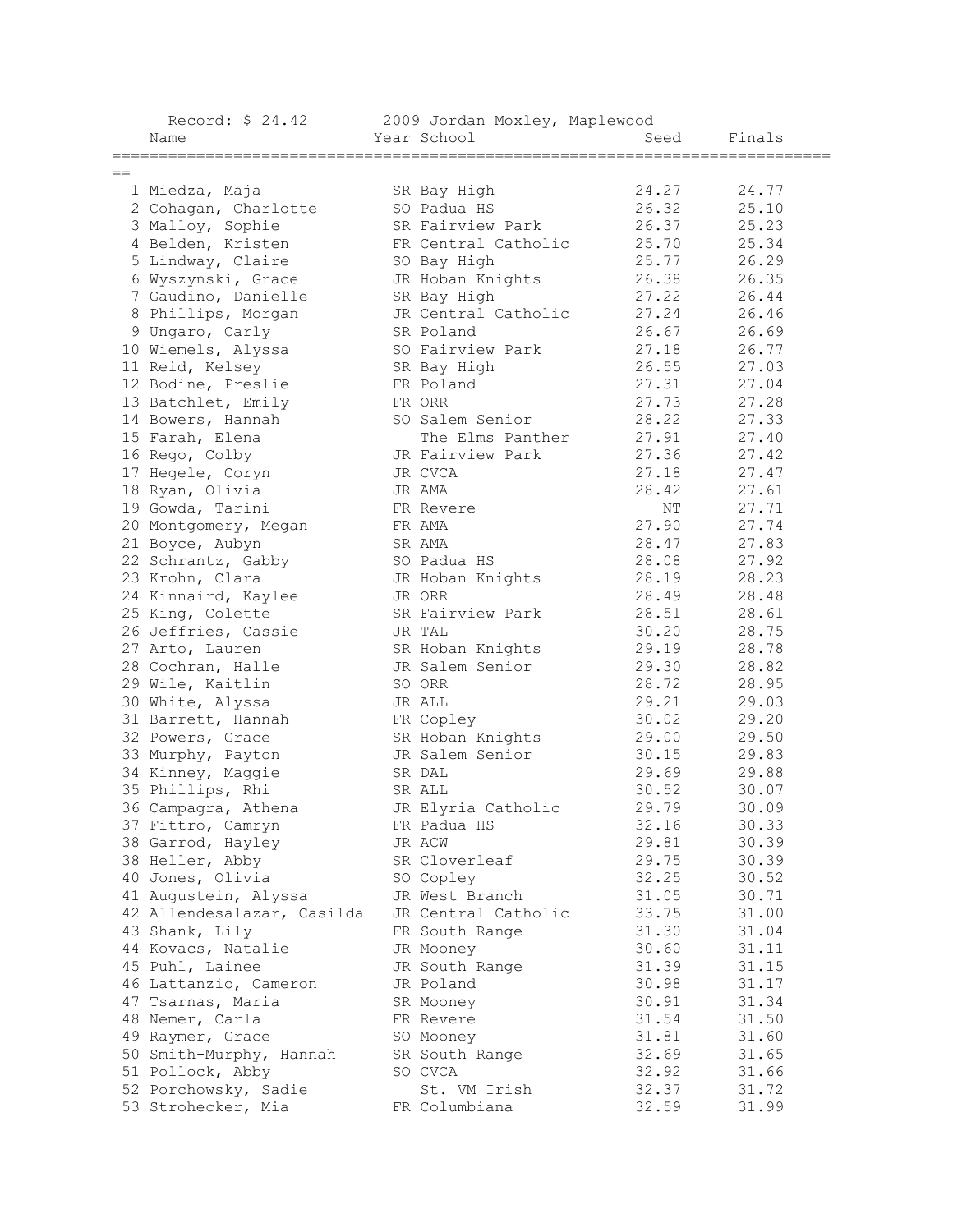| 54 Schneider, Anna       | The Elms Panther    | 32.93       | 32.26 |
|--------------------------|---------------------|-------------|-------|
| 55 Pitts, Arwyn          | JR Copley           | 36.09       | 32.35 |
| 56 Raffle, Kaylin        | SR DOCH             | 33.35       | 32.37 |
| 57 Davis, Isabella       | JR Central Catholic | 31.86       | 32.76 |
| 58 Maitland, Hannah      | Keystone            | 33.54 32.96 |       |
| 59 Malik, Lilah          | JR Revere           | 32.96       | 33.15 |
| 60 Ford, Kylie           | FR STA              | 33.16       | 33.66 |
| 61 Diederich, Emma       | SO Padua HS         | 35.10       | 33.90 |
| 62 Tsarnas, Sylvia       | FR Mooney           | 33.91       | 34.03 |
| 63 Stoller, Makenna      | JR DAL              | 34.02       | 34.29 |
| 64 Flowers, Antoinette   | St. VM Irish        | 37.83 34.48 |       |
| 65 Tanner, Ashley        | SR Elyria Catholic  | 35.06       | 35.01 |
| 66 Lee, Brooke           | SO CVCA             | 35.60       | 35.19 |
| 67 Torres, Andrea        | JR ORR              | 35.64 35.26 |       |
| 68 Reed, Judy            | JR Cloverleaf       | 36.54 35.68 |       |
| 69 Eichert, Kennedy      | JR BCWR             | 38.94       | 36.34 |
| 70 Hennings, Cassie      | FR Copley           | 39.45       | 36.48 |
| 71 Burr, Faith           | SR Columbiana       | 39.80       | 36.73 |
| 72 DiVencenzo, Mia       | JR TAL              | 36.98       | 36.78 |
| 73 Winrod, Faith         | SO Cloverleaf       | 36.90       | 36.85 |
| 74 Ogden, Lorelei        | FR Poland           | 37.23       | 37.26 |
| 75 Best, Abigail         | SO AMA              | 37.06       | 37.31 |
| 76 Broscious, Bernadette | The Elms Panther    | 37.71       | 37.32 |
| 77 Layton, Esther        | SO TAL              | 41.53       | 39.44 |
| 78 Rosario, Adriana      | SR Columbiana       | 45.47       | 41.91 |
| 79 Kovatch, Makaela      | St. VM Irish        | 42.16       | 43.17 |
| 80 Joing, Kenna          | FR South Range      | 45.48       | 47.82 |

## **Event 46 Girls 100 Yard Butterfly**

| $=$  |                    |                                              |                                     |         |
|------|--------------------|----------------------------------------------|-------------------------------------|---------|
|      |                    | Record: \$ 59.14 2014 Elizabeth Auckley, Bay |                                     |         |
|      | Name               | Year School                                  | Seed                                | Finals  |
|      | -----------        | -----------------                            | ----------------------------------- |         |
| $==$ |                    |                                              |                                     |         |
|      | 1 Smith, Madison   | JR Loudonville                               | 1:01.59                             | 1:00.74 |
|      | 28.99              | 1:00.74(31.75)                               |                                     |         |
|      | 2 Montisano, Maria | SO Copley                                    | 1:05.02                             | 1:01.29 |
|      | 27.79              | $1:01.29$ $(33.50)$                          |                                     |         |
|      | 3 Malloy, Sophie   | SR Fairview Park                             | 1:05.13                             | 1:01.57 |
|      | 28.68              | $1:01.57$ (32.89)                            |                                     |         |
|      | 4 Cook, Natalie    | SO Hoban Knights                             | 1:04.46                             | 1:05.09 |
|      | 29.63              | $1:05.09$ $(35.46)$                          |                                     |         |
|      | 5 DiSalvo, Abby    | FR Revere                                    | 1:06.06                             | 1:06.04 |
|      | 31.49              | $1:06.04$ $(34.55)$                          |                                     |         |
|      | 6 Slife, Lauren    | SR Cloverleaf                                | 1:07.52                             | 1:06.07 |
|      | 30.82              | 1:06.07(35.25)                               |                                     |         |
|      | 7 Shehan, Lexie    | SO South Range                               | 1:10.06                             | 1:08.80 |
|      | 31.41              | 1:08.80(37.39)                               |                                     |         |
|      | 8 Reid, Kelsey     | SR Bay High                                  | 1:08.66                             | 1:09.78 |
|      | 31.86              | $1:09.78$ (37.92)                            |                                     |         |
|      | 9 Hajjafar, Neeka  | SR Copley                                    | 1:12.76                             | 1:10.15 |
|      | 31.99              | 1:10.15(38.16)                               |                                     |         |
|      | 10 Stimson, Maddie | SR CVCA                                      | 1:12.06                             | 1:10.78 |
|      | 33.09              | $1:10.78$ (37.69)                            |                                     |         |
|      | 11 Brown, Vivian   | FR Copley                                    | 1:13.66                             | 1:10.82 |
|      | 32.26              | $1:10.82$ (38.56)                            |                                     |         |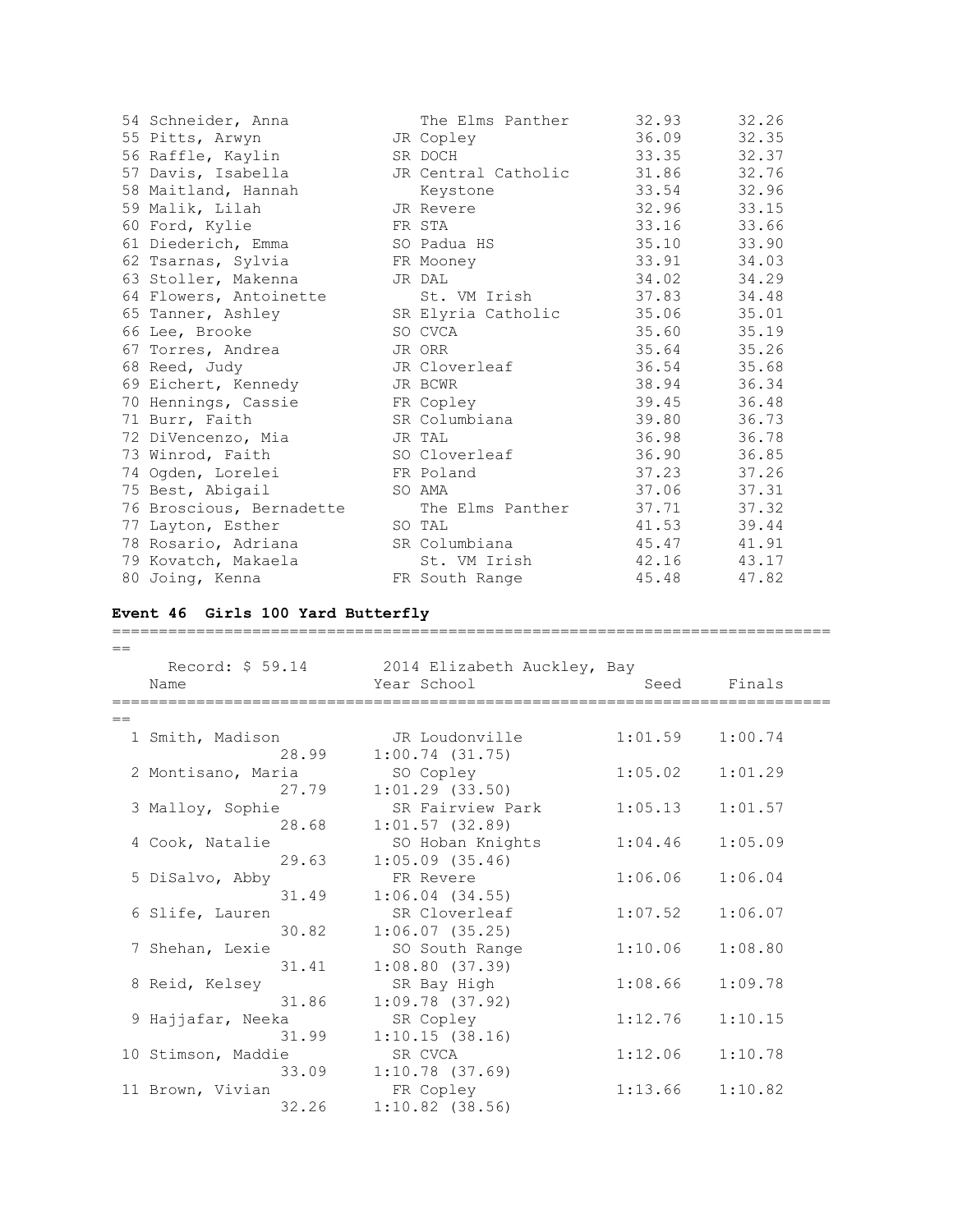| 12 Stanich, Gianna    | SR Poland           | 1:08.98 | 1:11.21 |
|-----------------------|---------------------|---------|---------|
| 31.17                 | 1:11.21(40.04)      |         |         |
| 13 Kraynak, Lilly     | FR Poland           | NΤ      | 1:12.17 |
| 33.28                 | 1:12.17(38.89)      |         |         |
| 14 Hartzell, Ali      | SO Bay High         | 1:17.20 | 1:13.63 |
| 34.46                 | $1:13.63$ (39.17)   |         |         |
| 15 Whalen, Bridget    | SR Fairview Park    | 1:16.23 | 1:14.71 |
| 34.43                 | 1:14.71(40.28)      |         |         |
| 16 Adkins, Liv        | JR CVCA             | 1:18.29 | 1:16.10 |
| 33.76                 | 1:16.10(42.34)      |         |         |
| 17 Krohn, Clara       | JR Hoban Knights    | 1:19.30 | 1:16.40 |
| 33.93                 | 1:16.40(42.47)      |         |         |
| 18 Milligan, Regan    | FR Bay High         | 1:17.18 | 1:17.37 |
| 34.60                 | 1:17.37(42.77)      |         |         |
| 19 Lattanzio, Cameron | JR Poland           | 1:18.24 | 1:19.36 |
| 20 Grant, Raeanne     | JR Padua HS         | 1:28.09 | 1:22.24 |
| 39.07                 | $1:22.24$ $(43.17)$ |         |         |
| 21 Martin, Ahlaina    | FR ORR              | 1:22.81 | 1:22.89 |
| 38.33                 | $1:22.89$ $(44.56)$ |         |         |
| 22 Riser, Natalie     | FR Poland           | 1:28.04 | 1:28.30 |
| 23 Yarcheck, Annalea  | FR Copley           | 1:41.72 | 1:34.26 |
| 42.59                 | 1:34.26(51.67)      |         |         |
| 24 Dudley, Nichole    | SR Central Catholic | 1:39.41 | 1:35.30 |
| 42.63                 | 1:35.30(52.67)      |         |         |
| 25 Hartman, Olivia    | FR Fairview Park    | 1:41.01 | 1:35.68 |
| 26 Davis, Grace       | FR Columbiana       | 1:38.79 | 1:37.65 |
| 45.49                 | $1:37.65$ (52.16)   |         |         |
| 27 Everhart, Katlynn  | JR AMA              | 1:44.71 | 1:40.25 |
| 44.75                 | 1:40.25(55.50)      |         |         |

# **Event 47 Girls 100 Yard Freestyle**

| $=$ |                      |                                              |         |        |
|-----|----------------------|----------------------------------------------|---------|--------|
|     |                      | Record: \$ 53.11 2011 Katie Kimberly, Revere |         |        |
|     | Name                 | Year School                                  | Seed    | Finals |
|     |                      |                                              |         |        |
| $=$ |                      |                                              |         |        |
|     | 1 Miedza, Maja       | SR Bay High                                  | 53.00   | 55.17  |
|     | 26.54                | 55.17 (28.63)                                |         |        |
|     | 2 Cohagan, Charlotte | SO Padua HS                                  | 54.95   | 55.31  |
|     | 26.39                | 55.31 (28.92)                                |         |        |
|     | 3 Cox, Claire        | FR AMA                                       | 55.43   | 56.04  |
|     | 27.05                | 56.04 (28.99)                                |         |        |
|     | 4 Belden, Kristen    | FR Central Catholic                          | 56.82   | 56.18  |
|     | 26.33                | 56.18 (29.85)                                |         |        |
|     | 5 Caye, Michelle     | SR Copley                                    | 58.86   | 57.21  |
|     | 27.14                | 57.21 (30.07)                                |         |        |
|     | 6 Anderson, Jordan   | JR West Branch                               | 1:00.31 | 57.79  |
|     | 27.65                | 57.79 (30.14)                                |         |        |
|     | 7 Simpson, Marjorie  | FR Cloverleaf                                | 1:00.32 | 58.29  |
|     | 27.64                | 58.29 (30.65)                                |         |        |
|     | 8 Gaudino, Danielle  | SR Bay High                                  | 1:00.09 | 58.76  |
|     | 27.94                | 58.76 (30.82)                                |         |        |
|     | 9 Wyszynski, Grace   | JR Hoban Knights                             | 58.99   | 59.10  |
|     | 27.91                | 59.10(31.19)                                 |         |        |
|     | 10 Grillo, Madeline  | SR Central Catholic                          | 1:01.31 | 59.49  |
|     | 28.06                | 59.49 (31.43)                                |         |        |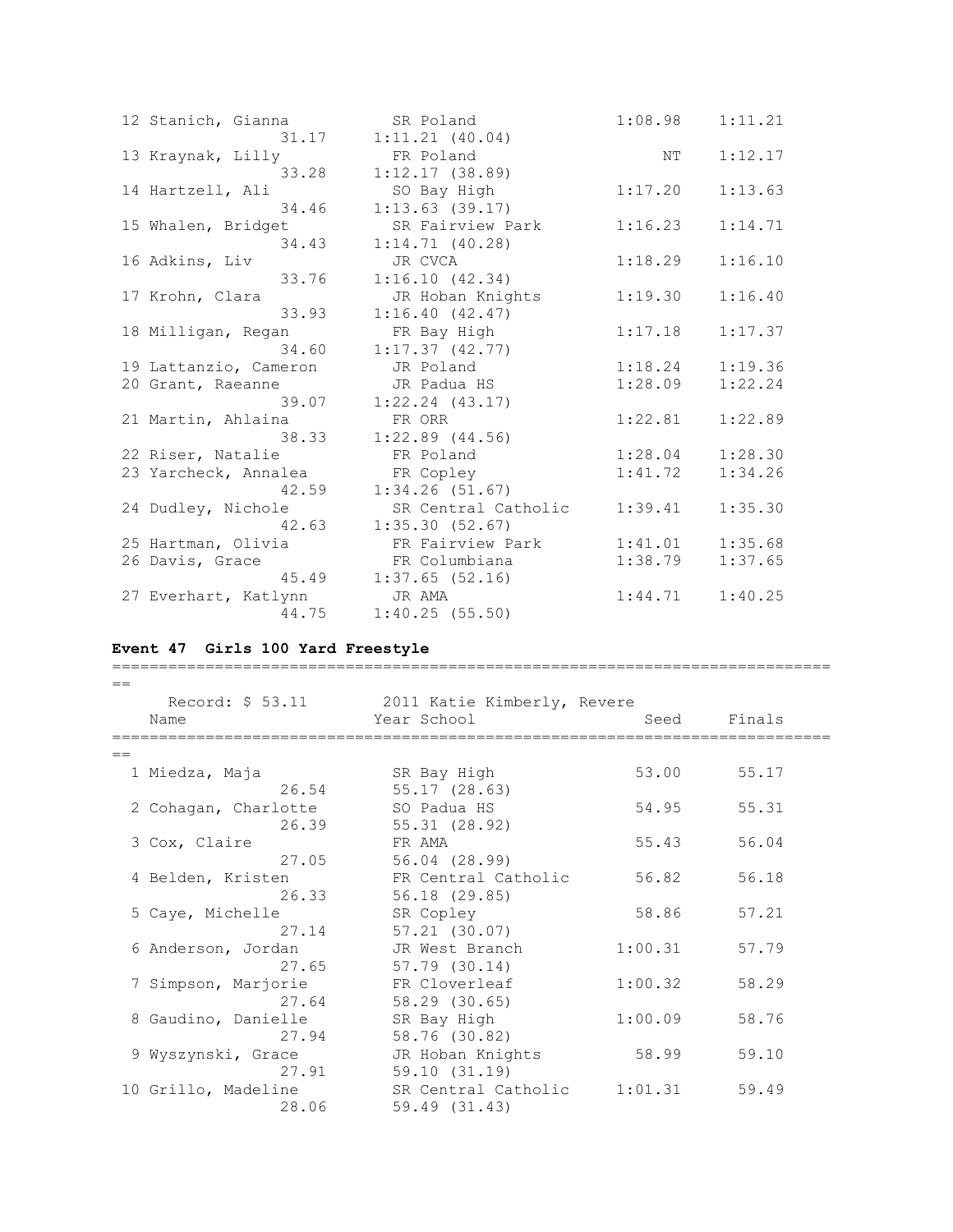| 11 Ungaro, Carly               | SR Poland                           |
|--------------------------------|-------------------------------------|
| 28.16<br>12 Lindway, Claire    | 59.80 (31.64)<br>SO Bay High        |
| 27.64<br>13 Kaufmann, Allison  | 59.91 (32.27)<br>FR Fairview Pa     |
| 28.87                          | 1:00.01(31.14)                      |
| 14 Phillips, Morgan<br>28.17   | JR Central Cat<br>1:00.14(31.97)    |
| 15 Gallagher, Mia              | SO Hoban Knigh                      |
| 28.72                          | 1:00.35(31.63)                      |
| 16 Mosley, Kendra<br>29.16     | SR ORR<br>1:00.57(31.41)            |
| 17 Donahue, Abigail            | JR Bay High                         |
| 28.78<br>18 Farah, Elena       | $1:00.58$ $(31.80)$<br>The Elms Pa  |
| 28.96                          | $1:01.07$ $(32.11)$                 |
| 19 Hegele, Coryn               | JR CVCA                             |
| 28.79<br>20 Wiemels, Alyssa    | $1:01.37$ (32.58)<br>SO Fairview Pa |
| 21 Ruscak, Audrey              | SR Hoban Knigh                      |
| 28.94<br>22 Gowda, Tarini      | 1:01.55(32.61)<br>FR Revere         |
| 29.22                          | $1:01.57$ (32.35)                   |
| 23 Ryan, Olivia                | JR AMA                              |
| 29.45<br>24 Blatnik, Christine | $1:02.14$ $(32.69)$<br>SR Padua HS  |
| 29.47                          | $1:02.41$ (32.94)                   |
| 25 Kinnaird, Kaylee<br>29.43   | JR ORR<br>$1:02.57$ (33.14)         |
| 26 Schrantz, Gabby             | SO Padua HS                         |
| 29.53<br>26 DiRocco, Natalia   | 1:02.96(33.43)<br>SO Copley         |
| 29.96                          | 1:02.96(33.00)                      |
| 26 Hoover, Hannah              | FR ALL                              |
| 30.22<br>29 VanSuch, Savanna   | 1:02.96(32.74)<br>JR Mooney         |
| 29.58                          | 1:03.00(33.42)                      |
| 30 Raimondo, Jessica<br>30.06  | SR Revere<br>$1:03.28$ $(33.22)$    |
| 31 Gerber, Claire              | SO AMA                              |
| 30.44<br>32 Calvin, Grace      | 1:03.60(33.16)<br>FR South Range    |
| 30.36                          | 1:04.03(33.67)                      |
| 33 Jeffries, Cassie<br>30.12   | JR TAL<br>1:04.33(34.21)            |
| 34 Bradshaw, Shelley           | SR Hoban Knigh                      |
| 31.18                          | $1:05.09$ $(33.91)$                 |
| 35 Kinney, Maggie<br>30.79     | SR DAL<br>$1:05.29$ $(34.50)$       |
| 36 Legan, Sarah                | JR ORR                              |
| 30.34<br>37 Ballard, Heather   | $1:05.55$ (35.21)<br>SO AMA         |
| 32.31                          | $1:05.85$ (33.54)                   |
| 38 Heller, Abby<br>31.96       | SR Cloverleaf<br>1:06.61(34.65)     |
| 39 Fittro, Camryn              | FR Padua HS                         |
| 32.47                          | 1:06.89(34.42)                      |

| 11 Ungaro, Carly      | SR Poland           | 59.94   | 59.80               |
|-----------------------|---------------------|---------|---------------------|
| 28.16                 | 59.80 (31.64)       |         |                     |
| 12 Lindway, Claire    | SO Bay High         | 58.03   | 59.91               |
| 27.64                 | 59.91 (32.27)       |         |                     |
| 13 Kaufmann, Allison  | FR Fairview Park    | 1:01.76 | 1:00.01             |
| 28.87                 | 1:00.01(31.14)      |         |                     |
| 14 Phillips, Morgan   | JR Central Catholic | 1:01.31 | 1:00.14             |
| 28.17                 | 1:00.14(31.97)      |         |                     |
| 15 Gallagher, Mia     | SO Hoban Knights    | 1:03.26 | 1:00.35             |
| 28.72                 | 1:00.35(31.63)      |         |                     |
| 16 Mosley, Kendra     | SR ORR              | 1:03.20 | 1:00.57             |
| 29.16                 | 1:00.57(31.41)      |         |                     |
| 17 Donahue, Abigail   | JR Bay High         | 1:01.48 | 1:00.58             |
| 28.78                 | $1:00.58$ $(31.80)$ |         |                     |
| 18 Farah, Elena       | The Elms Panther    | 1:01.31 | 1:01.07             |
| 28.96                 | 1:01.07(32.11)      |         |                     |
| 19 Hegele, Coryn      | JR CVCA             | 1:00.95 | 1:01.37             |
| 28.79                 | $1:01.37$ (32.58)   |         |                     |
| 20 Wiemels, Alyssa    | SO Fairview Park    | 1:03.20 | 1:01.50             |
| 21 Ruscak, Audrey     | SR Hoban Knights    | 1:01.76 | 1:01.55             |
| 28.94                 | $1:01.55$ (32.61)   |         |                     |
| 22 Gowda, Tarini      | FR Revere           | 1:02.42 | 1:01.57             |
| 29.22                 | $1:01.57$ (32.35)   |         |                     |
| 23 Ryan, Olivia       | JR AMA              | 1:03.19 | 1:02.14             |
| 29.45                 | 1:02.14(32.69)      |         |                     |
| 24 Blatnik, Christine | SR Padua HS         | 1:02.36 | 1:02.41             |
| 29.47                 | 1:02.41(32.94)      |         |                     |
| 25 Kinnaird, Kaylee   | JR ORR              | 1:04.38 | 1:02.57             |
| 29.43                 | $1:02.57$ (33.14)   |         |                     |
| 26 Schrantz, Gabby    | SO Padua HS         | 1:02.88 | 1:02.96             |
| 29.53                 | 1:02.96(33.43)      |         |                     |
| 26 DiRocco, Natalia   | SO Copley           | 1:09.50 | 1:02.96             |
| 29.96                 | 1:02.96(33.00)      |         |                     |
| 26 Hoover, Hannah     | FR ALL              | 1:04.81 | 1:02.96             |
| 30.22                 | $1:02.96$ (32.74)   |         |                     |
| 29 VanSuch, Savanna   | JR Mooney           | 1:04.49 | 1:03.00             |
| 29.58                 | 1:03.00(33.42)      |         |                     |
| 30 Raimondo, Jessica  | SR Revere           | 1:03.30 | 1:03.28             |
| 30.06                 | $1:03.28$ (33.22)   |         |                     |
| 31 Gerber, Claire     | SO AMA              |         | $1:08.65$ $1:03.60$ |
| 30.44                 | $1:03.60$ $(33.16)$ |         |                     |
| 32 Calvin, Grace      | FR South Range      | 1:06.68 | 1:04.03             |
| 30.36                 | 1:04.03(33.67)      |         |                     |
| 33 Jeffries, Cassie   | JR TAL              | 1:05.53 | 1:04.33             |
| 30.12                 | 1:04.33(34.21)      |         |                     |
| 34 Bradshaw, Shelley  | SR Hoban Knights    | 1:07.22 | 1:05.09             |
| 31.18                 | $1:05.09$ $(33.91)$ |         |                     |
| 35 Kinney, Maggie     | SR DAL              | 1:06.94 | 1:05.29             |
| 30.79                 | 1:05.29(34.50)      |         |                     |
| 36 Legan, Sarah       | JR ORR              | 1:09.14 | 1:05.55             |
| 30.34                 | $1:05.55$ (35.21)   |         |                     |
| 37 Ballard, Heather   | SO AMA              | 1:07.94 | 1:05.85             |
| 32.31                 | 1:05.85(33.54)      |         |                     |
| 38 Heller, Abby       | SR Cloverleaf       | 1:07.15 | 1:06.61             |
| 31.96                 | $1:06.61$ (34.65)   |         |                     |
| 39 Fittro, Camryn     | FR Padua HS         | 1:12.36 | 1:06.89             |
| 32.47                 | 1:06.89(34.42)      |         |                     |
|                       |                     |         |                     |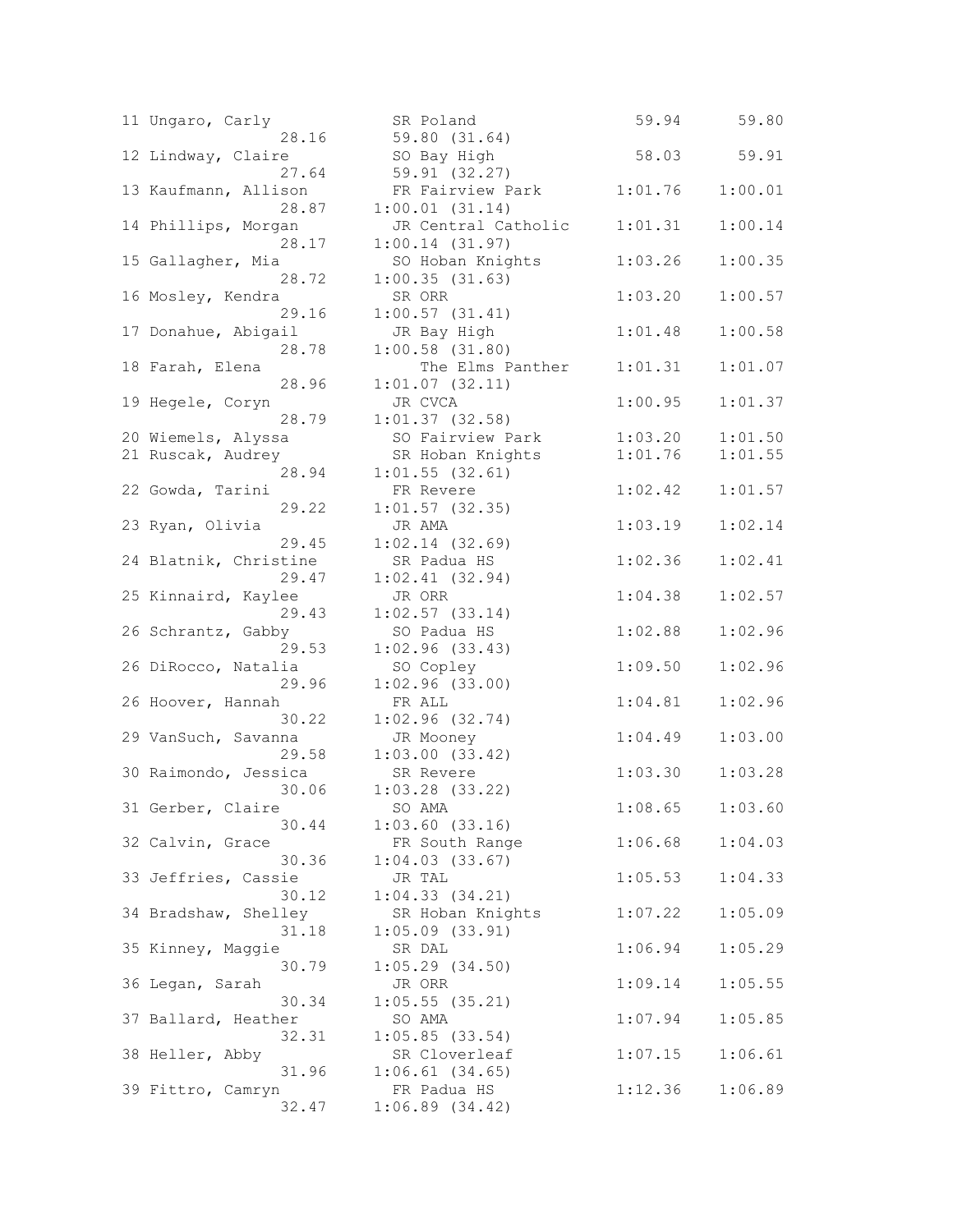|  | 40 Barrett, Hannah      |       | FR Copley                        |
|--|-------------------------|-------|----------------------------------|
|  |                         | 31.76 | 1:06.94(35.18)                   |
|  | 41 Phillips, Rhi        |       | SR ALL                           |
|  |                         | 31.49 | $1:07.47$ (35.98)                |
|  | 42 Basinski, Emma       |       | FR Elyria Cath                   |
|  |                         | 32.46 | $1:07.74$ (35.28)                |
|  | 43 Cochran, Halle       |       | JR Salem Senio                   |
|  |                         | 31.65 | $1:07.78$ (36.13)                |
|  | 44 Lane, Gabi           |       | SO Fairview Pa                   |
|  | 45 Pokrajac, Nadia      | 32.54 | SO Revere<br>$1:08.58$ $(36.04)$ |
|  |                         |       | FR Revere                        |
|  | 46 Nemer, Carla         | 33.10 | $1:08.66$ (35.56)                |
|  | 46 Garrod, Hayley       |       | JR ACW                           |
|  |                         | 32.56 | $1:08.66$ (36.10)                |
|  | 48 Walker, Hazel        |       | JR CVCA                          |
|  |                         | 33.13 | $1:08.81$ (35.68)                |
|  | 49 Martin, Amaya        |       | SR Salem Senio                   |
|  |                         | 32.94 | $1:09.04$ $(36.10)$              |
|  | 50 Wile, Kaitlin        |       | SO ORR                           |
|  |                         | 32.32 | $1:09.54$ (37.22)                |
|  | 51 Filburn, Cassian     |       | SO JHI                           |
|  |                         | 33.80 | 1:10.49(36.69)                   |
|  | 52 Taylor, Mia          |       | FR South Range                   |
|  |                         | 33.53 | 1:10.71(37.18)                   |
|  | 53 Moore, Samantha      |       | SO Salem Senio                   |
|  |                         | 34.27 | $1:11.22$ (36.95)                |
|  | 54 Tsarnas, Maria       |       | SR Mooney                        |
|  |                         | 32.62 | 1:11.60(38.98)                   |
|  | 55 Smith-Murphy, Hannah |       | SR South Range                   |
|  |                         | 33.72 | 1:11.61(37.89)                   |
|  | 56 Burns, Caroline      |       | The Elms Pa                      |
|  |                         | 34.12 | 1:12.06(37.94)                   |
|  | 57 Ford, Kylie          |       | FR STA                           |
|  |                         | 35.14 | 1:13.85(38.71)                   |
|  | 58 Diamandis, Sophia    |       | FR Poland                        |
|  |                         | 35.02 | 1:14.23(39.21)                   |
|  | 59 Deblasio, Alessandra |       | SR TAL<br>1:14.70(40.18)         |
|  |                         | 34.52 |                                  |
|  | 60 Maitland, Hannah     | 36.31 | Keystone<br>$1:14.78$ (38.47)    |
|  | 61 Stoller, Makenna     |       | JR DAL                           |
|  |                         | 35.51 | 1:15.53(40.02)                   |
|  | 62 Schneider, Anna      |       | The Elms Pa                      |
|  |                         | 35.94 | $1:15.54$ (39.60)                |
|  | 63 Arendash, Katie      |       | SR Elyria Cath                   |
|  |                         | 35.37 | 1:15.98(40.61)                   |
|  | 64 Gajdos, Mia          |       | SR Poland                        |
|  |                         | 34.81 | 1:17.24(42.43)                   |
|  | 65 Lee, Brooke          |       | SO CVCA                          |
|  |                         | 37.42 | $1:17.62$ (40.20)                |
|  | 66 Cook, Julie          |       | SR Fairview Pa                   |
|  |                         | 35.08 | 1:18.48(43.40)                   |
|  | 67 Sinclair, Brianna    |       | SO Central Cat                   |
|  |                         | 36.27 | $1:18.49$ $(42.22)$              |
|  | 68 Reed, Judy           |       | JR Cloverleaf                    |
|  |                         | 37.84 | $1:20.84$ $(43.00)$              |
|  |                         |       |                                  |

| 40 Barrett, Hannah<br>31.76 | FR Copley<br>1:06.94(35.18)             | 1:12.71             | 1:06.94 |
|-----------------------------|-----------------------------------------|---------------------|---------|
| 41 Phillips, Rhi<br>31.49   | SR ALL<br>$1:07.47$ (35.98)             | 1:08.75             | 1:07.47 |
| 42 Basinski, Emma<br>32.46  | FR Elyria Catholic<br>$1:07.74$ (35.28) | 1:08.34             | 1:07.74 |
| 43 Cochran, Halle<br>31.65  | JR Salem Senior<br>$1:07.78$ (36.13)    | 1:10.06             | 1:07.78 |
| 44 Lane, Gabi               | SO Fairview Park                        | 1:10.68             | 1:07.88 |
| 45 Pokrajac, Nadia          | SO Revere                               | 1:11.21             | 1:08.58 |
| 32.54                       | $1:08.58$ $(36.04)$                     |                     |         |
| 46 Nemer, Carla             | FR Revere                               | 1:07.98             | 1:08.66 |
| 33.10                       | $1:08.66$ (35.56)                       |                     |         |
| 46 Garrod, Hayley           | JR ACW                                  | 1:10.68             | 1:08.66 |
| 32.56                       | $1:08.66$ (36.10)                       |                     |         |
| 48 Walker, Hazel            | JR CVCA                                 | 1:10.75             | 1:08.81 |
| 33.13                       | $1:08.81$ (35.68)                       |                     |         |
| 49 Martin, Amaya            | SR Salem Senior                         | 1:08.63             | 1:09.04 |
| 32.94                       | $1:09.04$ (36.10)                       |                     |         |
| 50 Wile, Kaitlin            | SO ORR                                  | 1:06.90             | 1:09.54 |
| 32.32                       | $1:09.54$ (37.22)                       |                     |         |
| 51 Filburn, Cassian         | SO JHI                                  | 1:11.28             | 1:10.49 |
| 33.80                       | 1:10.49(36.69)                          |                     |         |
| 52 Taylor, Mia              | FR South Range                          | 1:13.18             | 1:10.71 |
| 33.53                       | 1:10.71(37.18)                          |                     |         |
| 53 Moore, Samantha          | SO Salem Senior                         | 1:17.70             | 1:11.22 |
| 34.27                       | $1:11.22$ (36.95)                       |                     |         |
| 54 Tsarnas, Maria           | SR Mooney                               | 1:10.13             | 1:11.60 |
| 32.62                       | 1:11.60(38.98)                          |                     |         |
| 55 Smith-Murphy, Hannah     | SR South Range                          | 1:15.46             | 1:11.61 |
| 33.72                       | $1:11.61$ (37.89)                       |                     |         |
| 56 Burns, Caroline          | The Elms Panther                        | 1:19.03             | 1:12.06 |
| 34.12                       | 1:12.06(37.94)                          |                     |         |
| 57 Ford, Kylie              | FR STA                                  | 1:17.79             | 1:13.85 |
| 35.14                       | $1:13.85$ (38.71)                       |                     |         |
| 58 Diamandis, Sophia        | FR Poland                               | 1:14.86             | 1:14.23 |
| 35.02                       | 1:14.23(39.21)                          |                     |         |
| 59 Deblasio, Alessandra     | SR TAL                                  | 1:16.31             | 1:14.70 |
| 34.52                       | 1:14.70(40.18)                          |                     |         |
| 60 Maitland, Hannah         | Keystone                                | $1:19.49$ $1:14.78$ |         |
| 36.31                       | $1:14.78$ (38.47)                       |                     |         |
| 61 Stoller, Makenna         | JR DAL                                  | 1:17.70             | 1:15.53 |
| 35.51                       | $1:15.53$ (40.02)                       |                     |         |
| 62 Schneider, Anna          | The Elms Panther                        | 1:13.79             | 1:15.54 |
| 35.94                       | $1:15.54$ (39.60)                       |                     |         |
| 63 Arendash, Katie          | SR Elyria Catholic                      | 1:17.82             | 1:15.98 |
| 35.37                       | 1:15.98(40.61)                          |                     |         |
| 64 Gajdos, Mia              | SR Poland                               | 1:05.92             | 1:17.24 |
| 34.81                       | $1:17.24$ $(42.43)$                     |                     |         |
| 65 Lee, Brooke              | SO CVCA                                 | 1:15.95             | 1:17.62 |
| 37.42                       | $1:17.62$ (40.20)                       |                     |         |
| 66 Cook, Julie              | SR Fairview Park                        | 1:17.26             | 1:18.48 |
| 35.08                       | 1:18.48(43.40)                          |                     |         |
| 67 Sinclair, Brianna        | SO Central Catholic                     | 1:17.65             | 1:18.49 |
| 36.27                       | 1:18.49(42.22)                          |                     |         |
| 68 Reed, Judy               | JR Cloverleaf                           | 1:25.12             | 1:20.84 |
| 37.84                       | $1:20.84$ $(43.00)$                     |                     |         |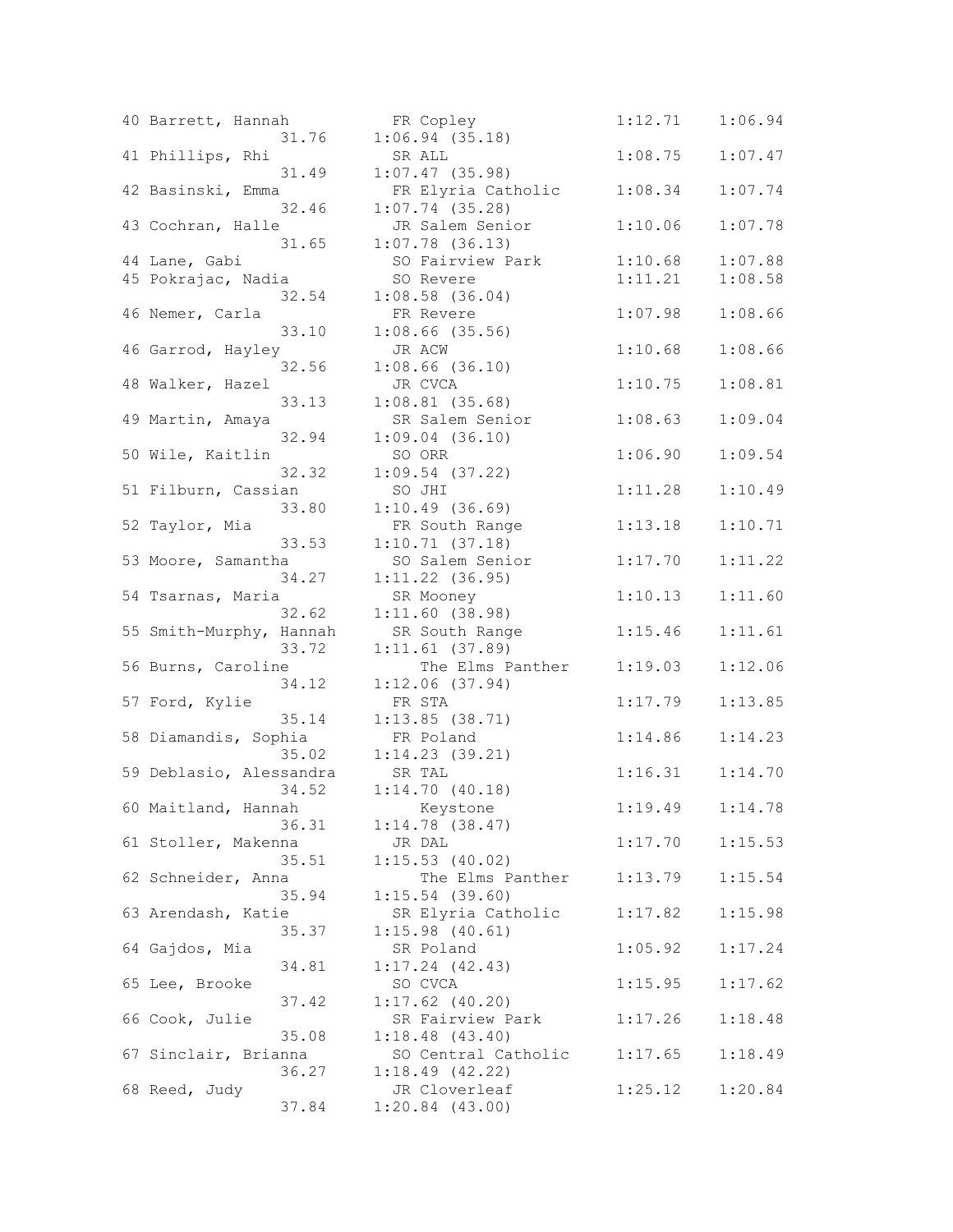| 69 Hennings, Cassie      | FR Copley           | 1:26.46 | 1:20.97 |
|--------------------------|---------------------|---------|---------|
| 38.30                    | 1:20.97(42.67)      |         |         |
| 70 Davidson, Lizzy       | JR ALL              | 1:25.38 | 1:21.52 |
| 39.95                    | $1:21.52$ $(41.57)$ |         |         |
| 71 Jarvis, Reece         | FR JHI              | 1:21.99 | 1:22.45 |
| 38.55                    | 1:22.45(43.90)      |         |         |
| 72 Frost, Emily          | SR Poland           | 1:22.84 | 1:22.90 |
| 73 Winrod, Faith         | SO Cloverleaf       | 1:25.89 | 1:25.20 |
| 41.15                    | 1:25.20(44.05)      |         |         |
| 74 Flowers, Antoinette   | St. VM Irish        | 1:26.81 | 1:25.81 |
| 41.08                    | $1:25.81$ $(44.73)$ |         |         |
| 75 Broscious, Bernadette | The Elms Panther    | NΤ      | 1:28.44 |
| 43.30                    | $1:28.44$ $(45.14)$ |         |         |
| 76 Layton, Esther        | SO TAL              | 1:37.05 | 1:29.64 |
| 43.19                    | $1:29.64$ (46.45)   |         |         |
| 77 Didiano, Angelina     | SO South Range      | 1:27.46 | 1:30.06 |
| 43.05                    | 1:30.06(47.01)      |         |         |

#### **Event 48 Girls 500 Yard Freestyle**

============================================================================= == Record: \$ 5:09.12 2005 Laura Clark, Firelands Name Seed Finals (Name Seed Finals =============================================================================  $=$  1 Canode, Emma JR Copley 5:33.27 5:17.39 28.14 59.24 (31.10) 1:30.54 (31.30) 2:02.60 (32.06) 2:35.24 (32.64) 3:07.80 (32.56) 3:41.22 (33.42) 4:13.93 (32.71) 4:46.69 (32.76) 5:17.39 (30.70) 2 Bugara, Baila SO AMA 5:15.20 5:26.41 28.20 1:00.24 (32.04) 1:33.48 (33.24) 2:06.63 (33.15) 2:39.91 (33.28) 3:13.10 (33.19) 3:46.58 (33.48) 4:20.45 (33.87) 4:54.20 (33.75) 5:26.41 (32.21) 3 Gallagher, Grace SO Hoban Knights 5:43.99 5:29.42 28.93 1:01.21 (32.28) 1:34.65 (33.44) 2:08.00 (33.35) 2:41.33 (33.33) 3:14.48 (33.15) 3:48.25 (33.77) 4:22.52 (34.27) 4:56.33 (33.81) 5:29.42 (33.09) 4 Persinger, Hailey SO Copley 5:55.56 5:41.97 30.29 1:03.59 (33.30) 1:38.11 (34.52) 2:13.43 (35.32) 2:49.06 (35.63) 3:24.37 (35.31) 3:59.63 (35.26) 4:34.74 (35.11) 5:09.54 (34.80) 5:41.97 (32.43) 5 Zaucha, Megan SR Hoban Knights 5:29.32 5:44.38 28.84 1:01.72 (32.88) 1:36.54 (34.82) 2:12.09 (35.55) 2:48.06 (35.97) 3:23.95 (35.89) 4:00.02 (36.07) 4:35.40 (35.38) 5:10.13 (34.73) 5:44.38 (34.25) 6 Saum, Kathryn St. VM Irish 5:55.36 5:46.79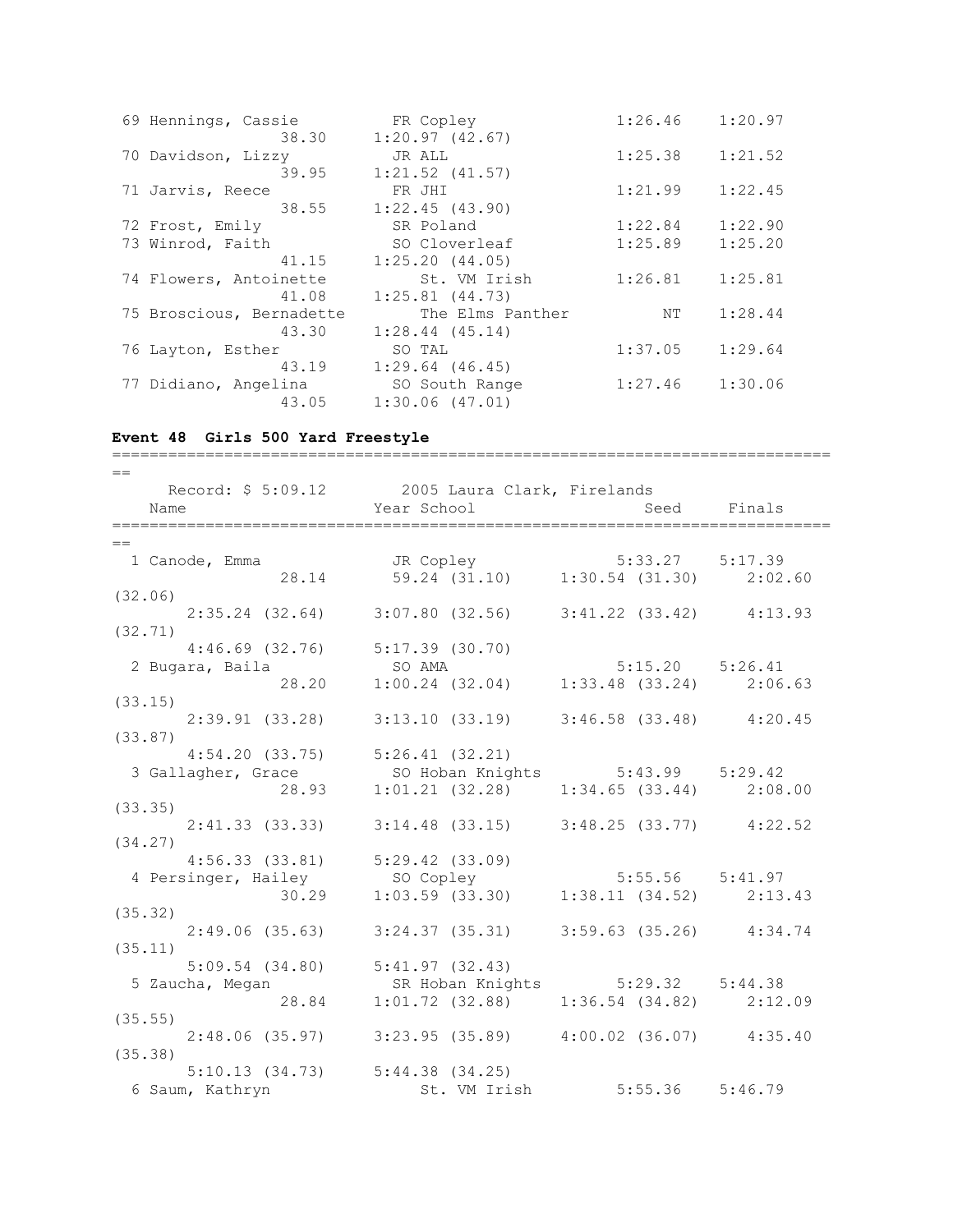|                                                                                                                                       | 29.51   1:02.72   (33.21)   1:37.34   (34.62)   2:12.59                                                              |                     |  |
|---------------------------------------------------------------------------------------------------------------------------------------|----------------------------------------------------------------------------------------------------------------------|---------------------|--|
| (35.25)                                                                                                                               |                                                                                                                      |                     |  |
|                                                                                                                                       | 2:48.19 (35.60) 3:24.21 (36.02) 3:59.90 (35.69) 4:35.84                                                              |                     |  |
| (35.94)                                                                                                                               |                                                                                                                      |                     |  |
|                                                                                                                                       | $5:11.92$ (36.08) $5:46.79$ (34.87)                                                                                  |                     |  |
| 7 Meaux, Josilynne 1 (1997)<br>30.41 1:04.95 (34.54) 1:41.14 (36.19) 2:18.31                                                          |                                                                                                                      |                     |  |
|                                                                                                                                       |                                                                                                                      |                     |  |
|                                                                                                                                       |                                                                                                                      |                     |  |
| (37.17)                                                                                                                               |                                                                                                                      |                     |  |
|                                                                                                                                       | 2:56.63 (38.32) 3:34.66 (38.03) 4:12.55 (37.89) 4:50.64                                                              |                     |  |
| (38.09)                                                                                                                               |                                                                                                                      |                     |  |
|                                                                                                                                       | $5:28.04$ (37.40) 6:04.89 (36.85)                                                                                    |                     |  |
|                                                                                                                                       |                                                                                                                      |                     |  |
| 3:28.04 (37.40) 6:04.89 (36.85)<br>8 Brown, Vivian FR Copley 6:18.21 6:07.77<br>32.95 1:09.34 (36.39) 1:46.91 (37.57) 2:24.62         |                                                                                                                      |                     |  |
| (37.71)                                                                                                                               |                                                                                                                      |                     |  |
|                                                                                                                                       | $3:02.20$ (37.58) $3:40.18$ (37.98) $4:18.11$ (37.93) $4:55.64$                                                      |                     |  |
| (37.53)                                                                                                                               |                                                                                                                      |                     |  |
|                                                                                                                                       |                                                                                                                      |                     |  |
|                                                                                                                                       |                                                                                                                      |                     |  |
| 9 Shehan, Lexie                                                                                                                       | 5:32.91 (37.27) 6:07.77 (34.86)<br>1.09.72 (36.66) 6:23.84 6:08.21<br>33.06 1:09.72 (36.66) 1:46.98 (37.26) 2:24.55  |                     |  |
|                                                                                                                                       |                                                                                                                      |                     |  |
| (37.57)                                                                                                                               |                                                                                                                      |                     |  |
|                                                                                                                                       | $3:02.21$ (37.66) $3:39.76$ (37.55) $4:17.87$ (38.11) $4:55.29$                                                      |                     |  |
| (37.42)                                                                                                                               |                                                                                                                      |                     |  |
| 5:32.62 (37.33) 6:08.21 (35.59)<br>10 Lew, Michelle SR Padua HS 6:14.52 6:12.54<br>31.83 1:06.78 (34.95) 1:43.51 (36.73) 2:20.93      |                                                                                                                      |                     |  |
|                                                                                                                                       |                                                                                                                      |                     |  |
|                                                                                                                                       |                                                                                                                      |                     |  |
| (37.42)                                                                                                                               |                                                                                                                      |                     |  |
| $2:58.63$ (37.70) $3:37.36$ (38.73) $4:16.72$ (39.36) $4:55.99$                                                                       |                                                                                                                      |                     |  |
| (39.27)                                                                                                                               |                                                                                                                      |                     |  |
|                                                                                                                                       |                                                                                                                      |                     |  |
| 5:35.04 (39.05) 6:12.54 (37.50)<br>11 Hayhurst, Aubrie FR Cloverleaf 6:17.46 6:12.76<br>31.70 1:07.38 (35.68) 1:45.05 (37.67) 2:24.03 |                                                                                                                      |                     |  |
|                                                                                                                                       |                                                                                                                      |                     |  |
|                                                                                                                                       |                                                                                                                      |                     |  |
| (38.98)                                                                                                                               |                                                                                                                      |                     |  |
|                                                                                                                                       | $3:02.51$ (38.48) $3:40.73$ (38.22) $4:19.35$ (38.62) $4:57.72$                                                      |                     |  |
| (38.37)                                                                                                                               |                                                                                                                      |                     |  |
| 5:35.87 (38.15) 6:12.76 (36.89)<br>12 Kaufmann, Allison FR Fairview Pa                                                                |                                                                                                                      |                     |  |
|                                                                                                                                       | 11ison FR Fairview Park 6:19.31 6:14.34<br>31.65 1:08.15 (36.50) 1:46.31 (38.16) 2:24.96                             |                     |  |
|                                                                                                                                       |                                                                                                                      |                     |  |
| (38.65)                                                                                                                               |                                                                                                                      |                     |  |
|                                                                                                                                       | $3:03.09$ (38.13) $3:42.69$ (39.60) $4:21.79$ (39.10) $5:00.59$                                                      |                     |  |
| (38.80)                                                                                                                               |                                                                                                                      |                     |  |
|                                                                                                                                       |                                                                                                                      |                     |  |
|                                                                                                                                       | $5:38.72$ (38.13) $6:14.34$ (35.62)                                                                                  |                     |  |
| 13 Raimondo, Jessica SR Revere                                                                                                        | ica = 52.14.34 (33.62)<br>ica = 5R Revere = 6:15.00 = 6:23.79<br>32.86 = 1:09.52 (36.66) = 1:48.07 (38.55) = 2:27.72 |                     |  |
|                                                                                                                                       |                                                                                                                      |                     |  |
| (39.65)                                                                                                                               |                                                                                                                      |                     |  |
|                                                                                                                                       | $3:07.62$ (39.90) $4:28.07$ (1:20.45)                                                                                |                     |  |
| $5:07.68$ ()                                                                                                                          |                                                                                                                      |                     |  |
|                                                                                                                                       | $5:47.15$ (39.47) $6:23.79$ (36.64)                                                                                  |                     |  |
| 14 Bergmann, Emily FR Bay High                                                                                                        |                                                                                                                      |                     |  |
| 33.13                                                                                                                                 | FR Bay High 6:37.28 6:27.87<br>1:10.83 (37.70) 1:50.61 (39.78) 2:31.39                                               |                     |  |
| (40.78)                                                                                                                               |                                                                                                                      |                     |  |
|                                                                                                                                       | $3:11.52$ (40.13) $3:51.14$ (39.62) $4:31.04$ (39.90) $5:11.26$                                                      |                     |  |
| (40.22)                                                                                                                               |                                                                                                                      |                     |  |
|                                                                                                                                       |                                                                                                                      |                     |  |
|                                                                                                                                       | 5:50.39 (39.13) 6:27.87 (37.48)                                                                                      |                     |  |
| 15 Strausser, Lauren                                                                                                                  | iren FR Copley 6:42.04 6:29.12<br>34.28 1:12.83 (38.55) 1:52.21 (39.38) 2:31.81                                      | $6:42.04$ $6:29.12$ |  |
|                                                                                                                                       |                                                                                                                      |                     |  |
| (39.60)                                                                                                                               |                                                                                                                      |                     |  |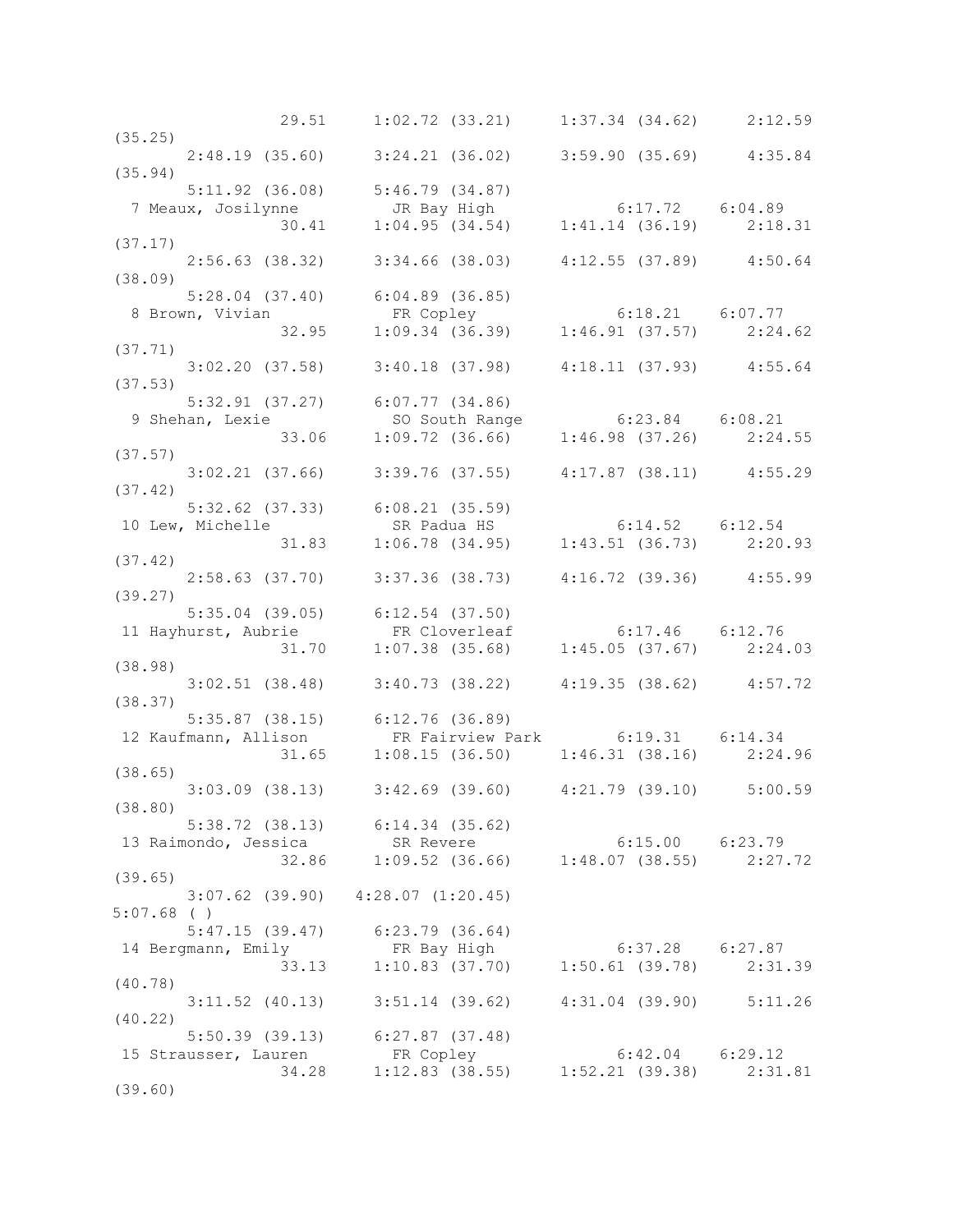|                                            | $3:11.77$ (39.96) $3:51.87$ (40.10) $4:31.53$ (39.66) $5:12.21$                                                                                |  |
|--------------------------------------------|------------------------------------------------------------------------------------------------------------------------------------------------|--|
| (40.68)<br>5:51.76 (39.55) 6:29.12 (37.36) |                                                                                                                                                |  |
|                                            | 16 Timura, Maddie SR Cloverleaf 6:51.94 6:45.62<br>35.36 1:14.56 (39.20) 1:56.20 (41.64) 2:37.83<br>(41.63)                                    |  |
|                                            |                                                                                                                                                |  |
|                                            |                                                                                                                                                |  |
|                                            | $3:19.20$ (41.37) $4:01.08$ (41.88) $4:42.69$ (41.61) $5:24.64$                                                                                |  |
| (41.95)                                    |                                                                                                                                                |  |
| $6:06.33$ $(41.69)$ $6:45.62$ $(39.29)$    |                                                                                                                                                |  |
|                                            | 17 Dalton, Abby SR Fairview Park 6:57.68 6:50.03<br>34.56 1:11.67 (37.11) 1:51.07 (39.40) 2:31.54                                              |  |
|                                            |                                                                                                                                                |  |
|                                            |                                                                                                                                                |  |
| (43.85)                                    | $3:14.52$ (42.98) $3:58.35$ (43.83) $4:42.07$ (43.72) $5:25.92$                                                                                |  |
|                                            |                                                                                                                                                |  |
|                                            |                                                                                                                                                |  |
|                                            | 6:09.17 (43.25) 6:50.03 (40.86)<br>18 Rankin, Rachel so Bay High 6:49.31 6:53.14<br>35.63 1:15.48 (39.85) 1:56.81 (41.33) 2:39.38              |  |
| (42.57)                                    |                                                                                                                                                |  |
|                                            | $3:21.47$ (42.09) $4:04.30$ (42.83) $4:47.31$ (43.01) $5:30.00$                                                                                |  |
| (42.69)                                    |                                                                                                                                                |  |
|                                            | 6:12.53 (42.53) 6:53.14 (40.61)<br>19 Tan, Lauren SO TAL 6:56.53 6:57.09<br>36.06 1:18.51 (42.45) 2:01.59 (43.08) 2:44.35                      |  |
|                                            |                                                                                                                                                |  |
|                                            |                                                                                                                                                |  |
| (42.76)                                    |                                                                                                                                                |  |
|                                            | 3:27.22 (42.87) 4:10.80 (43.58) 4:53.48 (42.68) 5:35.56                                                                                        |  |
|                                            |                                                                                                                                                |  |
|                                            |                                                                                                                                                |  |
|                                            |                                                                                                                                                |  |
|                                            | 6:16.39 (40.83) 6:57.09 (40.70)<br>20 Bungard, Colleen SR West Branch 7:22.23 7:10.49<br>(43.38) 37.08 1:19.03 (41.95) 2:02.87 (43.84) 2:46.25 |  |
|                                            | $3:30.20$ (43.95) $4:15.29$ (45.09) $5:00.28$ (44.99) $5:44.80$                                                                                |  |
| (44.52)                                    |                                                                                                                                                |  |
|                                            | 6:28.34 (43.54) 7:10.49 (42.15)<br>21 Sebest, Halle so Poland 7:12.74 7:10.54<br>36.15 1:17.76 (41.61) 2:01.23 (43.47) 2:44.79                 |  |
| 21 Sebest, Halle                           |                                                                                                                                                |  |
|                                            |                                                                                                                                                |  |
| (43.56)                                    |                                                                                                                                                |  |
| (44.80)                                    | $3:28.57$ (43.78) $4:12.83$ (44.26) $4:57.28$ (44.45) $5:42.08$                                                                                |  |
|                                            | $6:26.90(44.82)$ $7:10.54(43.64)$                                                                                                              |  |
|                                            | 22 Williams, Clara SR Central Catholic 7:35.36 7:14.22                                                                                         |  |
|                                            | 36.87 1:18.98 (42.11) 2:04.32 (45.34) 2:48.75                                                                                                  |  |
| (44.43)                                    |                                                                                                                                                |  |
|                                            | $3:33.43$ (44.68) $4:18.52$ (45.09) $5:49.11$ (1:30.59)                                                                                        |  |
|                                            | 6:32.76 () 7:14.22 (41.46)<br>23 Shipsky, Elliana JR Poland 7:25.29 7:18.44<br>36.06 1:18.05 (41.99) 2:01.84 (43.79) 2:46.20                   |  |
|                                            |                                                                                                                                                |  |
|                                            |                                                                                                                                                |  |
| (44.36)                                    |                                                                                                                                                |  |
| (45.75)                                    | 3:30.85 (44.65) 4:16.24 (45.39) 5:02.46 (46.22) 5:48.21                                                                                        |  |
|                                            | $6:33.83$ (45.62) $7:18.44$ (44.61)                                                                                                            |  |
|                                            |                                                                                                                                                |  |
|                                            | 24 Tanner, Ashley SR Elyria Catholic 7:40.47 7:18.76<br>35.22 1:17.55 (42.33) 2:03.19 (45.64) 2:49.00                                          |  |
| (45.81)                                    |                                                                                                                                                |  |
|                                            | 3:34.51 (45.51) 4:19.78 (45.27) 5:05.86 (46.08) 5:50.65                                                                                        |  |
| (44.79)                                    |                                                                                                                                                |  |
|                                            | $6:35.99$ (45.34) $7:18.76$ (42.77)                                                                                                            |  |
| 25 Mattis, Alyssa                          | JR Central Catholic 7:25.48 7:19.62                                                                                                            |  |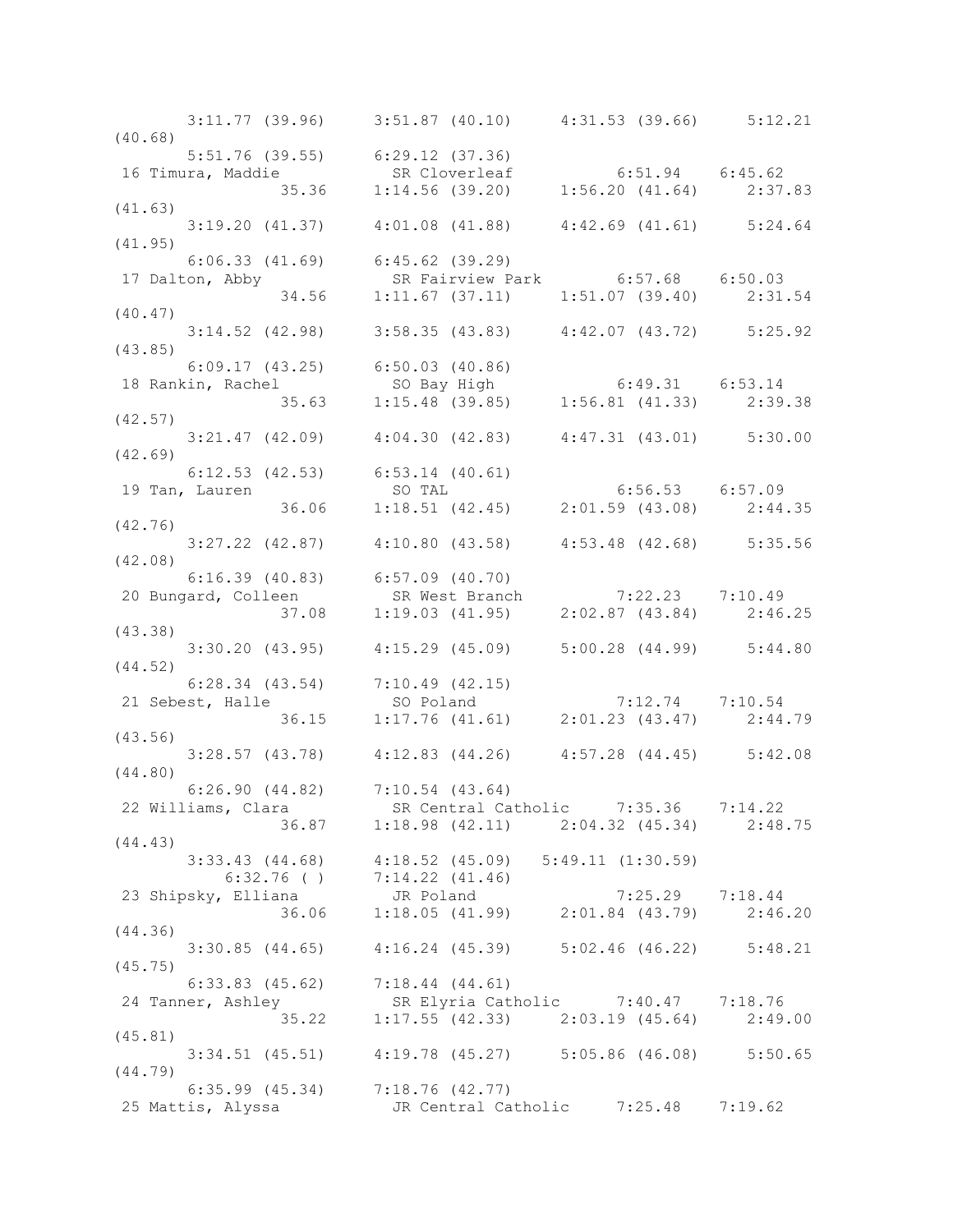|                                                                                                                                          | 38.46 1:21.53 (43.07) 2:05.76 (44.23) 2:50.26                              |                     |  |
|------------------------------------------------------------------------------------------------------------------------------------------|----------------------------------------------------------------------------|---------------------|--|
| (44.50)                                                                                                                                  |                                                                            |                     |  |
| $3:35.04$ (44.78) $4:20.83$ (45.79) $5:06.78$ (45.95) $5:52.26$                                                                          |                                                                            |                     |  |
| (45.48)                                                                                                                                  |                                                                            |                     |  |
| 6:37.81 (45.55) 7:19.62 (41.81)                                                                                                          |                                                                            |                     |  |
|                                                                                                                                          |                                                                            |                     |  |
| 26 Murphy, Payton JR Salem Senior 7:25.54 7:21.47<br>34.75 1:16.00 (41.25) 1:58.90 (42.90) 2:44.30                                       |                                                                            |                     |  |
|                                                                                                                                          |                                                                            |                     |  |
| (45.40)                                                                                                                                  |                                                                            |                     |  |
| $3:30.01$ (45.71) $4:16.02$ (46.01) $5:02.39$ (46.37) $5:48.53$                                                                          |                                                                            |                     |  |
| (46.14)                                                                                                                                  |                                                                            |                     |  |
| $6:35.51$ (46.98) $7:21.47$ (45.96)                                                                                                      |                                                                            |                     |  |
|                                                                                                                                          |                                                                            |                     |  |
| 6:35.51 (46.98) 7:21.47 (45.96)<br>27 Silver, Rebekah SR Columbiana 7:32.13 7:31.14<br>36.88 1:20.32 (43.44) 2:05.08 (44.76) 2:51.45     |                                                                            |                     |  |
| (46.37)                                                                                                                                  |                                                                            |                     |  |
|                                                                                                                                          | 3:37.37 (45.92) 4:24.64 (47.27) 5:12.37 (47.73) 5:59.82                    |                     |  |
|                                                                                                                                          |                                                                            |                     |  |
|                                                                                                                                          |                                                                            |                     |  |
|                                                                                                                                          |                                                                            |                     |  |
|                                                                                                                                          |                                                                            |                     |  |
|                                                                                                                                          |                                                                            |                     |  |
| 6:47.26 (47.44) 7:31.14 (43.88)<br>28 Quinn, Megan SR AMA 7:31.16 7:34.25<br>37.65 1:20.69 (43.04) 2:06.51 (45.82) 2:53.08<br>(46.57)    |                                                                            |                     |  |
| $3:41.54$ (48.46) $4:29.04$ (47.50) $5:18.09$ (49.05) 6:06.00                                                                            |                                                                            |                     |  |
| (47.91)                                                                                                                                  |                                                                            |                     |  |
| $6:51.76$ (45.76) $7:34.25$ (42.49)                                                                                                      |                                                                            |                     |  |
| 29 Schneider, Sofie The Elms Panther 7:39.08 7:41.38                                                                                     |                                                                            |                     |  |
|                                                                                                                                          |                                                                            |                     |  |
| (46.53)                                                                                                                                  | 36.41 1:19.91 (43.50) 2:05.90 (45.99) 2:52.43                              |                     |  |
|                                                                                                                                          |                                                                            |                     |  |
| 3:42.02 (49.59)  4:30.41 (48.39)  5:18.98 (48.57)  6:07.48                                                                               |                                                                            |                     |  |
| (48.50)                                                                                                                                  |                                                                            |                     |  |
|                                                                                                                                          |                                                                            |                     |  |
|                                                                                                                                          |                                                                            |                     |  |
| 6:55.73 (48.25) 7:41.38 (45.65)<br>30 Diederich, Emma so Padua HS 8:11.91 7:43.36<br>40.21 1:25.40 (45.19) 2:12.96 (47.56) 3:01.35       |                                                                            |                     |  |
| (48.39)                                                                                                                                  |                                                                            |                     |  |
|                                                                                                                                          | $3:49.87$ (48.52) $4:37.95$ (48.08) $5:26.10$ (48.15) $6:13.87$            |                     |  |
| (47.77)                                                                                                                                  |                                                                            |                     |  |
| 7:00.50 (46.63) 7:43.36 (42.86)<br>31 Schwartz, Julia JR ALL 7:47.79 7:45.76<br>37.91 1:22.69 (44.78) 2:09.29 (46.60) 2:57.18<br>(47.89) |                                                                            |                     |  |
|                                                                                                                                          |                                                                            |                     |  |
|                                                                                                                                          |                                                                            |                     |  |
|                                                                                                                                          |                                                                            |                     |  |
|                                                                                                                                          |                                                                            |                     |  |
| $3:45.22$ (48.04) $4:33.98$ (48.76) $5:23.31$ (49.33) $6:12.09$                                                                          |                                                                            |                     |  |
| (48.78)                                                                                                                                  |                                                                            |                     |  |
| $7:00.13$ (48.04) $7:45.76$ (45.63)                                                                                                      |                                                                            |                     |  |
| 32 Malik, Lilah                                                                                                                          | JR Revere 7:49.43 7:49.99<br>41.80 1:29.32 (47.52) 2:17.05 (47.73) 3:06.55 |                     |  |
|                                                                                                                                          |                                                                            |                     |  |
| (49.50)                                                                                                                                  |                                                                            |                     |  |
|                                                                                                                                          | 3:56.01 (49.46) 4:44.24 (48.23) 5:31.85 (47.61) 6:20.08                    |                     |  |
| (48.23)                                                                                                                                  |                                                                            |                     |  |
| $7:08.10$ (48.02) $7:49.99$ (41.89)                                                                                                      |                                                                            |                     |  |
|                                                                                                                                          | SO Padua HS                                                                |                     |  |
| 33 Phillips, Taylor                                                                                                                      |                                                                            | $8:35.12$ 7:55.62   |  |
| 37.77                                                                                                                                    | $1:22.72$ (44.95) $2:12.00$ (49.28) $3:00.90$                              |                     |  |
| (48.90)                                                                                                                                  |                                                                            |                     |  |
|                                                                                                                                          | 3:50.20 (49.30) 4:39.87 (49.67) 5:30.20 (50.33) 6:20.83                    |                     |  |
| (50.63)                                                                                                                                  |                                                                            |                     |  |
| 7:10.82 (49.99) 7:55.62 (44.80)                                                                                                          |                                                                            |                     |  |
| 34 Hoopes, Madison                                                                                                                       | SO AMA                                                                     | $8:22.90$ $7:57.11$ |  |
| 37.87                                                                                                                                    | $1:21.18$ (43.31) $2:09.39$ (48.21) $3:00.41$                              |                     |  |
| (51.02)                                                                                                                                  |                                                                            |                     |  |
|                                                                                                                                          |                                                                            |                     |  |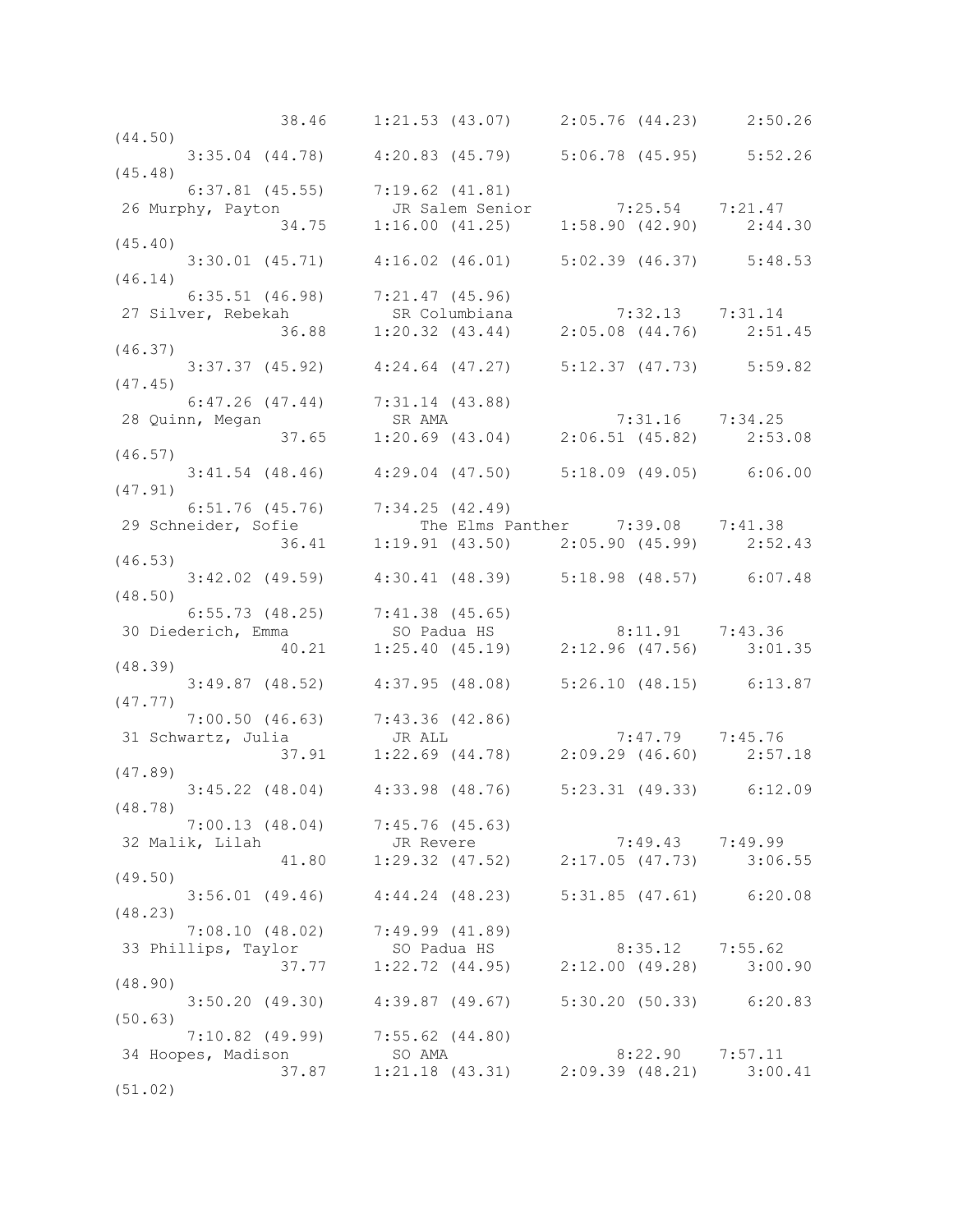| $3:49.41$ $(49.00)$  | 4:40.93(51.52)               | 5:32.41(51.48) | 6:21.60 |
|----------------------|------------------------------|----------------|---------|
| (49.19)              |                              |                |         |
| 7:10.79(49.19)       | 7:57.11(46.32)               |                |         |
| 35 Shahan, Elizabeth | SR AMA                       | 8:16.82        | 8:22.15 |
|                      | $1:22.84$ $(44.84)$<br>38.00 | 2:12.00(49.16) | 3:03.88 |
| (51, 88)             |                              |                |         |
| $3:57.36$ (53.48)    | 4:52.47(55.11)               | 5:47.87(55.40) | 6:42.31 |
| (54.44)              |                              |                |         |
| $7:33.52$ $(51.21)$  | 8:22.15(48.63)               |                |         |

=============================================================================

## **Event 49 Girls 200 Yard Freestyle Relay**

 $=$  Record: \$ 1:41.73 2008 Copley, Copley Payne, Fox, Suen, Angheld School Seed Finals ============================================================================= == 1 Bay High School 1:43.00 1:43.38 1) Lindway, Claire SO 2) LaRosa, Nina FR 3) Reid, Kelsey SR 4) Miedza, Maja SR 26.73 51.99 (25.26) 1:18.48 (26.49) 1:43.38 (24.90) 2 Copley High School 1:50.15 1:46.13 1) Montisano, Maria SO 2) Caye, Michelle SR 3) Grosenbaugh, Taylor SR (4) Canode, Emma JR 25.98 52.40 (26.42) 1:19.45 (27.05) 1:46.13 (26.68) 3 Fairview Park Fairview 1:49.42 1:47.47 1) Wiemels, Alyssa SO 2) King, Colette SR 3) Rego, Colby JR 4) Malloy, Sophie SR 27.22 54.86 (27.64) 1:22.01 (27.15) 1:47.47 (25.46) 4 Archbishop Hoban 1:50.98 1:47.85 1) Jacknewitz, Lilly SO 2) Ruscak, Audrey SR 3) Tajgiszer, Haley SR 4) Gallagher, Grace SO 27.17 54.55 (27.38) 1:21.41 (26.86) 1:47.85 (26.44) 5 Marlington Dukes 1:46.86 1:48.24 1) Cox, Claire FR 2) Bugara, Baila SO 3) Boyce, Aubyn SR 4) Montgomery, Megan FR  $26.15$  52.83 (26.68) 1:21.36 (28.53) 1:48.24 (26.88) 6 Poland Seminary High School 1:46.51 1:50.38 1) Wolfe, Rachel SR 2) Eich, Julia FR 3) Lattanzio, Cameron JR 4) Stanich, Gianna SR 27.54 59.83 (32.29) 1:23.17 (23.34) 1:50.38 (27.21) 7 Canton Central Catholic 1:53.27 1:50.63 1) Belden, Kristen FR 2) Phillips, Morgan JR 3) Davis, Isabella JR 4) Grillo, Madeline SR 25.57 52.32 (26.75) 1:23.60 (31.28) 1:50.63 (27.03) 8 Padua Franciscan High School 1:50.42 1:51.55 1) Blatnik, Christine SR 2) Lew, Michelle SR 3) Schrantz, Gabby SO 4) Cohagan, Charlotte SO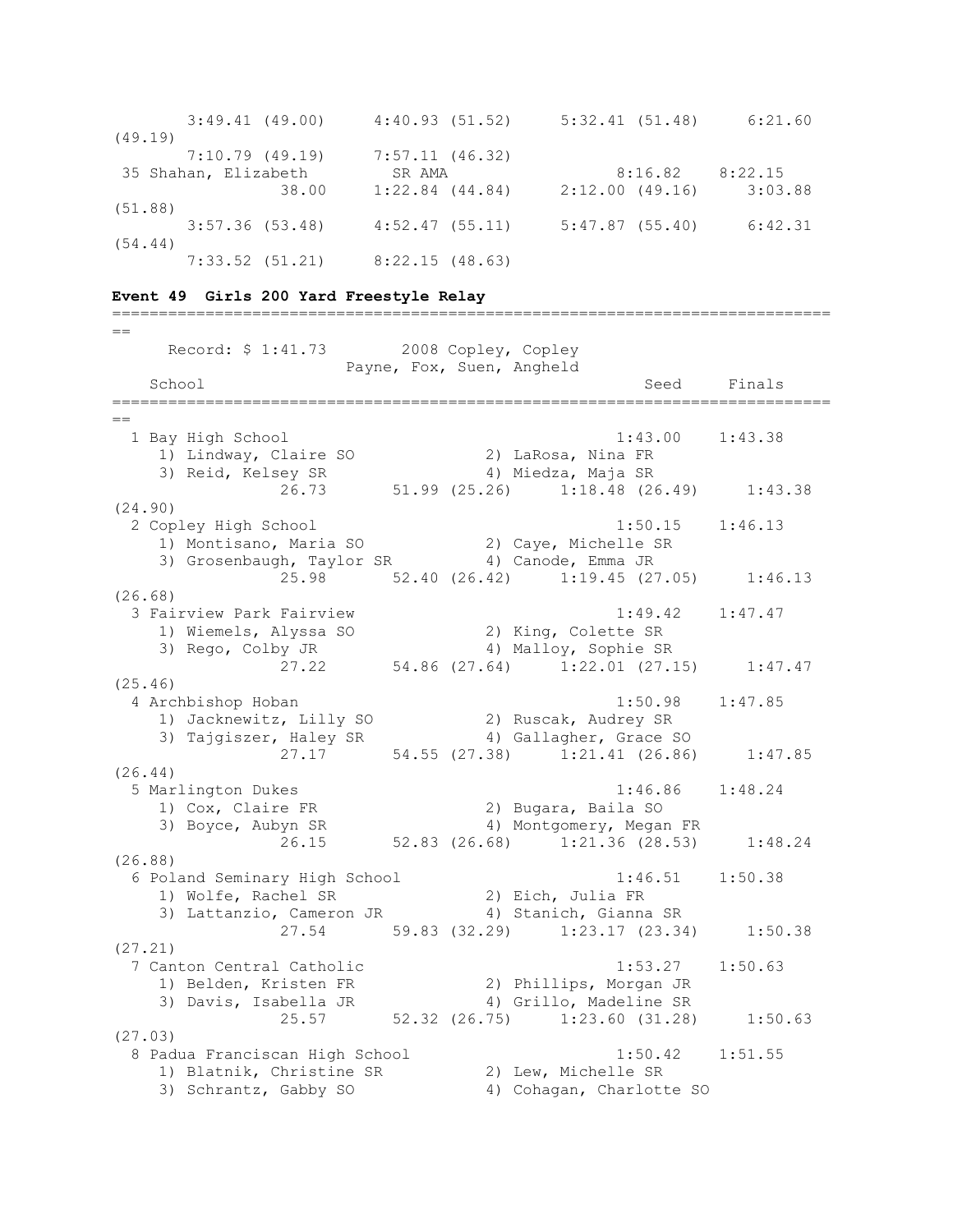28.76 57.02 (28.26) 1:25.20 (28.18) 1:51.55 (26.35) 9 Richfield Revere High School 1:46.22 1:51.91 1) Gowda, Tarini FR 2) Meng, Nova SR 3) Raimondo, Jessica SR 4) DiSalvo, Abby FR 28.13 55.53 (27.40) 1:24.55 (29.02) 1:51.91 (27.36) 10 South Range High School 1:57.46 1:52.78 1) McGrath, MaKenna SO 2) Shehan, Lexie SO 3) Calvin, Grace FR 4) Bennett, Maddy JR 28.68 57.33 (28.65) 1:25.71 (28.38) 1:52.78 (27.07) 11 Orrville High School 1:53.87 1:53.13 1) Mosley, Kendra SR 2) Legan, Sarah JR 3) Batchlet, Emily FR 4) Kinnaird, Kaylee JR 28.04 57.50 (29.46) 1:24.87 (27.37) 1:53.13 (28.26) 12 Elyria Catholic High School 1:49.40 1:54.21 1) Kurtzweil, Bridget FR 2) Campagra, Athena JR 3) Kurtzweil, Nina SR 4) Susi, Katie SO 27.97 58.40 (30.43) 1:26.06 (27.66) 1:54.21 (28.15) 13 Cuyahoga Valley Christian Acad 1:55.82 1:55.32 1) Stimson, Maddie SR 2) Adkins, Liv JR 3) Wodrich, Stephanie SO 4) Hegele, Coryn JR 29.10 58.04 (28.94) 1:27.42 (29.38) 1:55.32 (27.90) 14 Salem High School 2:00.51 1:59.12 1) Bowers, Hannah SO 2) Murphy, Payton JR 3) Martin, Amaya SR 4) Cochran, Halle JR 30.54 59.08 (28.54) 1:40.74 (41.66) 1:59.12 (18.38) 15 Tallmadge Swimming 2:05.36 1:59.40 1) Jeffries, Cassie JR 2) Norris, Angelina SR 3) Tan, Lauren SO 64) Fiume, Hannah JR 29.59 1:00.15 (30.56) 1:31.94 (31.79) 1:59.40 (27.46) 16 Alliance High School 2:04.57 2:02.87 1) Hoover, Hannah FR 2) Phillips, Rhi SR 3) Schwartz, Julia JR 4) White, Alyssa JR 28.88 59.28 (30.40) 1:33.06 (33.78) 2:02.87 (29.81) 17 Our Lady of the Elms Panthers 2:09.56 2:08.04 1) Broscious, Bernadette 2) Schneider, Sofie 3) Schneider, Anna (4) Farah, Elena 36.84 1:08.81 (31.97) 1:41.09 (32.28) 2:08.04 (26.95) 18 Cloverleaf High School 2:12.34 2:14.95 1) Heller, Abby SR 2) Timura, Maddie SR 3) Winrod, Faith SO 4) Hayhurst, Aubrie FR 30.94 1:06.04 (35.10) 1:23.28 (17.24) 2:14.95 (51.67) 19 Columbiana High School 2:27.39 2:23.35 1) Strohecker, Mia FR 2) Davis, Grace FR 3) Burr, Faith SR 4) Silver, Rebekah SR 36.62 1:11.20 (34.58) 1:49.18 (37.98) 2:23.35 (34.17)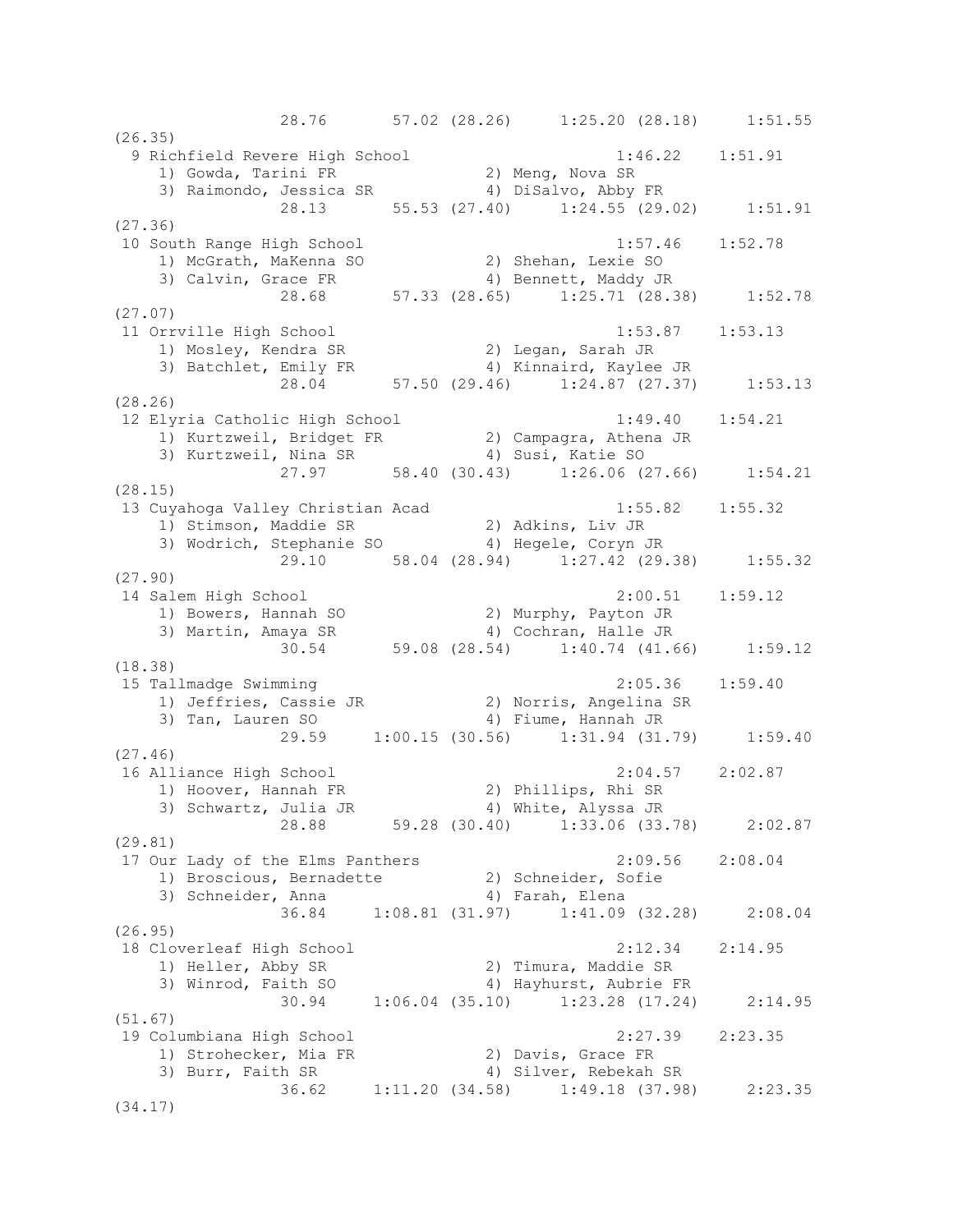| -- St Vincent St Mary Irish |                        |                   | 2:20.69              | DO  |
|-----------------------------|------------------------|-------------------|----------------------|-----|
|                             | 1) Flowers, Antoinette |                   | 2) Porchowsky, Sadie |     |
| 3) Kovatch, Makaela         |                        |                   | 4) Saum, Kathryn     |     |
|                             | 35.74                  | $1:09.02$ (33.28) | $1:52.37$ (43.35)    | DO. |

(26.86)

# **Event 50 Girls 100 Yard Backstroke**

| $=$ $=$ |                              |                                              |         |         |
|---------|------------------------------|----------------------------------------------|---------|---------|
|         |                              | Record: \$ 58.76 2014 Elizabeth Auckley, Bay |         |         |
|         | Name                         | Year School                                  | Seed    | Finals  |
|         |                              |                                              |         |         |
| $=$     |                              |                                              |         |         |
|         | 1 Montisano, Maria           | SO Copley                                    | 1:03.64 | 1:01.00 |
|         | 29.34                        | $1:01.00$ $(31.66)$                          |         |         |
|         | 2 Smith, Madison             | JR Loudonville                               | 1:02.90 | 1:02.43 |
|         | 30.83                        | $1:02.43$ $(31.60)$                          |         |         |
|         | 3 Caye, Michelle             | SR Copley                                    | 1:05.48 | 1:02.83 |
|         | 30.03                        | $1:02.83$ $(32.80)$                          |         |         |
|         | 4 Kurtzweil, Bridget         | FR Elyria Catholic                           | 1:03.20 | 1:03.68 |
|         | 30.69                        | $1:03.68$ (32.99)                            |         |         |
|         | 5 Bowers, Hannah             | SO Salem Senior                              | 1:05.73 | 1:04.59 |
|         | 31.09                        | $1:04.59$ $(33.50)$                          |         |         |
|         | 6 Grosenbaugh, Taylor        | SR Copley                                    | 1:08.66 | 1:04.72 |
|         | 31.69                        | $1:04.72$ (33.03)                            |         |         |
|         | 7 Montgomery, Megan          | FR AMA                                       | 1:08.16 | 1:05.95 |
|         | 31.72                        | 1:05.95(34.23)                               |         |         |
|         | 8 Bennett, Maddy             | JR South Range                               | 1:11.26 | 1:06.45 |
|         | 32.75                        | 1:06.45(33.70)                               |         |         |
|         | 9 Anderson, Jordan           | JR West Branch                               | 1:04.68 | 1:06.77 |
|         | 31.91                        | $1:06.77$ (34.86)                            |         |         |
|         | 10 Meng, Nova                | SR Revere                                    | 1:07.86 | 1:07.69 |
|         | 32.32                        | $1:07.69$ (35.37)                            |         |         |
|         | 11 Slife, Ashley             | FR Cloverleaf                                | 1:10.45 | 1:08.58 |
|         | 33.24                        | $1:08.58$ (35.34)                            |         |         |
|         | 12 Gallagher, Mia            | SO Hoban Knights                             | 1:10.02 | 1:08.86 |
|         | 32.45<br>13 Tajgiszer, Haley | $1:08.86$ $(36.41)$                          | 1:11.94 | 1:08.97 |
|         | 33.68                        | SR Hoban Knights<br>1:08.97(35.29)           |         |         |
|         | 14 Wolfe, Rachel             | SR Poland                                    | 1:12.14 | 1:09.57 |
|         | 34.16                        | $1:09.57$ (35.41)                            |         |         |
|         | 15 Rego, Colby               | JR Fairview Park                             | 1:13.06 | 1:10.87 |
|         | 34.43                        | $1:10.87$ (36.44)                            |         |         |
|         | 16 Norris, Angelina          | SR TAL                                       | 1:15.16 | 1:11.89 |
|         | 34.84                        | $1:11.89$ (37.05)                            |         |         |
|         | 17 Eich, Julia               | FR Poland                                    | 1:16.09 | 1:12.13 |
|         | 35.01                        | 1:12.13(37.12)                               |         |         |
|         | 18 Stimson, Maddie           | SR CVCA                                      | 1:11.76 | 1:12.63 |
|         | 35.69                        | 1:12.63(36.94)                               |         |         |
|         | 19 McGrath, MaKenna          | SO South Range                               | 1:14.29 | 1:12.74 |
|         | 35.94                        | $1:12.74$ (36.80)                            |         |         |
|         | 20 Matson, Haley             | SO CVCA                                      | 1:13.21 | 1:14.78 |
|         | 37.82                        | $1:14.78$ (36.96)                            |         |         |
|         | 21 VanSuch, Savanna          | JR Mooney                                    | 1:16.92 | 1:14.92 |
|         | 35.30                        | 1:14.92(39.62)                               |         |         |
|         | 22 McClaren, Megan           | JR Copley                                    | 1:17.22 | 1:15.25 |
|         | 36.42                        | 1:15.25(38.83)                               |         |         |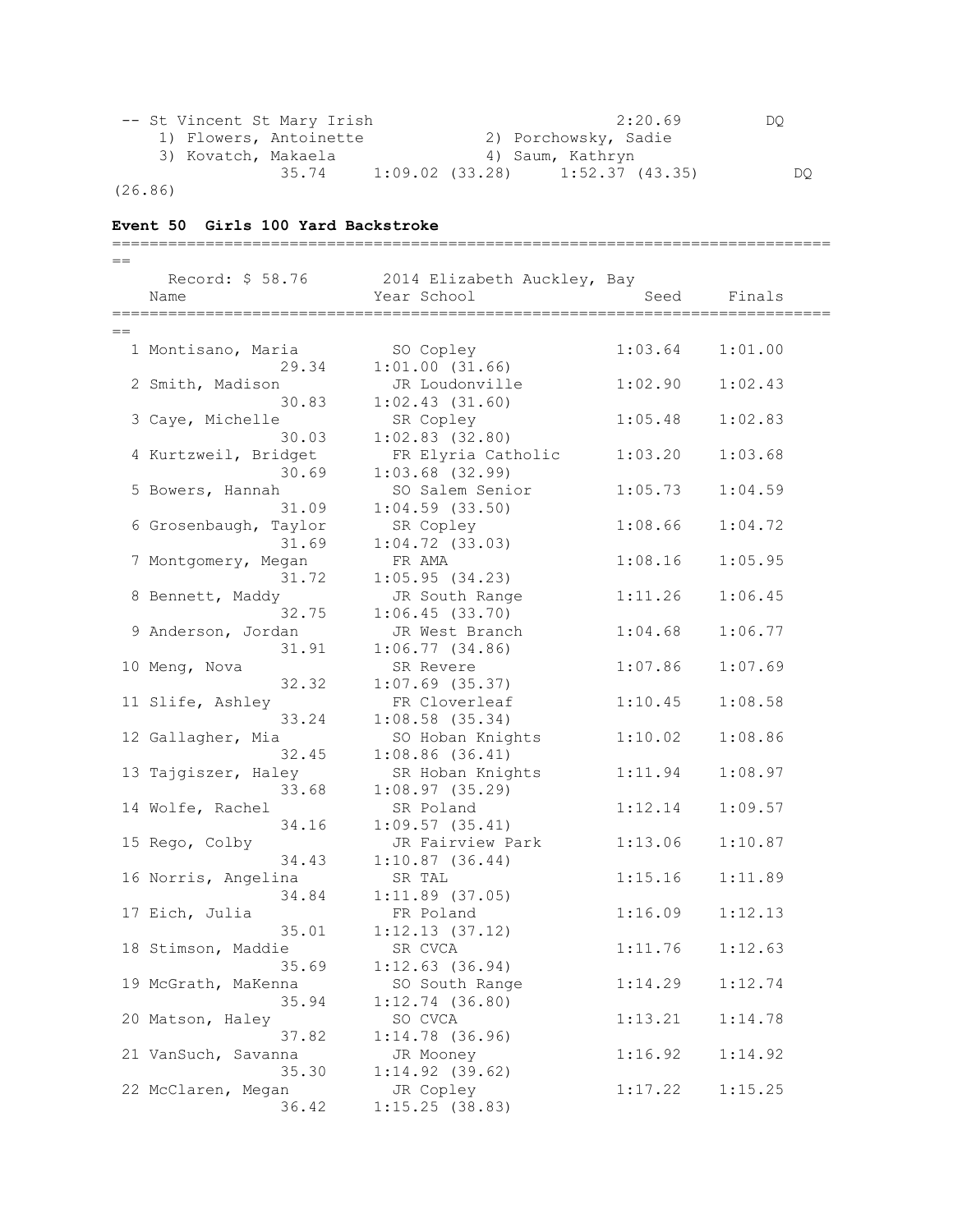| 23 White, Alyssa<br>36.25     | JR ALL<br>1:15.26(39.01)                | 1:19.50 | 1:15.26 |
|-------------------------------|-----------------------------------------|---------|---------|
| 24 Jackson, Reagan<br>36.76   | SO Hoban Knights<br>$1:15.69$ (38.93)   | 1:16.05 | 1:15.69 |
| 25 Ranker, Libby<br>36.83     | SO Padua HS<br>1:16.10(39.27)           | 1:17.25 | 1:16.10 |
| 26 Arto, Lauren<br>36.81      | SR Hoban Knights<br>1:16.17(39.36)      | 1:16.29 | 1:16.17 |
| 27 Raffle, Kaylin<br>36.87    | SR DOCH<br>1:16.40(39.53)               | 1:22.66 | 1:16.40 |
| 28 Ballard, Heather<br>38.62  | SO AMA<br>$1:17.27$ (38.65)             | 1:18.79 | 1:17.27 |
| 29 Tan, Lauren<br>37.56       | SO TAL<br>1:18.86(41.30)                | 1:18.81 | 1:18.86 |
| 30 Dreher, Rachel<br>38.08    | FR ORR<br>1:19.30(41.22)                | 1:21.57 | 1:19.30 |
| 31 Feiszli, Celia<br>38.44    | SO Bay High<br>1:19.96(41.52)           | 1:21.94 | 1:19.96 |
| 32 Kovacs, Natalie            | JR Mooney                               | 1:18.84 | 1:20.36 |
| 33 Campean, Andrea<br>39.28   | SR South Range<br>$1:20.64$ $(41.36)$   | 1:21.51 | 1:20.64 |
| 34 Ereditario, Kathryn        | SO Bay High                             | 1:20.39 | 1:20.78 |
| 35 Lane, Gabi<br>39.50        | SO Fairview Park<br>$1:21.49$ $(41.99)$ | 1:25.21 | 1:21.49 |
| 36 King, Colette<br>40.48     | SR Fairview Park<br>1:22.17(41.69)      | 1:22.71 | 1:22.17 |
| 37 Ereditario, Maizy          | SO Bay High                             | 1:30.22 | 1:22.57 |
| 38 Davis, Isabella<br>1:23.97 | JR Central Catholic<br>1:23.93( )       | 1:27.91 | 1:23.93 |
| 39 Knapik, Jenna<br>39.98     | JR South Range<br>1:24.16(44.18)        | 1:23.09 | 1:24.16 |
| 40 DuPrey, Sabrina<br>37.56   | SO Bay High<br>1:24.40(46.84)           | 1:20.54 | 1:24.40 |
| 41 Nittoli, Ally<br>42.88     | SR Poland<br>$1:28.06$ $(45.18)$        | ΝT      | 1:28.06 |
| 42 Dudley, Nichole<br>41.81   | SR Central Catholic<br>1:28.20(46.39)   | 1:35.50 | 1:28.20 |
| 43 Jarvis, Reece<br>43.89     | FR JHI<br>$1:31.08$ $(47.19)$           | 1:34.34 | 1:31.08 |
| 44 Elliott, Paige<br>46.15    | JR Padua HS<br>1:34.95(48.80)           | 1:34.14 | 1:34.95 |
| 45 Heath, Britney<br>47.81    | St. VM Irish<br>1:35.91(48.10)          | 1:43.17 | 1:35.91 |
| 46 Cleveland, Emma<br>45.42   | SO AMA<br>1:36.03(50.61)                | 1:44.70 | 1:36.03 |
| 47 Eichert, Kennedy           | JR BCWR                                 | 1:38.58 | 1:36.93 |
| 48 Cook, Julie<br>46.17       | SR Fairview Park<br>1:38.42(52.25)      | 1:37.97 | 1:38.42 |
| 49 Davis, Grace               | FR Columbiana                           | 1:44.46 | 1:42.45 |
| 50 Gordon, Tayler<br>49.14    | FR Padua HS<br>$1:42.64$ (53.50)        | 1:57.18 | 1:42.64 |
| 51 Rosario, Adriana<br>51.96  | SR Columbiana<br>1:49.89(57.93)         | 1:55.71 | 1:49.89 |

## **Event 51 Girls 100 Yard Breaststroke**

# =============================================================================

 $=$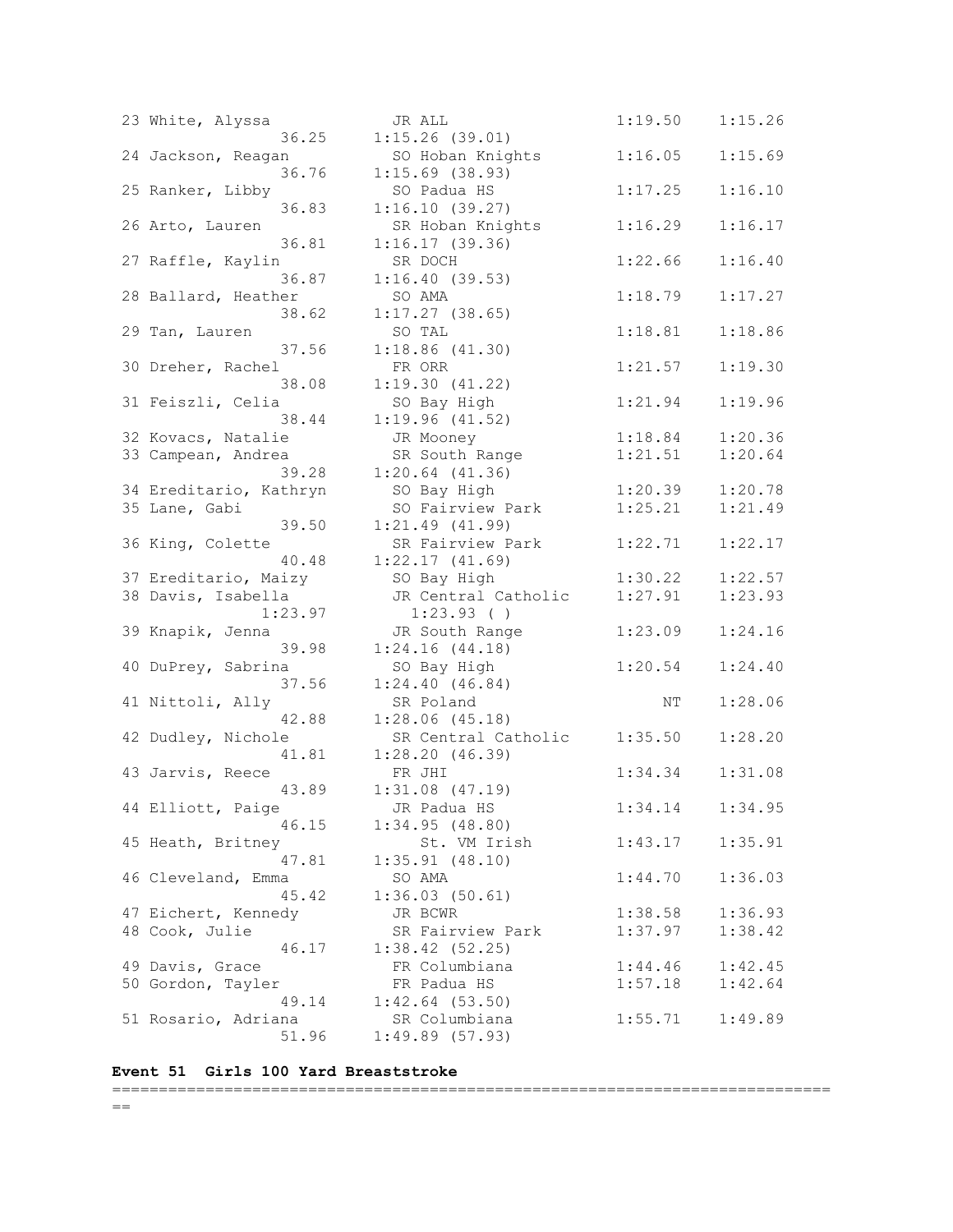|      | Name                              | Record: \$ 1:05.17 2/8/2019 Jamyson Robb, West Branch<br>Year School | Seed    | Finals  |
|------|-----------------------------------|----------------------------------------------------------------------|---------|---------|
| $==$ |                                   |                                                                      |         |         |
|      | 1 Robb, Jamyson<br>30.79          | SR West Branch<br>1:05.77(34.98)                                     | 1:02.14 | 1:05.77 |
|      | 2 Klem, Rachel                    | JR Crestview                                                         | 1:07.81 | 1:07.60 |
|      | 31.82<br>3 Sage, Britney<br>32.30 | $1:07.60$ (35.78)<br>SR Loudonville                                  | 1:08.54 | 1:07.97 |
|      | 4 Jacknewitz, Lilly<br>31.89      | $1:07.97$ (35.67)<br>SO Hoban Knights<br>1:08.21(36.32)              | 1:09.61 | 1:08.21 |
|      | 5 Cox, Claire<br>32.30            | FR AMA<br>1:08.24(35.94)                                             | 1:08.90 | 1:08.24 |
|      | 6 LaRosa, Nina<br>31.92           | FR Bay High<br>1:08.35(36.43)                                        | 1:09.81 | 1:08.35 |
|      | 7 Susi, Katie<br>32.48            | SO Elyria Catholic<br>1:08.91(36.43)                                 | 1:06.80 | 1:08.91 |
|      | 8 Ricciardi, Gina<br>32.41        | SR Mooney<br>$1:09.62$ $(37.21)$                                     | 1:12.30 | 1:09.62 |
|      | 9 Bodine, Preslie<br>32.17        | FR Poland<br>$1:10.92$ (38.75)                                       | 1:11.20 | 1:10.92 |
|      | 10 Kurtzweil, Nina<br>33.42       | SR Elyria Catholic<br>1:11.73(38.31)                                 | 1:10.65 | 1:11.73 |
|      | 11 Buchheit, Jocelyn<br>33.84     | SR Columbiana<br>$1:11.92$ (38.08)                                   | 1:11.78 | 1:11.92 |
|      | 12 Crawford, Andi<br>34.96        | SO Fairview Park<br>$1:13.21$ (38.25)                                | 1:16.15 | 1:13.21 |
|      | 13 Jones, Alison<br>35.98         | SR Copley<br>1:16.00(40.02)                                          | 1:22.22 | 1:16.00 |
|      | 14 Boyce, Aubyn<br>36.51          | SR AMA<br>$1:17.66$ $(41.15)$                                        | 1:15.73 | 1:17.66 |
|      | 15 Fiume, Hannah<br>37.25         | JR TAL<br>$1:17.74$ (40.49)                                          | 1:19.45 | 1:17.74 |
|      | 16 Simpson, Marjorie<br>35.25     | FR Cloverleaf<br>1:17.76(42.51)                                      | 1:19.18 | 1:17.76 |
|      | 17 Tarter, Ashley<br>37.03        | JR AMA<br>1:18.43(41.40)                                             | 1:20.51 | 1:18.43 |
|      | 18 Puhl, Lainee<br>36.71          | JR South Range<br>1:19.20(42.49)                                     | 1:17.80 | 1:19.20 |
|      | 19 Meaux, Josilynne<br>37.38      | JR Bay High<br>$1:20.62$ $(43.24)$                                   | 1:20.61 | 1:20.62 |
|      | 20 Pokrajac, Nadia<br>39.27       | SO Revere<br>1:21.91(42.64)                                          | 1:24.20 | 1:21.91 |
|      | 21 Bradshaw, Shelley<br>37.86     | SR Hoban Knights<br>$1:21.98$ $(44.12)$                              | 1:20.32 | 1:21.98 |
|      | 22 DiRocco, Natalia<br>37.85      | SO Copley<br>$1:22.24$ $(44.39)$                                     | 1:27.70 | 1:22.24 |
|      | 23 Adkins, Liv<br>39.54           | JR CVCA<br>1:22.93(43.39)                                            | 1:25.94 | 1:22.93 |
|      | 24 Jones, Olivia<br>39.49         | SO Copley<br>1:23.20(43.71)                                          | 1:27.21 | 1:23.20 |
|      | 25 Hartzell, Caitlyn<br>39.36     | FR Bay High<br>1:24.14(44.78)                                        | 1:25.87 | 1:24.14 |
|      | 26 Martin, Amaya<br>39.59         | SR Salem Senior<br>1:25.30(45.71)                                    | 1:25.24 | 1:25.30 |
|      | 27 Powers, Grace                  | SR Hoban Knights                                                     | 1:26.53 | 1:25.68 |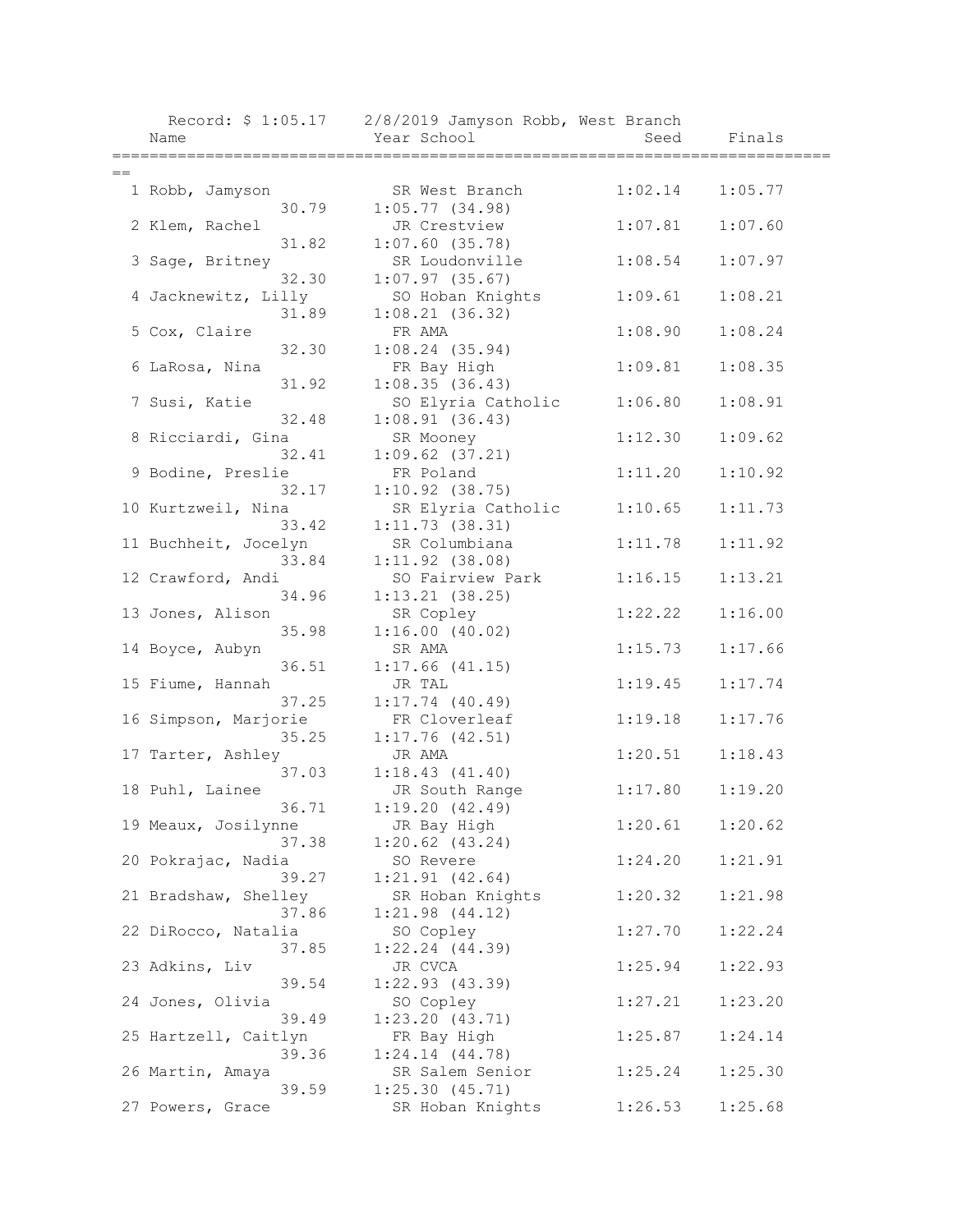|                                                | 40.10 | $1:25.68$ (45.58)               |                     |         |         |
|------------------------------------------------|-------|---------------------------------|---------------------|---------|---------|
| 28 Bing, Kara                                  |       | FR STA                          |                     | 1:27.81 | 1:26.53 |
|                                                | 40.26 | 1:26.53(46.27)                  |                     |         |         |
| 29 Dalton, Abby                                |       | SR Fairview Park                |                     | 1:26.97 | 1:26.55 |
|                                                |       |                                 |                     |         |         |
|                                                | 41.45 | $1:26.55$ (45.10)               |                     |         |         |
| 30 Grdina, Sophia                              |       | JR Hoban Knights                |                     | 1:31.52 | 1:27.13 |
|                                                | 40.19 | 1:27.13(46.94)                  |                     |         |         |
| 31 Augustein, Alyssa                           |       | JR West Branch                  |                     | 1:28.79 | 1:27.33 |
|                                                | 41.05 | $1:27.33$ $(46.28)$             |                     |         |         |
| 32 Legan, Sarah                                |       | JR ORR                          |                     | 1:29.21 | 1:27.49 |
|                                                | 41.94 | $1:27.49$ (45.55)               |                     |         |         |
| 33 Wodrich, Stephanie                          |       | SO CVCA                         |                     | 1:25.60 | 1:27.60 |
|                                                | 40.79 | 1:27.60(46.81)                  |                     |         |         |
| 34 Gallion, Kaela                              |       | FR Buckeye                      |                     | 1:30.18 | 1:27.96 |
|                                                |       | $1:27.96$ (45.56)               |                     |         |         |
|                                                | 42.40 |                                 |                     |         |         |
| 35 Pitts, Arwyn                                |       | JR Copley                       |                     | 1:36.53 | 1:29.19 |
|                                                | 42.30 | 1:29.19(46.89)                  |                     |         |         |
| 36 Raymer, Grace                               |       | SO Mooney                       |                     | 1:29.49 | 1:30.23 |
|                                                | 41.27 | 1:30.23(48.96)                  |                     |         |         |
| 37 Dent, Abbie                                 |       | FR Bay High                     |                     | 1:28.58 | 1:30.49 |
|                                                | 44.35 | 1:30.49(46.14)                  |                     |         |         |
| 38 Schneider, Sofie                            |       |                                 | The Elms Panther    | 1:33.35 | 1:30.51 |
|                                                | 41.95 | $1:30.51$ (48.56)               |                     |         |         |
| 39 Zura, Olivia                                |       | FR Poland                       |                     | 1:33.46 | 1:31.46 |
|                                                | 43.39 | $1:31.46$ (48.07)               |                     |         |         |
| 40 Sebest, Halle                               |       |                                 |                     | 1:30.99 | 1:31.57 |
|                                                |       | SO Poland                       |                     |         |         |
|                                                | 43.50 | $1:31.57$ (48.07)               |                     |         |         |
| 41 Ryan, Mackenna                              |       | SR AMA                          |                     | 1:33.85 | 1:32.19 |
|                                                | 43.39 | 1:32.19(48.80)                  |                     |         |         |
| 42 Silver, Rebekah                             |       | SR Columbiana                   |                     | 1:34.61 | 1:34.44 |
|                                                | 43.46 | $1:34.44$ (50.98)               |                     |         |         |
| 43 Pollock, Abby                               |       | SO CVCA                         |                     | 1:36.14 | 1:35.81 |
|                                                | 43.27 | $1:35.81$ (52.54)               |                     |         |         |
| 44 Tsarnas, Sylvia                             |       | FR Mooney                       |                     | 1:33.52 | 1:36.39 |
|                                                | 46.28 | 1:36.39(50.11)                  |                     |         |         |
| 45 Dimos, Sophia                               |       |                                 | SR Central Catholic | 1:32.85 | 1:36.44 |
|                                                | 45.16 | 1:36.44(51.28)                  |                     |         |         |
| 46 Arendash, Katie                             |       | SR Elyria Catholic              |                     | 1:30.42 | 1:36.60 |
|                                                |       |                                 |                     |         |         |
|                                                | 46.15 | 1:36.60(50.45)                  |                     |         |         |
| 47 Shank, Lily                                 |       | FR South Range                  |                     | 1:34.67 | 1:37.36 |
|                                                |       | 44.59 1:37.36 (52.77)           |                     |         |         |
| 48 Meadows, Lauren                             |       | SR TAL                          |                     | 1:40.51 | 1:38.90 |
|                                                | 46.48 | 1:38.90(52.42)                  |                     |         |         |
| 49 Allendesalazar, Casilda JR Central Catholic |       |                                 |                     | 1:36.77 | 1:39.31 |
|                                                | 44.32 | 1:39.31(54.99)                  |                     |         |         |
| 50 Lanterman, Madisyn                          |       | FR Poland                       |                     | 1:39.79 | 1:40.72 |
|                                                | 47.60 | 1:40.72(53.12)                  |                     |         |         |
| 51 Strohecker, Mia                             |       | FR Columbiana                   |                     | 1:43.89 | 1:42.94 |
| 52 Burr, Faith                                 |       | SR Columbiana                   |                     | 1:52.55 | 1:43.20 |
|                                                | 47.84 | 1:43.20(55.36)                  |                     |         |         |
|                                                |       |                                 |                     |         |         |
| 53 Marino, Maddie                              |       | FR South Range                  |                     | 1:55.26 | 1:45.57 |
|                                                | 49.03 | 1:45.57(56.54)                  |                     |         |         |
| 54 DiVencenzo, Mia                             |       | JR TAL                          |                     | 1:45.13 | 1:48.73 |
|                                                | 50.64 | 1:48.73(58.09)                  |                     |         |         |
| 55 Heath, Britney                              |       | St. VM Irish                    |                     | 2:14.76 | 2:16.21 |
|                                                |       | $1:02.55$ $2:16.21$ $(1:13.66)$ |                     |         |         |
| -- Phillips, Taylor                            |       | SO Padua HS                     |                     | 1:42.19 | DQ      |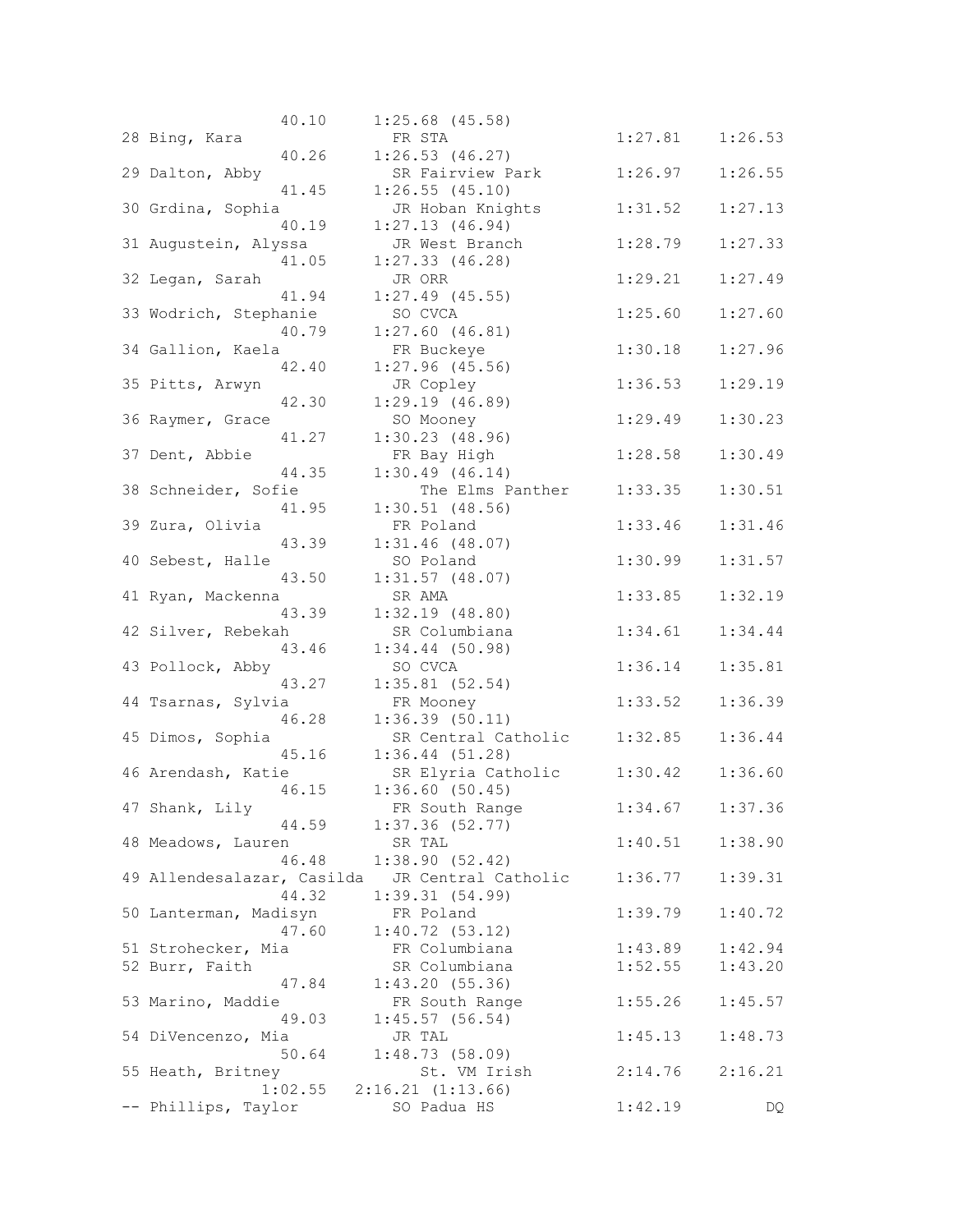| 48.79             | DO (57.44)     |         |    |
|-------------------|----------------|---------|----|
| -- Torres, Andrea | JR ORR         | 1:48.22 | DO |
| 46.55             | DO (56.13)     |         |    |
| -- Gupta, Shreya  | FR Revere      | 1:44.88 | DO |
| 48.31             | DO (53.38)     |         |    |
| -- Taylor, Mia    | FR South Range | 1:47.39 | DO |
| 47.70             | DO (53.73)     |         |    |

#### **Event 52 Girls 400 Yard Freestyle Relay**

============================================================================= == Record: \$ 3:42.76 2011 Revere, Revere Kimberly, Harris, Poitinger, Gresser School School Seed Finals =============================================================================  $=$  1 Copley High School 3:59.30 3:52.16 1) Montisano, Maria SO 2) Caye, Michelle SR 3) Persinger, Hailey SO 4) Canode, Emma JR 27.36 56.96 (56.96) 1:24.35 (27.39) 1:54.90 (57.94) 2:23.54 (28.64) 2:55.05 (1:00.15) 3:22.40 (27.35) 3:52.16 (57.11) 2 Archbishop Hoban 3:55.18 3:57.42 1) Cook, Natalie SO 2) Wyszynski, Grace JR 3) Gallagher, Grace SO 4) Zaucha, Megan SR 28.00 58.72 (58.72) 1:26.39 (27.67) 1:57.87 (59.15) 2:25.78 (27.91) 2:57.50 (59.63) 3:25.77 (28.27) 3:57.42 (59.92) 3 Poland Seminary High School 4:02.98 4:07.20 1) Stanich, Gianna SR 2) Wolfe, Rachel SR 3) Bodine, Preslie FR 4) Ungaro, Carly SR 28.89 1:01.91 (1:01.91) 1:18.03 (16.12) 2:02.84 (1:00.93) 2:32.49 (29.65) 3:06.55 (1:03.71) 3:35.06 (28.51) 4:07.20 (1:00.65) 4 Bay High School 4:00.22 4:07.70 1) Gaudino, Danielle SR 2) Milligan, Regan FR 3) Dent, Abbie FR 4) Donahue, Abigail JR 28.08 59.83 (59.83) 1:30.58 (30.75) 2:04.51 (1:04.68) 2:34.93 (30.42) 3:08.15 (1:03.64) 3:36.47 (28.32) 4:07.70 (59.55) 5 Richfield Revere High School 3:54.79 4:08.33 1) Gowda, Tarini FR 2) Meng, Nova SR 3) Raimondo, Jessica SR 4) DiSalvo, Abby FR 29.56 1:02.37 (1:02.37) 1:31.31 (28.94) 2:04.19 (1:01.82) 2:33.93 (29.74) 3:08.82 (1:04.63) 3:37.12 (28.30) 4:08.33 (59.51) 6 Padua Franciscan High School 4:02.08 4:08.34 1) Blatnik, Christine SR 2) Lew, Michelle SR 3) Schrantz, Gabby SO 4) Cohagan, Charlotte SO 29.38 1:02.05 (1:02.05) 1:31.81 (29.76) 2:04.91 (1:02.86)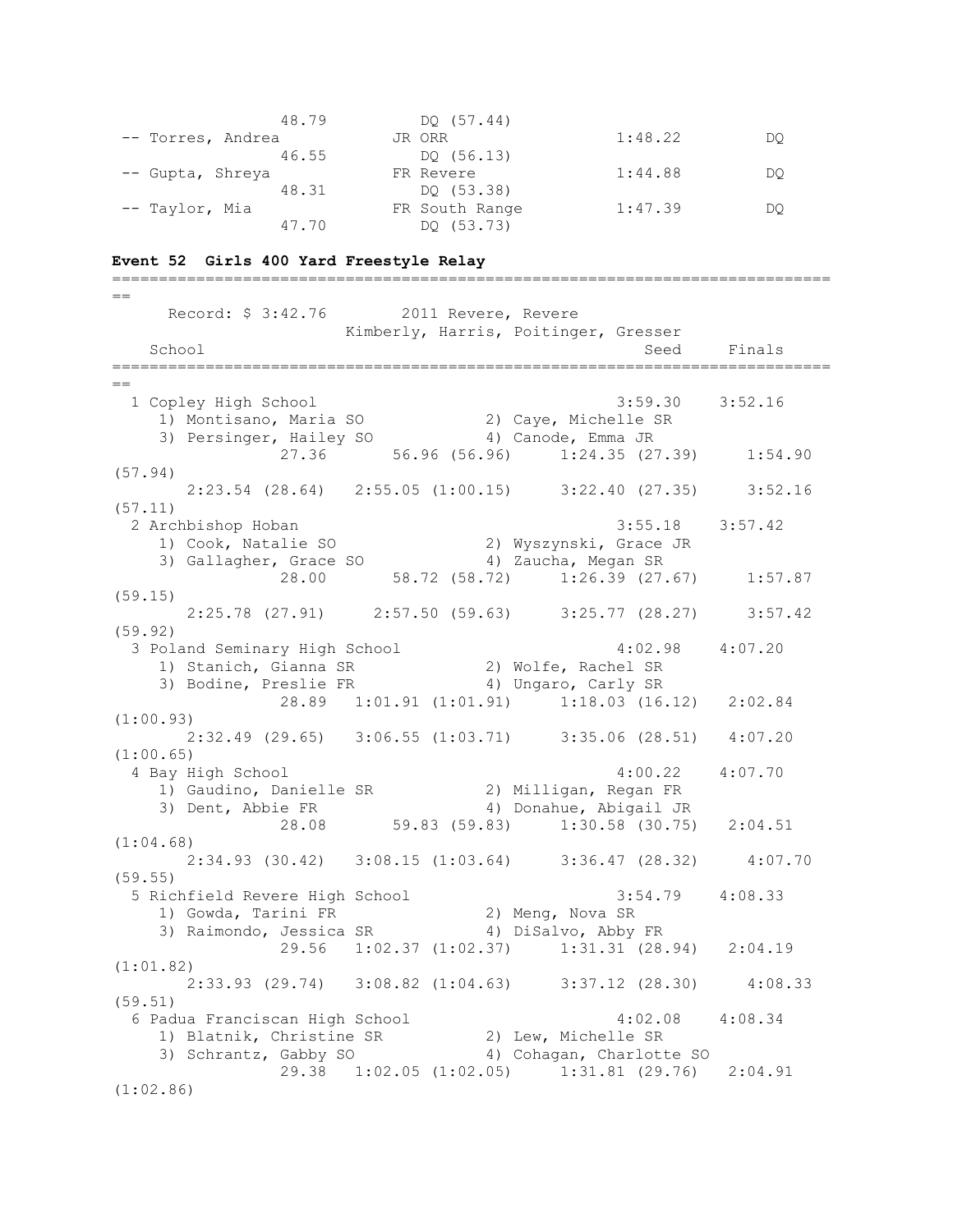2:35.00 (30.09) 3:09.94 (1:05.03) 3:37.52 (27.58) 4:08.34 (58.40) 7 Cloverleaf High School 4:19.73 4:09.74 1) Slife, Ashley FR 2) Slife, Lauren SR 3) Simpson, Marjorie FR 4) Hayhurst, Aubrie FR 30.48 1:04.32 (1:04.32) 1:35.93 (31.61) 2:10.95 (1:06.63) 2:39.46 (28.51) 3:10.70 (59.75) 3:38.65 (27.95) 4:09.74 (59.04) 8 Orrville High School 4:21.84 4:11.86 1) Kinnaird, Kaylee JR 2) Dreher, Rachel FR 3) Batchlet, Emily FR 4) Mosley, Kendra SR 29.82 1:02.40 (1:02.40) 1:34.43 (32.03) 2:09.80 (1:07.40) 2:38.85 (29.05) 3:11.06 (1:01.26) 3:39.64 (28.58) 4:11.86 (1:00.80) 9 Canton Central Catholic 4:14.49 4:13.62 1) Phillips, Morgan JR 2) Grillo, Madeline SR 3) Dimos, Sophia SR 4) Belden, Kristen FR 28.39 1:00.93 (1:00.93) 1:29.03 (28.10) 2:01.07 (1:00.14) 2:36.85 (35.78) 3:17.10 (1:16.03) 3:43.20 (26.10) 4:13.62 (56.52) 10 Fairview Park Fairview 4:09.26 4:15.19 1) Crawford, Andi SO 2) King, Colette SR 3) Rego, Colby JR 4) Kaufmann, Allison FR 30.21 1:03.88 (1:03.88) 1:34.56 (30.68) 2:11.06 (1:07.18) 3:14.45 (1:03.39) 3:43.36 (1:32.30) 4:15.19 (31.83)<br>11ance High School 4:50.81 4:39.55 11 Alliance High School 4:50.81 4:39.55 1) White, Alyssa JR 2) Phillips, Rhi SR 3) Schwartz, Julia JR 4) Hoover, Hannah FR 32.11 1:09.37 (1:09.37) 1:25.92 (16.55) 1:42.25 (32.88) 2:19.32 (37.07) 2:37.56 (55.31) 2:55.24 (17.68) 4:39.55 (2:01.99) 12 Cuyahoga Valley Christian Acad 4:57.98 4:51.32 1) Matson, Haley SO 2) Lee, Brooke SO 3) Pollock, Abby SO 4) Walker, Hazel JR 33.38 1:09.37 (1:09.37) 1:46.43 (37.06) 2:37.75 (1:28.38) 3:00.18 (22.43) 3:40.60 (1:02.85) 3:57.48 (16.88) 4:51.32 (1:10.72) 13 South Range High School 4:34.62 4:57.80 1) Calvin, Grace FR 2) Shank, Lily FR 3) Didiano, Angelina SO 4) Knapik, Jenna JR 31.08 1:05.73 (1:05.73) 1:28.11 (22.38) 2:17.96 (1:12.23) 2:58.85 (40.89) 3:46.06 (1:28.10) 4:19.72 (33.66) 4:57.80 (1:11.74) 14 Marlington Dukes 5:30.00 5:24.44 1) Allenbaugh, Maria SO 2) Hudgins, Kailee SO 3) Ryan, Mackenna SR 4) Mitchell, Camryn FR 33.06 1:10.52 (1:10.52) 1:51.76 (41.24) 2:44.98 (1:34.46) 3:17.93 (32.95) 4:02.85 (1:17.87) 4:19.23 (16.38) 5:24.44 (1:21.59)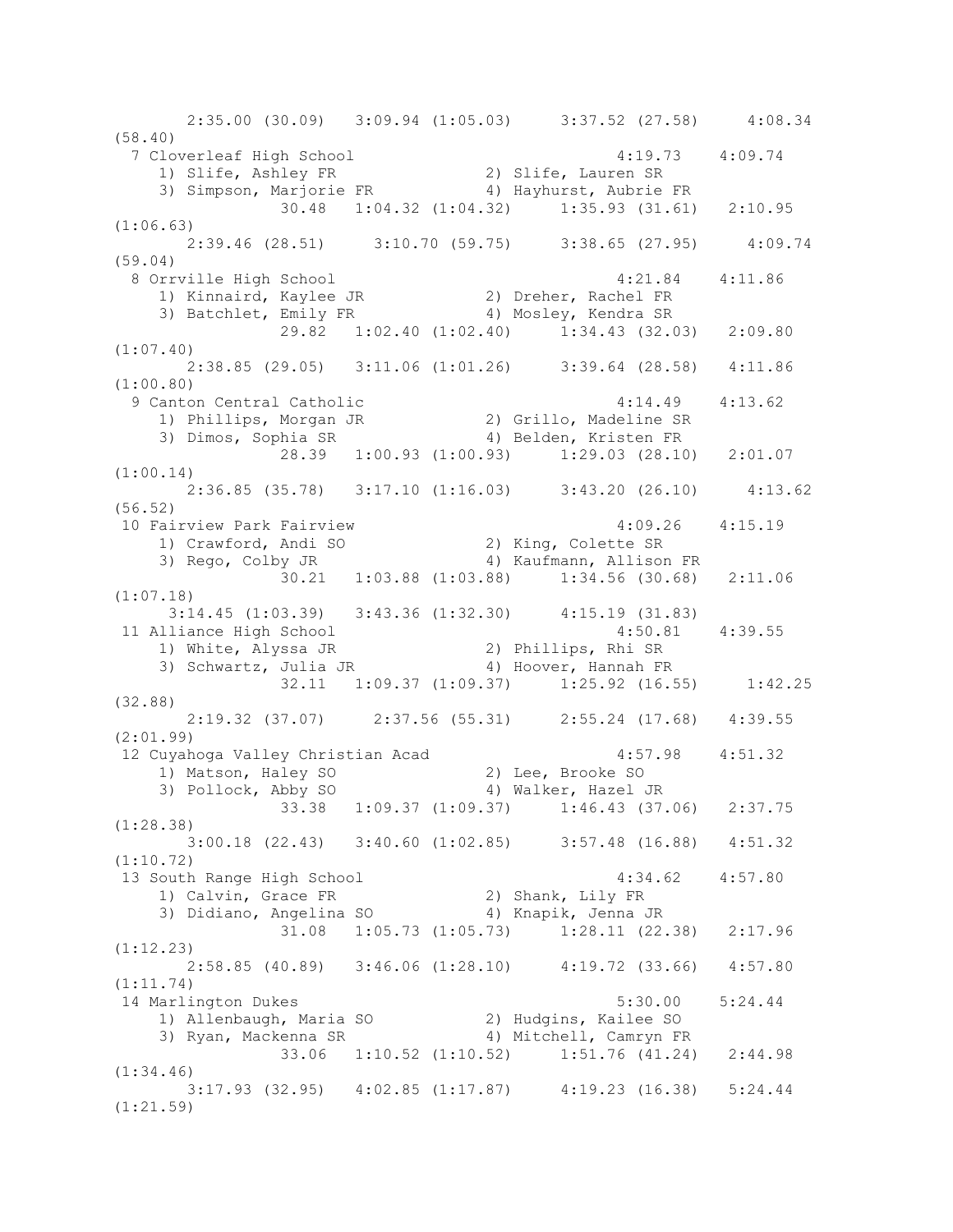15 Tallmadge Swimming 4:39.85 5:33.88 1) Deblasio, Alessandra SR 2) DiVencenzo, Mia JR 3) Meadows, Lauren SR 4) Layton, Esther SO 35.91 1:19.59 (1:19.59) 1:57.94 (38.35) 2:42.21 (1:22.62) 3:20.07 (37.86) 4:01.71 (1:19.50) 4:17.87 (16.16) 5:33.88 (1:32.17) -- Elyria Catholic High School 4:58.94 DQ 1) Campagra, Athena JR 2) Arendash, Katie SR 3) Tanner, Ashley SR 4) Basinski, Emma FR 32.19 1:08.59 (1:08.59) 1:44.03 (35.44) 2:24.59 (1:16.00) 2:59.36 (34.77) 3:49.92 (1:25.33) 4:13.95 (24.03) DQ (59.82) **Event 62 Boys 200 Yard Medley Relay** =============================================================================  $=$  Record: \$ 1:38.88 2009 Canfield, Canfield King, Trebilcock, Trebilcock, Stefanski School Seed Finals =============================================================================  $-$  1 Canfield High School 1:42.08 1:41.34 1) Fritz, Connor JR 2) Schaab, Ty JR 3) Dietz, Luke SO 4) Peckman, Matthew SR 25.51 54.84 (29.33) 1:19.65 (24.81) 1:41.34 (21.69) 2 Aurora High School 1:43.40 1:42.27 1) Good, Jacob SO 2) Hybil, Jon SO 3) Zamary, Connor SO 4) Meyer, Nate SR 26.51 55.44 (28.93) 1:19.27 (23.83) 1:42.27 (23.00) 3 Rocky River 1:42.83 1:43.13 1) Helms, Drew SO 2) Devorace, Braden SO 3) Morris, Garrett SR 4) Carter, Aidan SO 27.03 54.50 (27.47) 1:19.89 (25.39) 1:43.13 (23.24) 4 Copley High School 1:47.22 1:44.69 1) Madden, Jackson SR 2) Hertz, Joshua JR 3) Jones, Ricky JR 4) McGrath, Daniel SO  $28.05$  55.22 (27.17) 1:20.57 (25.35) 1:44.69 (24.12) 5 Richfield Revere High School 1:43.90 1:44.73 1) An, Eric SR 2) Cowie, Flynn SO 3) Scott, Ryan SR 4) Modlik, James SR yan SK<br>27.04 56.17 (29.13) 1:21.84 (25.67) 1:44.73 (22.89) 6 Poland Seminary High School 1:48.56 1:47.01 1) Blasko, Van SO 2) Dunham, Derek FR 3) Wilson, Jason SR 4) Lattanzio, Chris FR 26.29 58.04 (31.75) 1:23.98 (25.94) 1:47.01 (23.03) 7 Cuyahoga Valley Christian Acad 1:48.33 1:47.65 1) Wodrich, Josh SR 2) Volk, Russell SR 3) Wodrich, Jacob JR 4) Campbell, Logan SO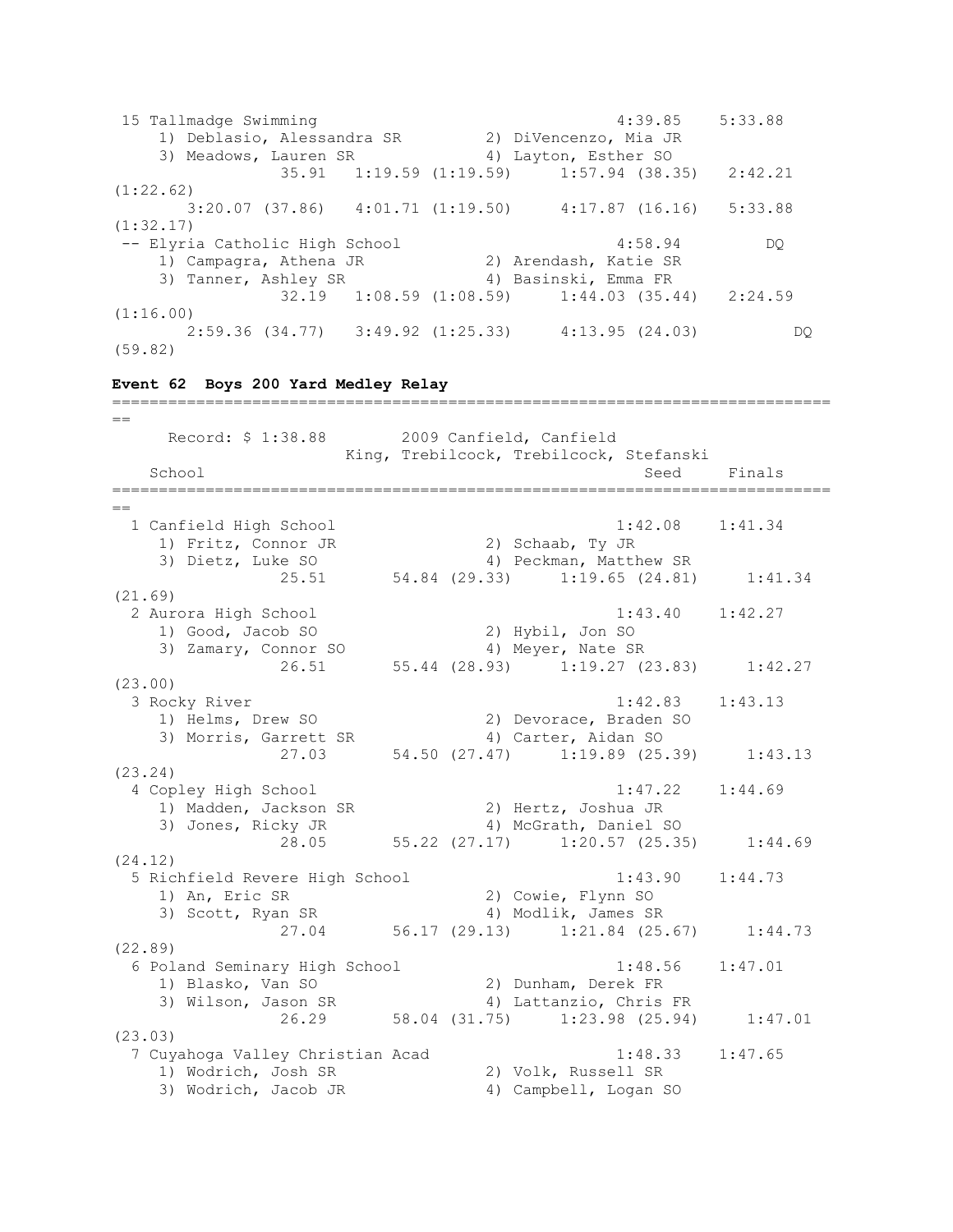26.19 53.66 (27.47) 1:22.37 (28.71) 1:47.65 (25.28) 8 Bay High School 1:51.29 1:50.50 1) Rosler, Matthew SO 2) Hewko, Mason SR 3) Miedza, Simon SO 4) Lake, Parker FR 29.75 59.19 (29.44) 1:25.85 (26.66) 1:50.50 (24.65) 9 Archbishop Hoban 1:57.74 1:52.30 1) Johnson, Michael JR 2) Zhou, Mukun FR 3) Kurtz, Samuel JR 4) Buemi, Nicholas FR 29.47 1:02.65 (33.18) 1:28.17 (25.52) 1:52.30 (24.13) 10 Canton Central Catholic 2:05.00 1:52.68 1) Kurtz, Andy SR 2) Minarcheck, Brenden FR 3) Belden, Jack JR 4) Minarcheck, Jaden JR 27.58 1:00.53 (32.95) 1:27.60 (27.07) 1:52.68 (25.08) 11 St Vincent St Mary Irish 2:05.74 1:54.47 1) Vereecken, Drew 2) Chicoski, Ethan 3) O'Connor, Matthew 4) Tomaszewski, Brendan 29.79 1:02.92 (33.13) 1:29.76 (26.84) 1:54.47 (24.71) 12 Marlington Dukes 2:05.35 2:05.86 1) Kline, Luke SR 2) Kunz, Colin SR 3) Evans, Hunter FR 4) Tarter, Alex SR 33.88 1:05.22 (31.34) 1:39.82 (34.60) 2:05.86 (26.04) 13 Fairview Park Fairview 1:57.72 2:09.04 1) Allen, Sam SO 2) Johnson, Jabari JR 3) Durno, Sam SO 4) Spooner, Trey JR  $35.83$  1:09.65 (33.82) 1:41.51 (31.86) 2:09.04 (27.53) 14 Padua Franciscan High School 2:16.27 2:13.42 1) Blanchard, Matthew SO 2) Buccieri, Connor SR 3) Arcuri, Anthony SO 4) Arcuri, Dominic SO 31.94 1:09.18 (37.24) 1:44.48 (35.30) 2:13.42 (28.94) 15 Tallmadge Swimming 1:57.04 2:16.21 1) Wade, Trenton SR 2) Sabetta, Joseph SO 3) Markley, Jack SO 4) Luedke, Elijah FR 39.28 1:18.91 (39.63) 1:45.40 (26.49) 2:16.21 (30.81) 16 Louisville High School 2:16.82 2:25.28 1) Conway, Michael FR 2) Budinski, Isaac JR 3) Miday, Hunter SR 4) Hopkins, Ty SO 35.28 1:17.55 (42.27) 1:49.57 (32.02) 2:25.28 (35.71) -- Alliance High School 1:58.60 DQ 1) Gress, Tommy SR 2) Rhome, Bergen SO 3) Burse, Patrick SO 4) Zumbar, Anthony JR  $30.50$   $1:31.39$  ( ) DQ (26.90)

#### **Event 63 Boys 200 Yard Freestyle**

 $=$ 

Record: \$ 1:46.02 2/9/2018 Marvin Kreis, Fairview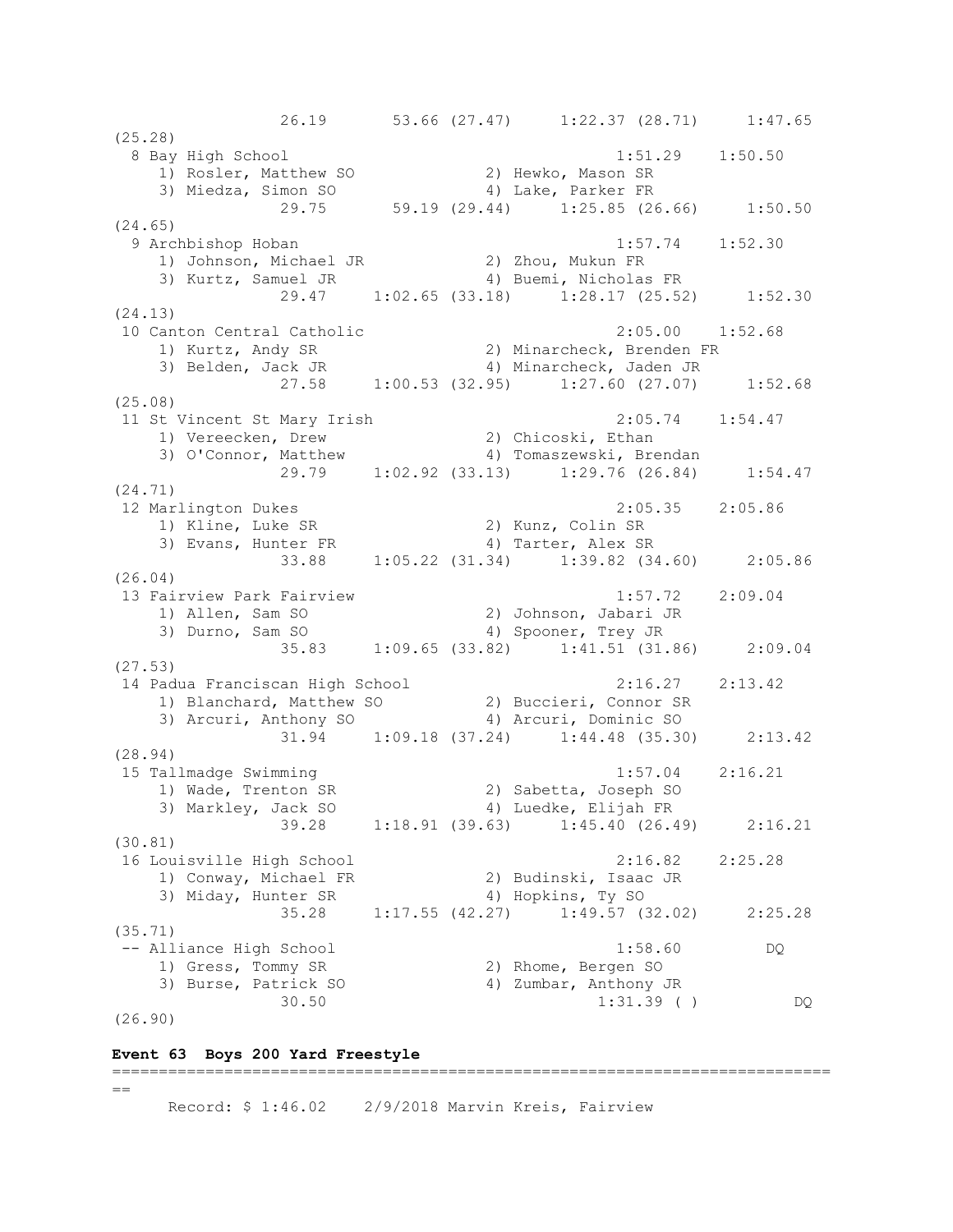Name Year School Seed Finals ============================================================================= == 1 Dietz, Luke SO CAN 1:54.45 1:48.69 24.82 52.26 (27.44) 1:20.12 (27.86) 1:48.69 (28.57) 2 Modlik, James SR Revere 1:53.87 1:52.36<br>25.27 53.58 (28.31) 1:22.94 (29.36) 1:52. 25.27 53.58 (28.31) 1:22.94 (29.36) 1:52.36 (29.42) 3 Scott, Ryan SR Revere 1:58.24 1:54.91 26.15 54.88 (28.73) 1:24.97 (30.09) 1:54.91 (29.94) 4 Smith, Parker FR Hoban Knights 1:59.04 1:55.13 25.72 55.83 (30.11) 1:26.66 (30.83) 1:55.13 (28.47) 5 Hupp, Henry FR CS0 2:03.57 1:55.20 26.77 55.81 (29.04) 1:26.04 (30.23) 1:55.20  $(29.16)$ <br>6 Carter, Aidan 6 Carter, Aidan SO Rocky River 1:59.01 1:55.22 25.48 53.86 (28.38) 1:24.15 (30.29) 1:55.22 (31.07) 7 Burnett, Cameron FR CAN 1:58.38 1:55.65<br>25.89 54.85 (28.96) 1:25.41 (30.56) 1:55. 25.89 54.85 (28.96) 1:25.41 (30.56) 1:55.65 (30.24) 8 Esdon, Michael FR Rocky River 1:58.89 1:55.72 26.56 55.77 (29.21) 1:26.28 (30.51) 1:55.72 (29.44) 9 Meyer, Nate SR AUR 1:59.55 1:56.97 26.68 56.48 (29.80) 1:27.30 (30.82) 1:56.97 (29.67) 10 Wile, Caleb SR ORR 1:59.28 1:57.10 26.24 55.61 (29.37) 1:26.22 (30.61) 1:57.10 (30.88) 11 Buemi, Nicholas FR Hoban Knights 1:56.52 1:57.82 26.31 55.51 (29.20) 1:26.96 (31.45) 1:57.82 (30.86)<br>12 Vereecken, Drew 12 Vereecken, Drew St. VM Irish 2:07.19 1:58.27 27.39 57.66 (30.27) 1:28.34 (30.68) 1:58.27 (29.93) 13 Blasko, Van SO Poland 2:01.54 1:58.42 26.51 56.81 (30.30) 1:28.22 (31.41) 1:58.42 (30.20) 14 Carter, Philip FR Rocky River 2:13.73 1:59.37 27.41 58.06 (30.65) 1:29.46 (31.40) 1:59.37 (29.91) 15 New, Nate AUR 2:02.06 2:00.17 26.78 56.52 (29.74) 1:28.23 (31.71) 2:00.17 (31.94) 16 Wodrich, Jacob JR CVCA 2:06.76 2:00.48<br>27.33 57.89 (30.56) 1:29.93 (32.04) 2:00. 27.33 57.89 (30.56) 1:29.93 (32.04) 2:00.48 (30.55)<br>17 Meyer, Drew 17 Meyer, 2:06.10 2:01.64 27.23 57.71 (30.48) 1:30.09 (32.38) 2:01.64 (31.55) 18 Minarcheck, Jaden JR Central Catholic 2:06.29 2:01.69 27.61 57.96 (30.35) 1:29.70 (31.74) 2:01.69 (31.99)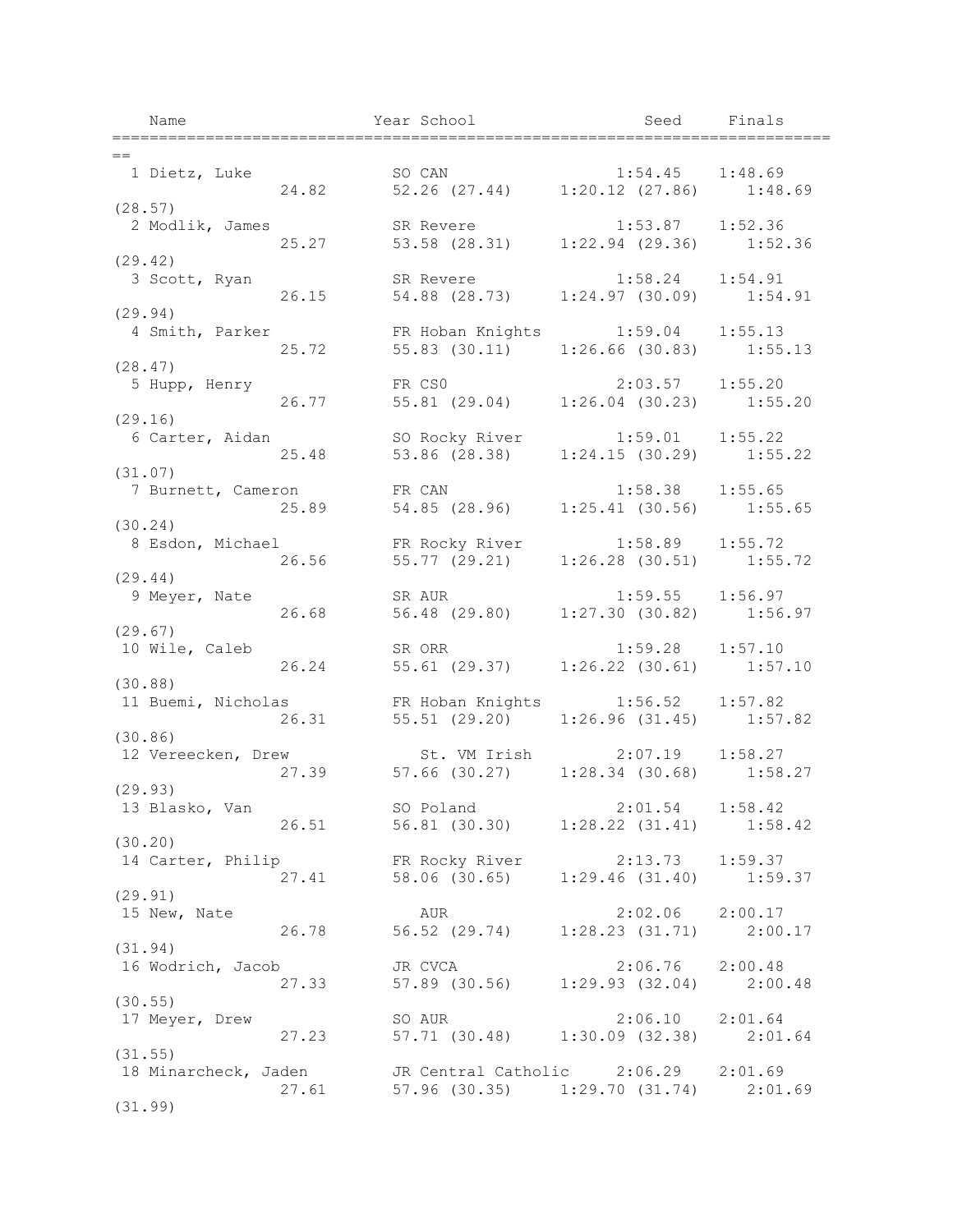19 Bittaker, Kevin SO Cloverleaf 2:06.84 2:02.34 26.62 57.40 (30.78) 1:30.10 (32.70) 2:02.34 (32.24) 20 Johnson, Michael JR Hoban Knights 2:05.73 2:02.56 28.54 1:00.21 (31.67) 1:32.73 (32.52) 2:02.56 (29.83) 21 Gress, Tommy SR ALL 2:04.89 2:02.71 26.29 55.87 (29.58) 1:28.33 (32.46) 2:02.71 (34.38) 22 Shields, Michael SR ALL 2:04.48 2:03.26 26.28 55.65 (29.37) 1:28.50 (32.85) 2:03.26 (34.76) 23 Burse, Patrick SO ALL 2:06.46 2:03.41 27.00 58.32 (31.32) 1:31.04 (32.72) 2:03.41 (32.37) 24 Kimberly, Ryan SO Copley 2:09.77 2:03.87 27.89 1:00.12 (32.23) 1:32.99 (32.87) 2:03.87 (30.88) 25 Colonna, Nick JR CAN 2:07.18 2:05.19 27.84 59.07 (31.23) 1:32.99 (33.92) 2:05.19 (32.20) 26 Hernandez, Santiago SO CAN 2:10.39 2:05.63 27.63 59.62 (31.99) 1:33.08 (33.46) 2:05.63 (32.55) 27 Conway, Michael FR Leopards 2:12.61 2:07.31 29.40 1:01.61 (32.21) 1:35.46 (33.85) 2:07.31 (31.85) 28 Dodd, Jacob SR Bay High 2:12.19 2:08.56 28.93 1:01.07 (32.14) 1:35.65 (34.58) 2:08.56 (32.91) 29 Quinn, Connor JR Fairview Park 2:14.81 2:10.13 28.48 1:01.12 (32.64) 1:35.88 (34.76) 2:10.13 (34.25) 30 LoGalbo, Tommy SO AUR 2:06.02 2:11.72<br>28.69 2:11.72<br>2:11.72 1:37.77 ( ) 2:11.72 (33.95) 31 Dodd, Grady FR Bay High 2:13.55 2:11.84 29.19 1:02.38 (33.19) 1:37.69 (35.31) 2:11.84 (34.15) 32 Arcuri, Dominic SO Padua HS 2:18.17 2:14.38 31.01 1:05.31 (34.30) 1:40.73 (35.42) 2:14.38 (33.65) 33 Wirtz, Bobby JR Padua HS 2:18.31 2:14.85 29.43 1:03.52 (34.09) 1:39.54 (36.02) 2:14.85 (35.31) 34 Trnavsky, Drew SO Bay High 2:13.83 2:15.22 29.71 1:04.01 (34.30) 1:40.06 (36.05) 2:15.22 (35.16) 35 Ellerbrock, Austin JR Central Catholic 2:17.84 2:15.76 29.16 1:02.56 (33.40) 1:39.09 (36.53) 2:15.76 (36.67) 36 Esdon, Mathew FR Rocky River 2:22.11 2:18.62 29.93 1:05.26 (35.33) 1:42.53 (37.27) 2:18.62 (36.09) 37 Hartsel, Cooper JR Cloverleaf 2:16.97 2:19.04 29.78 1:04.16 (34.38) 1:41.51 (37.35) 2:19.04 (37.53)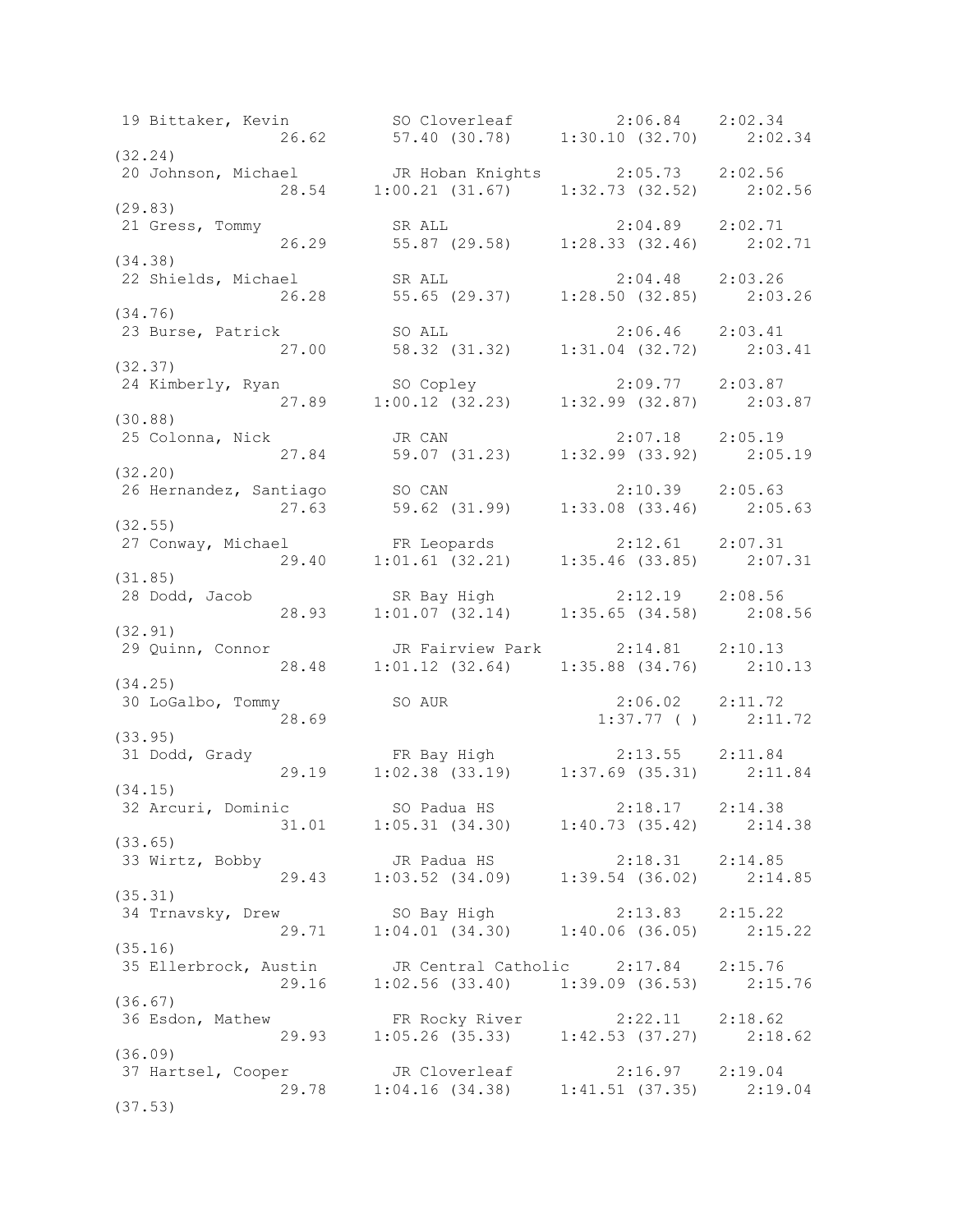38 Parker, Tyler SO Salem Senior 2:22.55 2:22.23 31.92 1:08.27 (36.35) 1:45.82 (37.55) 2:22.23 (36.41) 39 Myers, Ethan SO Bay High NT 2:22.50 29.57 1:04.55 (34.98) 1:43.17 (38.62) 2:22.50 (39.33) 40 Bomgardner, Alex SO Padua HS 2:33.45 2:27.52 32.20 1:10.79 (38.59) 1:49.95 (39.16) 2:27.52 (37.57) 41 Zientarski, James SR Elyria Catholic 2:33.89 2:27.80 32.77 1:10.60 (37.83) 1:50.36 (39.76) 2:27.80 (37.44) 42 Stecz, Isaac St. VM Irish 2:43.17 2:29.21 33.41 1:10.66 (37.25) 1:49.25 (38.59) 2:29.21 (39.96) 43 Zumbar, Anthony JR ALL 2:27.29 2:30.27 31.62 1:08.85 (37.23) 1:49.57 (40.72) 2:30.27 (40.70) 44 Roberts, Liam Poland 2:37.07 2:32.21 32.73 1:12.21 (39.48) 1:54.53 (42.32) 2:32.21 (37.68) 45 Buchwald, Dawson JR Copley 2:57.52 2:37.52 33.65 1:12.81 (39.16) 1:54.93 (42.12) 2:37.52 (42.59) 46 Luedke, Elijah FR TAL 2:41.62 2:39.31 33.69 1:15.72 (42.03) 1:57.49 (41.77) 2:39.31 (41.82) 47 Dabramo, Dominic FR Padua HS 2:57.01 2:45.11 32.71 1:12.20 (39.49) 2:45.11 (1:32.91) 48 Hanania, Nick SO Fairview Park 2:45.09 2:51.31 34.73 1:19.23 (44.50) 2:51.31 (1:32.08)

#### **Event 64 Boys 200 Yard IM**

| $=$<br>Name      |       | Record: \$ 1:58.48 2009 Andrew Turner, Walsh Jesuit<br>Year School | Seed                                               | Finals |
|------------------|-------|--------------------------------------------------------------------|----------------------------------------------------|--------|
|                  |       |                                                                    |                                                    |        |
| $=$              |       |                                                                    |                                                    |        |
| 1 Hertz, Joshua  | 27.35 | JR Copley<br>59.43 (32.08) 1:33.87 (34.44) 2:04.67                 | 2:06.74 2:04.67                                    |        |
| (30.80)          |       |                                                                    |                                                    |        |
| 2 Wodrich, Josh  | 27.65 | SR CVCA<br>58.18 (30.53)                                           | $2:06.33$ $2:06.29$<br>$1:37.79$ (39.61) $2:06.29$ |        |
| (28.50)          |       |                                                                    |                                                    |        |
| 3 Flora, Cooper  | 26.63 | JR Cloverleaf<br>59.78 (33.15)                                     | $2:10.36$ $2:07.58$<br>$1:38.06$ (38.28) $2:07.58$ |        |
| (29.52)          |       |                                                                    |                                                    |        |
| 4 An, Eric       | 26.15 | SR Revere<br>59.45 (33.30) 1:37.83 (38.38) 2:09.29                 | $2:10.73$ $2:09.29$                                |        |
| (31.46)          |       |                                                                    |                                                    |        |
| 5 Good, Jacob    | 27.39 | SO AUR<br>59.17 (31.78)                                            | $2:11.36$ $2:09.81$<br>$1:39.89$ (40.72) $2:09.81$ |        |
| (29.92)          |       |                                                                    |                                                    |        |
| 6 Zamary, Connor | 26.04 | SO AUR<br>58.99 (32.95)                                            | 2:08.61 2:10.34<br>$1:39.74$ (40.75) 2:10.34       |        |
| (30.60)          |       |                                                                    |                                                    |        |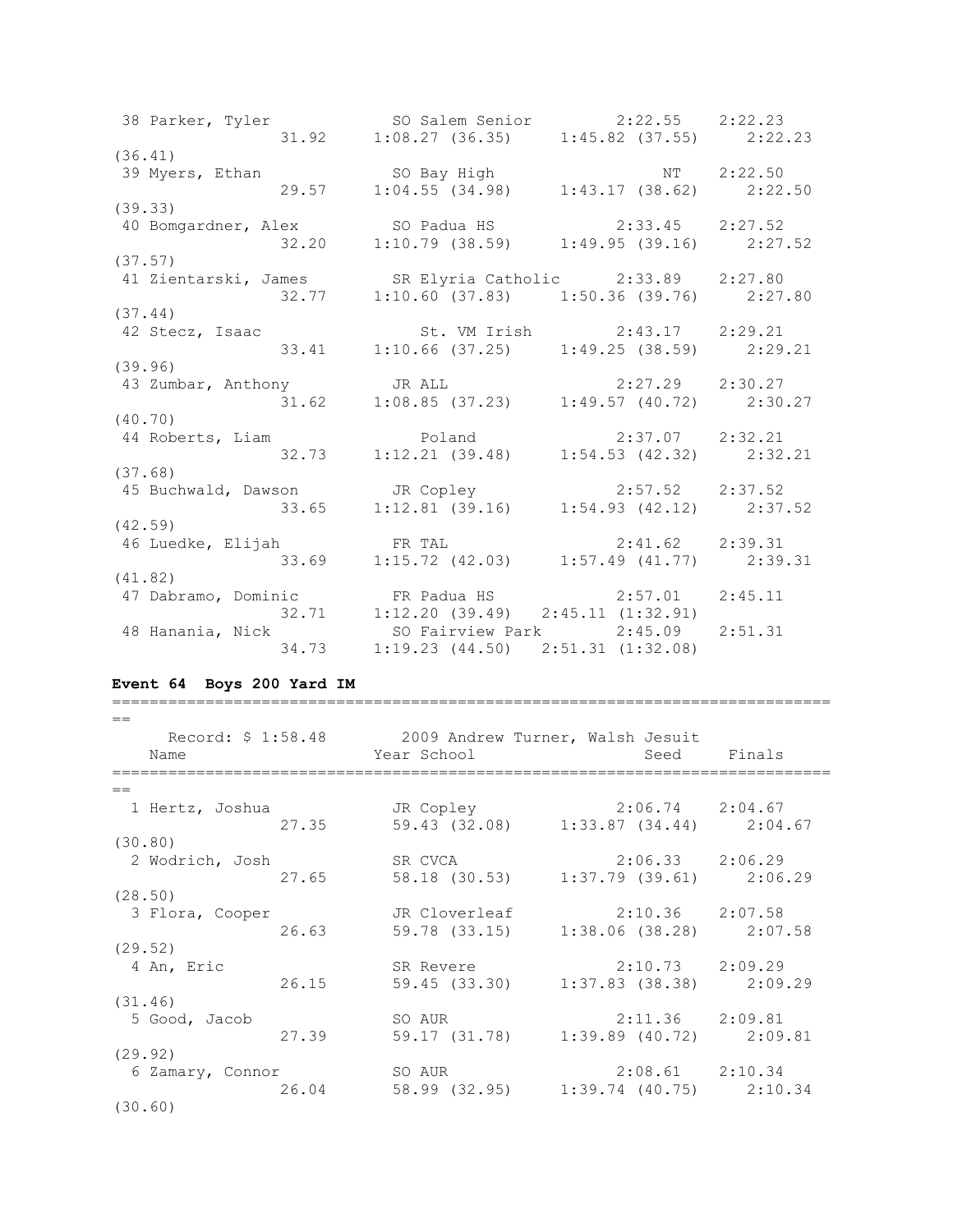7 McGrath, Daniel SO Copley 2:18.88 2:10.48 28.54 1:02.13 (33.59) 1:38.06 (35.93) 2:10.48 (32.42) 8 Wilson, Jason SR Poland 2:18.40 2:11.91 27.10 1:01.42 (34.32) 1:40.29 (38.87) 2:11.91 (31.62) 9 Helms, Drew SO Rocky River 2:11.63 2:13.26 27.76 1:00.32 (32.56) 1:43.03 (42.71) 2:13.26 (30.23) 10 Bailey, Alex SR AUR 2:13.12 2:14.78 27.35 1:01.96 (34.61) 1:44.26 (42.30) 2:14.78 (30.52) 11 Davis, Brandon JR ORR 2:17.27 2:15.04 26.96 1:00.22 (33.26) 1:42.11 (41.89) 2:15.04 (32.93) 12 Yilmaz, Nart FR Rocky River 2:20.08 2:16.86 29.10 1:02.93 (33.83) 1:43.48 (40.55) 2:16.86 (33.38) 13 Markley, Jack SO TAL 2:24.49 2:20.02 27.35 1:02.97 (35.62) 1:46.77 (43.80) 2:20.02 (33.25) 14 Sapochetti, Collin JR AUR 2:24.63 2:20.09 30.20 1:08.41 (38.21) 1:47.02 (38.61) 2:20.09 (33.07) 15 Campbell, Jackson SO Revere 2:24.96 2:20.16 29.75 1:04.57 (34.82) 1:48.43 (43.86) 2:20.16 (31.73) 16 Johnson, Tate FR Revere 2:25.26 2:21.95 30.72 1:06.70 (35.98) 1:49.68 (42.98) 2:21.95 (32.27) 17 Tomaszewski, Brendan St. VM Irish 2:35.11 2:23.41 29.87 1:06.73 (36.86) 1:51.01 (44.28) 2:23.41 (32.40) 18 Chicoski, Ethan St. VM Irish 2:32.12 2:24.10 31.24 1:09.14 (37.90) 1:52.57 (43.43) 2:24.10 (31.53) 19 Black, Ian SR Fairview Park 2:32.46 2:27.14 31.24 1:11.23 (39.99) 1:53.39 (42.16) 2:27.14 (33.75) 20 Rosler, Matthew SO Bay High 2:21.93 2:27.66 29.86 1:05.80 (35.94) 1:52.74 (46.94) 2:27.66 (34.92) 21 Minarcheck, Brenden FR Central Catholic 2:35.81 2:28.61 33.81 1:12.20 (38.39) 1:56.42 (44.22) 2:28.61 (32.19) 22 Banks, Carter JR Revere 2:37.00 2:31.58 32.93 1:13.72 (40.79) 1:56.46 (42.74) 2:31.58 (35.12) 23 Merideth, Seth SO Crestview 2:33.16 2:32.57 29.25 1:08.94 (39.69) 1:56.99 (48.05) 2:32.57 (35.58)<br>24 Fritz, Henry 24 Fritz, Henry SO Rocky River 2:45.02 2:32.68 34.20 1:17.53 (43.33) 1:57.21 (39.68) 2:32.68 (35.47) 25 Gabel, David SO Elyria Catholic 2:38.91 2:34.34 32.28 1:12.92 (40.64) 1:56.29 (43.37) 2:34.34 (38.05)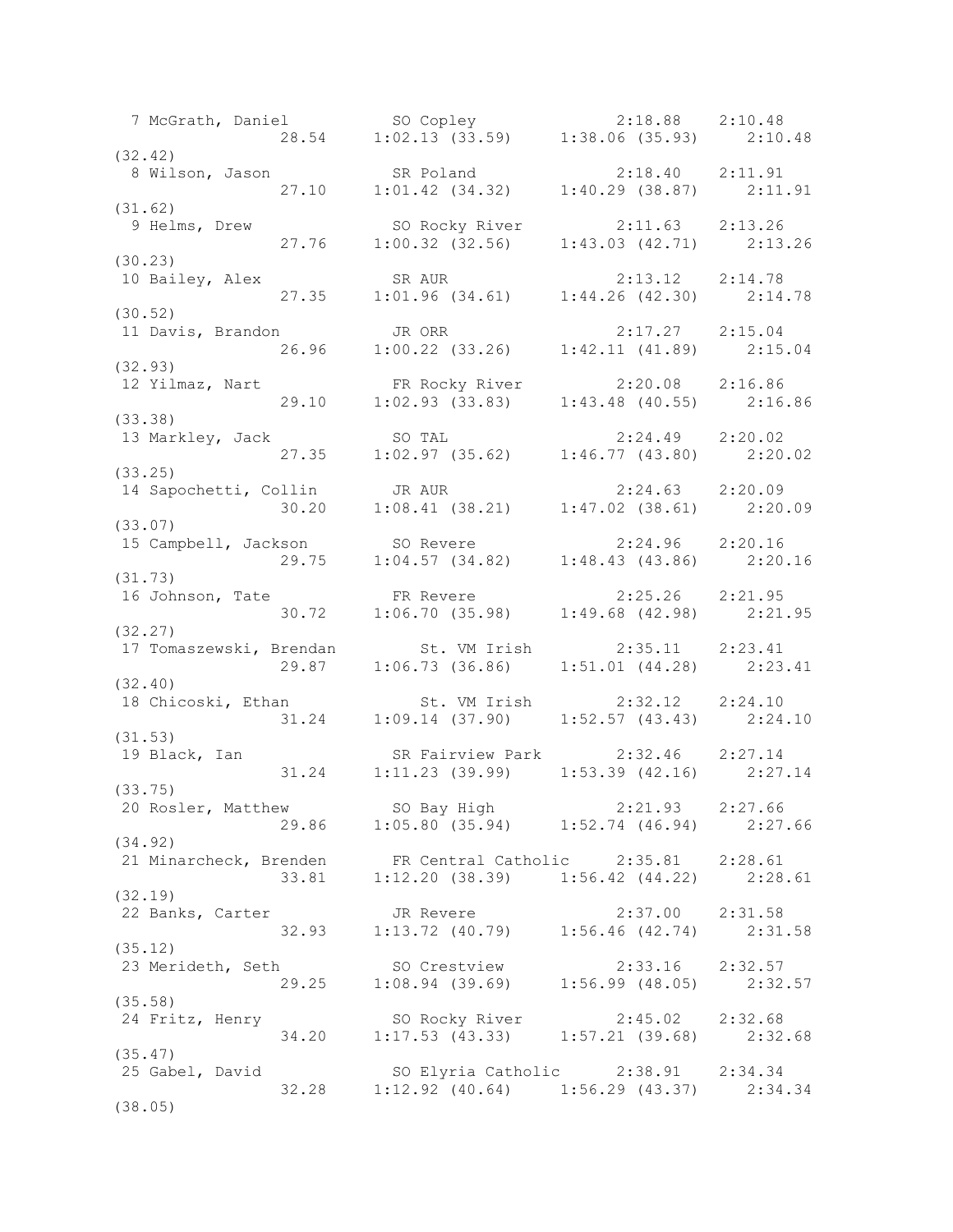26 Durno, Sam SO Fairview Park 2:46.89 2:36.90 33.45 1:14.25 (40.80) 2:00.68 (46.43) 2:36.90 (36.22) 27 Claypoole, Nathan JR Rocky River 2:39.02 2:38.83 32.82 1:12.86 (40.04) 2:00.44 (47.58) 2:38.83 (38.39) 28 Harkleroad, Drake SO Salem Senior 2:46.78 2:40.39 31.19 1:16.11 (44.92) 2:02.01 (45.90) 2:40.39 (38.38) 29 Blanchard, Matthew SO Padua HS 2:49.88 2:44.09 32.94 1:10.99 (38.05) 2:03.98 (52.99) 2:44.09 (40.11) 30 Evans, Hunter FR AMA 2:48.41 2:44.70 36.07 1:17.73 (41.66) 2:08.12 (50.39) 2:44.70 (36.58) 31 Stratford, Hayden JR Bay High 2:29.17 3:01.10 42.53 1:28.17 (45.64) 2:18.36 (50.19) 3:01.10 (42.74) 32 Arcuri, Anthony SO Padua HS 3:01.30 3:02.12 37.69 1:29.40 (51.71) 2:22.71 (53.31) 3:02.12 (39.41) 33 Bomgardner, Zach SO Padua HS 3:07.02 3:07.14 44.43 1:32.29 (47.86) 2:26.18 (53.89) 3:07.14 (40.96) 34 Borcuch, Thomas FR Padua HS 3:36.17 3:30.48 41.72 1:30.83 (49.11) 2:48.06 (1:17.23) 3:30.48 (42.42) -- Blubaugh, Isaac FR Copley 2:29.58 DQ 29.92 1:05.81 (35.89) 1:49.22 (43.41) DQ (34.99)

#### **Event 65 Boys 50 Yard Freestyle**

| $==$ |                                        |        |                     |             |        |
|------|----------------------------------------|--------|---------------------|-------------|--------|
|      | Record: \$ 21.11 2015 Trevor Lake, Bay |        |                     |             |        |
|      | Name                                   |        | Year School         | Seed        | Finals |
|      |                                        |        |                     |             |        |
| $==$ |                                        |        |                     |             |        |
|      | 1 Rose, Will                           |        | SR ALL              | 20.20 21.24 |        |
|      | 2 Morris, Aiden                        |        | SR Rocky River      | 21.71       | 21.85  |
|      | 3 Peckman, Matthew                     |        | SR CAN              | 22.33       | 22.17  |
|      | 4 Kreis, David                         |        | JR Fairview Park    | 22.48       | 22.27  |
|      | 5 McKnight, Ryan                       |        | SR ALL              | 23.00       | 23.02  |
|      | 6 Fritz, Connor                        | JR CAN |                     | 23.80       | 23.05  |
|      | 7 Lattanzio, Chris                     |        | FR Poland           | 23.78       | 23.13  |
|      | 8 Cowie, Flynn                         |        | SO Revere           | 23.22       | 23.20  |
|      | 9 Jones, Ricky                         |        | JR Copley           | 23.79       | 23.32  |
|      | 10 Miedza, Simon                       |        | SO Bay High         | 24.07       | 23.50  |
|      | 11 Belden, Jack                        |        | JR Central Catholic | 23.66       | 23.52  |
|      | 12 Minick, Luke                        |        | JR Hoban Knights    | 23.01       | 23.53  |
|      | 13 Chicoski, Ethan                     |        | St. VM Irish        | 24.53       | 23.68  |
|      | 14 Killian, Adam                       |        | SO AUR              | 24.57       | 23.71  |
|      | 15 Meyer, Nate                         |        | SR AUR              | 23.91       | 23.76  |
|      | 16 Ruehr, Nate                         |        | SO AUR              | 24.37       | 23.94  |
|      | 17 Listerman, Miles                    |        | SR Hoban Knights    | 24.54 24.07 |        |
|      | 18 O'Connor, Matthew                   |        | St. VM Irish        | 25.23       | 24.41  |
|      | 19 Dunham, Derek                       |        | FR Poland           | 24.78       | 24.51  |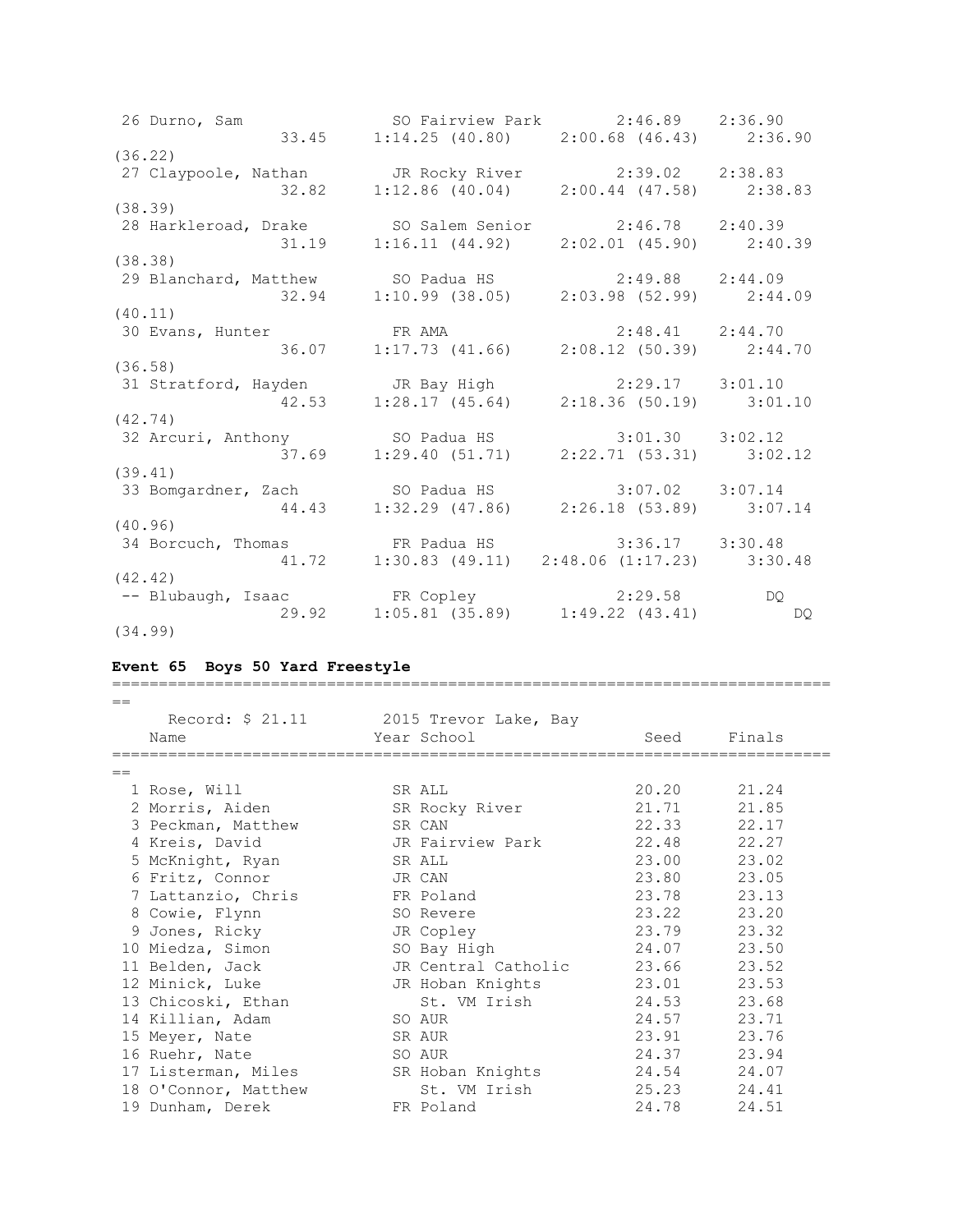| 20 Leatherman, Josh     | JR Cloverleaf       | 25.34 | 24.82 |
|-------------------------|---------------------|-------|-------|
| 21 Boltz, Jack          | SR Revere           | 25.05 | 24.95 |
| 22 Schaab, Ty           | JR CAN              | 25.21 | 24.96 |
| 23 Lake, Parker         | FR Bay High         | 25.72 | 25.01 |
| 24 Nance, Logan         | SO Padua HS         | 26.29 | 25.45 |
| 25 Archer, Nickolas     | SO TAL              | 26.28 | 25.48 |
| 26 Dent, Charlie        | SO Bay High         | 25.08 | 25.52 |
| 27 Starowesky, Connor   | SR Bay High         | 26.20 | 25.60 |
| 28 Tomaszewski, Brendan | St. VM Irish        | NΤ    | 25.76 |
| 29 Raynewater, Ty       | SO Rocky River      | 27.35 | 25.77 |
| 30 Wissman, Hudson      | FR Rocky River      | 26.08 | 25.79 |
| 31 Hernandez, Ruben     | SO CAN              | 26.76 | 25.83 |
|                         |                     | 25.89 |       |
| 32 Tarter, Alex         | SR AMA              |       | 26.11 |
| 33 Harper, Vinny        | SR AUR              | 26.15 | 26.14 |
| 34 Brown, Ryan          | SR Elyria Catholic  | 26.27 | 26.20 |
| 35 Franklyn, Weyland    | FR Revere           | 27.23 | 26.38 |
| 36 Kunz, Colin          | SR AMA              | 26.58 | 26.43 |
| 37 Jameson, Gino        | DAL                 | 26.91 | 26.49 |
| 38 Spacht, Cam          | JR Padua HS         | 27.15 | 26.60 |
| 39 Roberts, Jake        | SO CVCA             | 27.26 | 26.61 |
| 40 Grillo, Max          | SO Central Catholic | 29.83 | 26.70 |
| 41 Budinski, Isaac      | JR Leopards         | 26.97 | 26.77 |
| 42 Sabetta, Joseph      | SO TAL              | 27.80 | 26.90 |
| 43 Oancea, Chris        | SO Padua HS         | 27.22 | 27.15 |
| 44 Mackall, Luke        | FR West Branch      | 28.76 | 27.23 |
| 45 Spooner, Trey        | JR Fairview Park    | 27.81 | 27.24 |
| 46 Moore, Thomas        | FR Elyria Catholic  | 27.70 | 27.41 |
| 47 Skitzki, Anthony     | SO Revere           | 27.36 | 27.45 |
| 48 Kline, Luke          | SR AMA              | 27.79 | 27.59 |
| 49 Dobson, Luke         | St. VM Irish        | 29.76 | 27.64 |
| 50 Khalil, Josh         | JR CVCA             | 27.41 | 27.76 |
| 51 Sullivan, Cole       | SR CVCA             | 29.34 | 27.88 |
| 52 Keathley, Noah       | FR Copley           | 29.61 | 28.08 |
| 53 Sans, Drake          | FR Fairview Park    | 28.27 | 28.34 |
|                         | SR TAL              | 30.26 | 28.41 |
| 54 Wade, Trenton        |                     |       |       |
| 55 Linert, Colin        | FR Poland           | 29.71 | 28.50 |
| 56 Shepard, Ryan        | JR Padua HS         | 28.72 | 28.80 |
| 57 Bradshaw, Frank      | FR Hoban Knights    | 29.52 | 28.83 |
| 58 Magyar, Andrew       | SR DOCH             | 29.59 | 28.99 |
| 59 Zientarski, James    | SR Elyria Catholic  | 27.97 | 29.19 |
| 60 Abbott, Blake        | JR Central Catholic | 31.46 | 30.19 |
| 61 Phillips, Connor     | JR ALL              | 32.50 | 30.21 |
| 61 Slattery, Christian  | JR CVCA             | 31.32 | 30.21 |
| 63 Schoen, Brody        | SO JHI              | 31.36 | 30.30 |
| 64 Large, Sam           | SR Fairview Park    | 31.61 | 30.45 |
| 65 Blumel, Will         | FR Poland           | 30.57 | 30.46 |
| 66 Kurtz, Benjamin      | FR Hoban Knights    | 31.96 | 30.66 |
| 67 Luedke, Elijah       | FR TAL              | 31.48 | 30.87 |
| 68 Baylor, Joey         | FR Columbiana       | 31.42 | 31.62 |
| 69 Reith, Blayne        | JR ALL              | 29.45 | 32.32 |
| 70 Hopkins, Ty          | SO Leopards         | 33.54 | 34.57 |
| 71 Chunko, Luke         | SO AMA              | 35.22 | 35.62 |
| 72 Lamb, Houston        | JR Salem Senior     | 59.42 | 56.28 |
|                         |                     |       |       |

| 27 Starowesky, Connor   | SR Bay High         | 26.20 | 25.60 |
|-------------------------|---------------------|-------|-------|
| 28 Tomaszewski, Brendan | St. VM Irish        | ΝT    | 25.76 |
| 29 Raynewater, Ty       | SO Rocky River      | 27.35 | 25.77 |
| 30 Wissman, Hudson      | FR Rocky River      | 26.08 | 25.79 |
| 31 Hernandez, Ruben     | SO CAN              | 26.76 | 25.83 |
| 32 Tarter, Alex         | SR AMA              | 25.89 | 26.11 |
| 33 Harper, Vinny        | SR AUR              | 26.15 | 26.14 |
| 34 Brown, Ryan          | SR Elyria Catholic  | 26.27 | 26.20 |
| 35 Franklyn, Weyland    | FR Revere           | 27.23 | 26.38 |
| 36 Kunz, Colin          | SR AMA              | 26.58 | 26.43 |
| 37 Jameson, Gino        | DAL                 | 26.91 | 26.49 |
| 38 Spacht, Cam          | JR Padua HS         | 27.15 | 26.60 |
| 39 Roberts, Jake        | SO CVCA             | 27.26 | 26.61 |
| 40 Grillo, Max          | SO Central Catholic | 29.83 | 26.70 |
| 41 Budinski, Isaac      | JR Leopards         | 26.97 | 26.77 |
| 42 Sabetta, Joseph      | SO TAL              | 27.80 | 26.90 |
| 43 Oancea, Chris        | SO Padua HS         | 27.22 | 27.15 |
| 44 Mackall, Luke        | FR West Branch      | 28.76 | 27.23 |
| 45 Spooner, Trey        | JR Fairview Park    | 27.81 | 27.24 |
| 46 Moore, Thomas        | FR Elyria Catholic  | 27.70 | 27.41 |
| 47 Skitzki, Anthony     | SO Revere           | 27.36 | 27.45 |
| 48 Kline, Luke          | SR AMA              | 27.79 | 27.59 |
| 49 Dobson, Luke         | St. VM Irish        | 29.76 | 27.64 |
| 50 Khalil, Josh         | JR CVCA             | 27.41 | 27.76 |
| 51 Sullivan, Cole       | SR CVCA             | 29.34 | 27.88 |
| 52 Keathley, Noah       | FR Copley           | 29.61 | 28.08 |
| 53 Sans, Drake          | FR Fairview Park    | 28.27 | 28.34 |
| 54 Wade, Trenton        | SR TAL              | 30.26 | 28.41 |
| 55 Linert, Colin        | FR Poland           | 29.71 | 28.50 |
| 56 Shepard, Ryan        | JR Padua HS         | 28.72 | 28.80 |
| 57 Bradshaw, Frank      | FR Hoban Knights    | 29.52 | 28.83 |
| 58 Magyar, Andrew       | SR DOCH             | 29.59 | 28.99 |
| 59 Zientarski, James    | SR Elyria Catholic  | 27.97 | 29.19 |
| 60 Abbott, Blake        | JR Central Catholic | 31.46 | 30.19 |
| 61 Phillips, Connor     | JR ALL              | 32.50 | 30.21 |
| 61 Slattery, Christian  | JR CVCA             | 31.32 | 30.21 |
| 63 Schoen, Brody        | SO JHI              | 31.36 | 30.30 |
| 64 Large, Sam           | SR Fairview Park    | 31.61 | 30.45 |
| 65 Blumel, Will         | FR Poland           | 30.57 | 30.46 |
| 66 Kurtz, Benjamin      | FR Hoban Knights    | 31.96 | 30.66 |
| 67 Luedke, Elijah       | FR TAL              | 31.48 | 30.87 |
| 68 Baylor, Joey         | FR Columbiana       | 31.42 | 31.62 |
| 69 Reith, Blayne        | JR ALL              | 29.45 | 32.32 |
| 70 Hopkins, Ty          | SO Leopards         | 33.54 | 34.57 |
| 71 Chunko, Luke         | SO AMA              | 35.22 | 35.62 |
| 72 Lamb, Houston        | JR Salem Senior     | 59.42 | 56.28 |
|                         |                     |       |       |

## **Event 66 Boys 100 Yard Butterfly**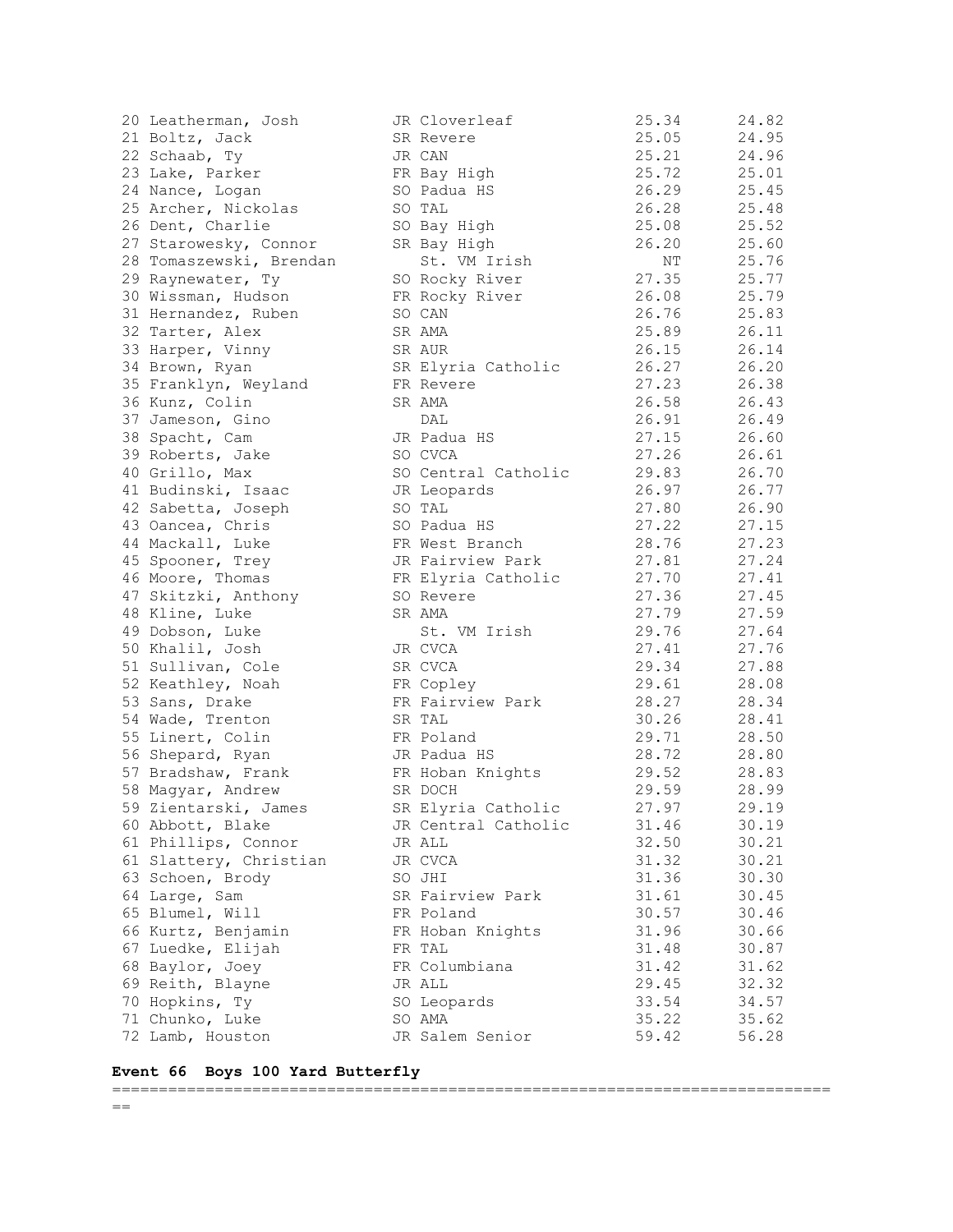|      |                             | Record: \$ 50.48 2/8/2019 Will Rose, Alliance |         |         |  |
|------|-----------------------------|-----------------------------------------------|---------|---------|--|
|      | Name                        | Year School                                   | Seed    | Finals  |  |
|      |                             |                                               |         |         |  |
| $==$ |                             | SO AUR                                        | 55.11   | 55.17   |  |
|      | 1 Zamary, Connor<br>25.46   | 55.17 (29.71)                                 |         |         |  |
|      | 2 Minick, Luke              | JR Hoban Knights                              | 55.46   | 56.31   |  |
|      | 26.40                       | 56.31 (29.91)                                 |         |         |  |
|      | 3 Flora, Cooper             | JR Cloverleaf                                 | 56.76   | 56.57   |  |
|      | 26.31                       | 56.57 (30.26)                                 |         |         |  |
|      | 4 Scott, Ryan               | SR Revere                                     | 57.41   | 57.17   |  |
|      | 26.28                       | 57.17(30.89)                                  |         |         |  |
|      | 5 Morris, Garrett           | SR Rocky River                                | 56.39   | 57.73   |  |
|      | 27.16                       | 57.73 (30.57)                                 |         |         |  |
|      | 6 Markley, Jack             | SO TAL                                        | 1:03.94 | 58.55   |  |
|      | 26.87                       | 58.55 (31.68)                                 |         |         |  |
|      | 7 Bailey, Alex              | SR AUR                                        | 58.44   | 58.58   |  |
|      | 27.28                       | 58.58 (31.30)                                 |         |         |  |
|      | 8 Hupp, Henry               | FR CSO                                        | 1:00.67 | 58.73   |  |
|      | 28.09                       | 58.73 (30.64)                                 |         |         |  |
|      | 9 Davis, Brandon            | JR ORR                                        | 1:00.16 | 58.94   |  |
|      | 26.97                       | 58.94 (31.97)                                 |         |         |  |
|      | 10 Ziegler, Ian             | SO Salem Senior                               | 1:00.52 | 59.07   |  |
|      | 26.70                       | 59.07 (32.37)                                 |         |         |  |
|      | 11 Kurtz, Samuel            | JR Hoban Knights                              | 58.85   | 59.99   |  |
|      | 27.95                       | 59.99 (32.04)                                 |         |         |  |
|      | 12 Hewko, Mason             | SR Bay High                                   | 1:02.51 | 1:02.23 |  |
|      | 28.32                       | 1:02.23(33.91)                                |         |         |  |
|      | 13 Hartman, Eric            | SR Fairview Park                              | 1:06.69 | 1:03.69 |  |
|      | 30.00                       | $1:03.69$ $(33.69)$                           |         |         |  |
|      | 14 Colonna, Nick            | JR CAN                                        | 1:07.40 | 1:04.35 |  |
|      | 28.60                       | 1:04.35(35.75)                                |         |         |  |
|      | 15 Meyer, Drew<br>29.47     | SO AUR                                        | 1:06.08 | 1:04.38 |  |
|      | 16 O'Connor, Matthew        | $1:04.38$ $(34.91)$<br>St. VM Irish           | 1:21.60 | 1:05.69 |  |
|      | 30.28                       | $1:05.69$ (35.41)                             |         |         |  |
|      | 17 Mackall, Luke            | FR West Branch                                | 1:09.93 | 1:07.69 |  |
|      | 30.95                       | $1:07.69$ (36.74)                             |         |         |  |
|      | 18 Raynewater, Ty           | SO Rocky River                                | 1:09.25 | 1:08.63 |  |
|      | 31.13                       | $1:08.63$ (37.50)                             |         |         |  |
|      | 19 Ploskunak, Andy          | SO AUR                                        | 1:14.50 | 1:11.28 |  |
|      | 31.30                       | $1:11.28$ (39.98)                             |         |         |  |
|      | 20 Claypoole, Nathan        | JR Rocky River                                | 1:06.80 | 1:12.37 |  |
|      | 32.12                       | 1:12.37(40.25)                                |         |         |  |
|      | 21 Miday, Hunter            | SR Leopards                                   | 1:14.83 | 1:12.59 |  |
|      | 32.32                       | $1:12.59$ (40.27)                             |         |         |  |
|      | 22 Durno, Sam               | SO Fairview Park                              | 1:22.91 | 1:15.49 |  |
|      | 34.11                       | 1:15.49(41.38)                                |         |         |  |
|      | 23 Pai, Aryan               | FR Revere                                     | 1:20.59 | 1:17.66 |  |
|      | 35.83                       | 1:17.66(41.83)                                |         |         |  |
|      | 24 Oxsalida, Eric           | SR Bay High                                   | 1:17.72 | 1:18.53 |  |
|      | 31.04                       | 1:18.53(47.49)                                |         |         |  |
|      | 25 Moorhead, Ethan          | FR Central Catholic                           | 1:26.15 | 1:18.86 |  |
|      | 36.19                       | 1:18.86(42.67)                                |         |         |  |
|      | 26 Johns, Joshua            | JR Revere                                     | 1:23.00 | 1:19.38 |  |
|      | 34.35<br>27 Arcuri, Anthony | $1:19.38$ $(45.03)$                           | 1:20.34 | 1:21.56 |  |
|      |                             | SO Padua HS                                   |         |         |  |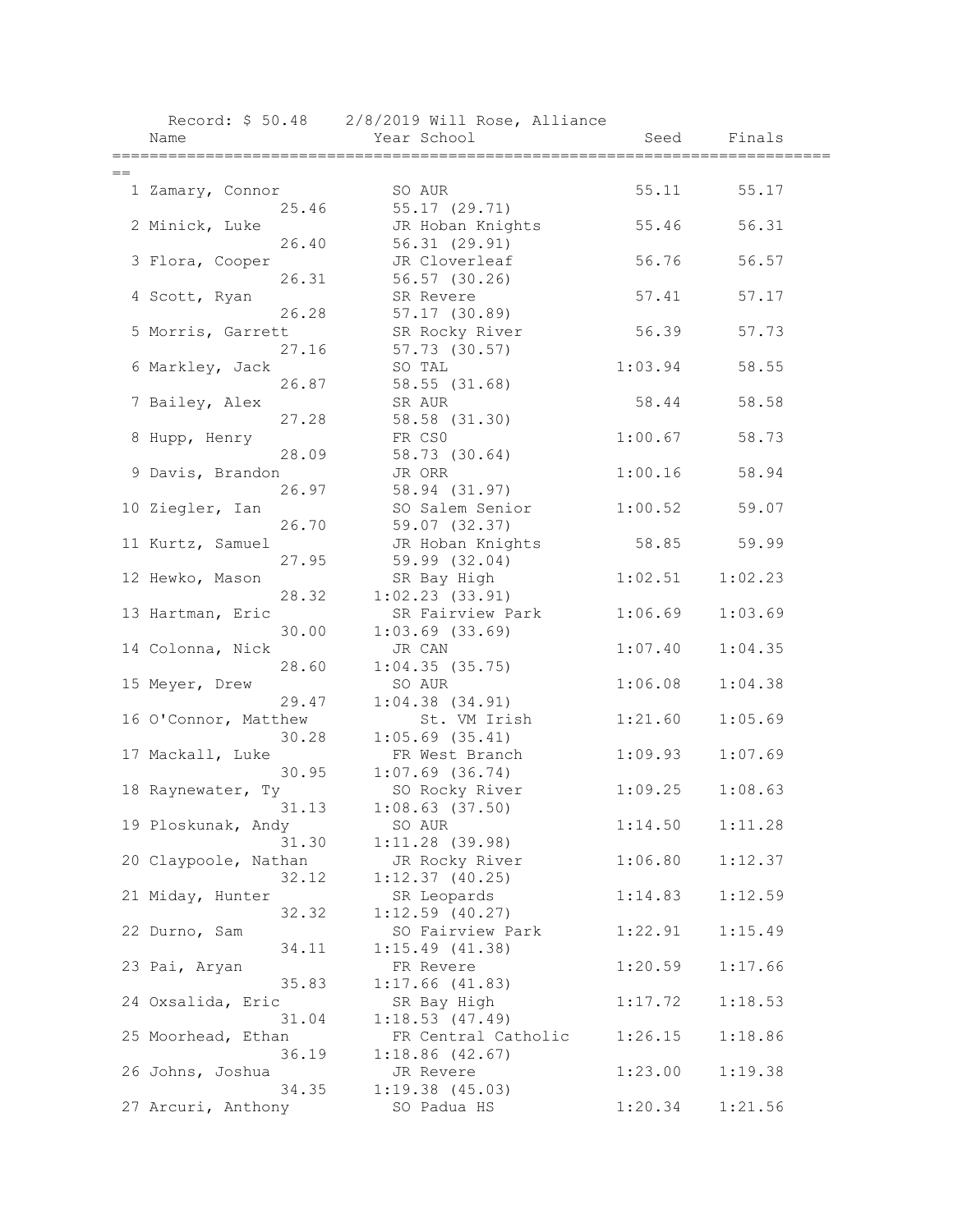| 37.34              | 1:21.56 (44.22)  |         |    |
|--------------------|------------------|---------|----|
| -- Butler, Clayton | FR Mineral Ridge | 1:05.73 | DO |
| 29.90              | DO (34.80)       |         |    |

# **Event 67 Boys 100 Yard Freestyle**

| $==$ |                     |                                                                                                                |       |        |  |
|------|---------------------|----------------------------------------------------------------------------------------------------------------|-------|--------|--|
|      |                     | Record: \$46.26 2015 Trevor Lake, Bay                                                                          |       |        |  |
|      | Name                | Year School                                                                                                    | Seed  | Finals |  |
|      |                     |                                                                                                                |       |        |  |
| $==$ |                     |                                                                                                                |       |        |  |
|      | 1 Rose, Will        | SR ALL                                                                                                         | 44.54 | 47.64  |  |
|      | 24.05               | 47.64 (23.59)                                                                                                  |       |        |  |
|      | 2 Morris, Aiden     | SR Rocky River                                                                                                 | 46.63 | 48.15  |  |
|      | 24.06               | 48.15 (24.09)                                                                                                  |       |        |  |
|      | 3 Kreis, David      | JR Fairview Park                                                                                               | 49.85 | 48.35  |  |
|      | 24.64               | 48.35 (23.71)                                                                                                  |       |        |  |
|      | 4 Dietz, Luke       | SO CAN                                                                                                         | 50.54 | 49.56  |  |
|      | 25.04               | 49.56 (24.52)                                                                                                  |       |        |  |
|      | 5 Peckman, Matthew  | SR CAN                                                                                                         | 50.00 | 50.07  |  |
|      | 24.63               | $50.07$ $(25.44)$                                                                                              |       |        |  |
|      | 6 Volk, Russell     | SR CVCA                                                                                                        | 51.67 | 50.27  |  |
|      | 24.06               | $50.27$ $(26.21)$                                                                                              |       |        |  |
|      | 7 Devorace, Braden  | SO Rocky River                                                                                                 | 50.52 | 50.54  |  |
|      | 24.65               | $50.54$ $(25.89)$                                                                                              |       |        |  |
|      | 8 McKnight, Ryan    | SR ALL                                                                                                         | 51.61 | 50.86  |  |
|      | 24.05               | $50.86$ $(26.81)$                                                                                              |       |        |  |
|      | 9 Lattanzio, Chris  | FR Poland                                                                                                      | 51.54 | 51.14  |  |
|      | 25.78               | 51.14 (25.36)                                                                                                  |       |        |  |
|      | 10 Modlik, James    | SR Revere                                                                                                      | 52.07 | 51.22  |  |
|      | 24.64               | $51.22$ $(26.58)$                                                                                              |       |        |  |
|      | 11 Jones, Ricky     | JR Copley                                                                                                      | 53.78 | 51.40  |  |
|      | 24.36               | 51.40 (27.04)                                                                                                  |       |        |  |
|      | 12 Hybil, Jon       | SO AUR                                                                                                         | 51.54 | J51.40 |  |
|      | 24.36               | 51.40 (27.04)                                                                                                  |       |        |  |
|      | 13 Belden, Jack     | JR Central Catholic                                                                                            | 52.18 | 51.66  |  |
|      | 24.63               | $51.66$ $(27.03)$                                                                                              |       |        |  |
|      | 14 Smith, Parker    | FR Hoban Knights                                                                                               | 53.49 | 52.21  |  |
|      | 25.04               | $52.21$ $(27.17)$                                                                                              |       |        |  |
|      | 15 Wells, Nick      | SR Elyria Catholic                                                                                             | 53.09 | 52.45  |  |
|      | 24.65               | 52.45(27.80)                                                                                                   |       |        |  |
|      | 16 Madden, Jackson  | SR Copley                                                                                                      | 54.82 | 52.90  |  |
|      | 25.15               | 52.90(27.75)                                                                                                   |       |        |  |
|      | 17 Miedza, Simon    | SO Bay High                                                                                                    | 55.26 | 53.63  |  |
|      | 25.30               | $53.63$ $(28.33)$                                                                                              |       |        |  |
|      | 18 Shields, Michael | SR ALL THE SAME AND THE STATE OF THE STATE OF THE STATE OF THE STATE OF THE STATE OF THE STATE OF THE STATE OF | 54.07 | 53.85  |  |
|      | 25.89               | 53.85 (27.96)                                                                                                  |       |        |  |
|      | 19 Ruehr, Nate      | SO AUR                                                                                                         | 54.78 | 54.01  |  |
|      | 26.33               | 54.01 (27.68)                                                                                                  |       |        |  |
|      | 20 Boltz, Jack      | SR Revere                                                                                                      | 54.98 | 54.02  |  |
|      | 26.29               | 54.02 (27.73)                                                                                                  |       |        |  |
|      | 21 Shi, Gavin       | SO Rocky River                                                                                                 | 54.12 | 54.09  |  |
|      | 25.07               | 54.09 (29.02)                                                                                                  |       |        |  |
|      | 22 Bard, Tristan    | JR Revere                                                                                                      | 56.09 | 54.57  |  |
|      | 26.47               | 54.57 (28.10)                                                                                                  |       |        |  |
|      | 23 Merideth, Seth   | SO Crestview                                                                                                   | 55.89 | 54.93  |  |
|      | 25.82               | 54.93 (29.11)                                                                                                  |       |        |  |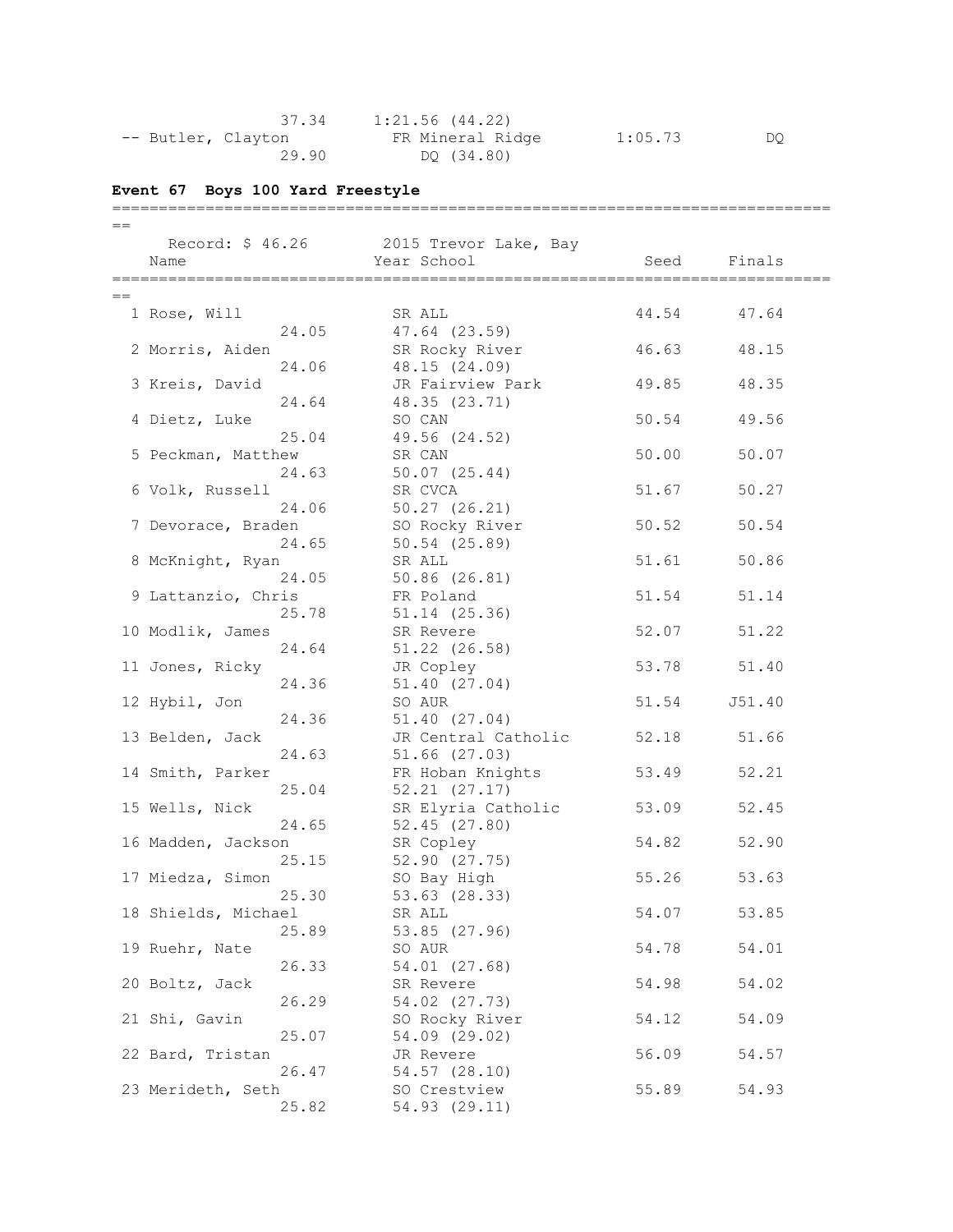| 24 Morris, Garrett     | SR Rocky River      | 54.03   | 54.94   |
|------------------------|---------------------|---------|---------|
| 25.78                  | 54.94 (29.16)       |         |         |
| 25 Wile, Caleb         | SR ORR              | 54.84   | 54.96   |
| 26.44                  | 54.96 (28.52)       |         |         |
| 26 Listerman, Miles    | SR Hoban Knights    | 54.89   | 55.00   |
| 25.99                  | 55.00(29.01)        |         |         |
| 27 Kurtz, Andy         | SR Central Catholic | 1:05.45 | 55.07   |
| 26.03                  | 55.07 (29.04)       |         |         |
| 28 Bittaker, Kevin     | SO Cloverleaf       | 57.73   | 55.66   |
| 26.64                  | 55.66 (29.02)       |         |         |
| 29 Hernandez, Santiago | SO CAN              | 57.05   | 56.19   |
| 26.52                  | 56.19 (29.67)       |         |         |
| 30 Lake, Parker        | FR Bay High         | 59.04   | 56.34   |
| 27.09                  | 56.34 (29.25)       |         |         |
| 31 Mahaffey, Kyle      | SR Elyria Catholic  | 1:02.29 | 56.49   |
| 26.59                  | 56.49 (29.90)       |         |         |
| 32 Minarcheck, Jaden   | JR Central Catholic | 56.82   | 56.51   |
| 26.64                  | 56.51(29.87)        |         |         |
|                        |                     |         |         |
| 33 Campbell, Logan     | SO CVCA             | 59.39   | 57.01   |
| 27.25                  | 57.01(29.76)        |         |         |
| 34 Ziegler, Ian        | SO Salem Senior     | 56.29   | 57.47   |
| 28.41                  | $57.47$ $(29.06)$   |         |         |
| 35 Nance, Logan        | SO Padua HS         | 59.21   | 57.52   |
| 27.34                  | $57.52$ $(30.18)$   |         |         |
| 36 Starowesky, Connor  | SR Bay High         | 59.31   | 57.67   |
| 27.04                  | $57.67$ $(30.63)$   |         |         |
| 37 Dodd, Grady         | FR Bay High         | 1:01.53 | 57.71   |
| 27.41                  | 57.71 (30.30)       |         |         |
| 38 Tarter, Alex        | SR AMA              | 56.91   | 58.15   |
| 27.67                  | 58.15 (30.48)       |         |         |
| 39 Brayer, Seth        | SO Copley           | 1:04.35 | 58.42   |
| 27.62                  | 58.42 (30.80)       |         |         |
|                        |                     |         |         |
| 40 Brown, Ryan         | SR Elyria Catholic  | 57.81   | 58.45   |
| 27.53                  | 58.45 (30.92)       |         |         |
| 41 Scheatzle, Barrett  | JR Central Catholic | 1:02.88 | 58.74   |
| 27.85                  | 58.74 (30.89)       |         |         |
| 42 Moore, Kegan        | FR JHI              | 59.77   | 58.85   |
| 27.85                  | 58.85(31.00)        |         |         |
| 43 Harper, Vinny       | SR AUR              | 59.33   | 59.45   |
| 28.06                  | 59.45 (31.39)       |         |         |
| 44 Jameson, Gino       | DAL                 | 1:01.82 | 59.63   |
| 27.77                  | 59.63 (31.86)       |         |         |
| 45 Miday, Hunter       | SR Leopards         | 1:02.71 | 1:00.00 |
| 28.54                  | 1:00.00(31.46)      |         |         |
| 46 Khalil, Josh        | JR CVCA             | 1:01.63 | 1:00.29 |
| 29.00                  | $1:00.29$ (31.29)   |         |         |
| 47 Aardema, Porter     | FR AUR              | 1:02.82 | 1:00.34 |
| 28.58                  | $1:00.34$ $(31.76)$ |         |         |
| 48 Zhou, Mukun         | FR Hoban Knights    | 1:03.30 | 1:00.43 |
| 27.17                  | 1:00.43(33.26)      |         |         |
|                        |                     |         |         |
| 49 Spacht, Cam         | JR Padua HS         | 1:01.98 | 1:00.49 |
| 28.73                  | 1:00.49(31.76)      |         |         |
| 50 Franklyn, Weyland   | FR Revere           | 59.98   | 1:00.65 |
| 29.73                  | $1:00.65$ (30.92)   |         |         |
| 51 Moore, Thomas       | FR Elyria Catholic  | 1:03.43 | 1:00.90 |
| 28.67                  | 1:00.90(32.23)      |         |         |
| 52 Zumbar, Anthony     | JR ALL              | 1:03.22 | 1:02.63 |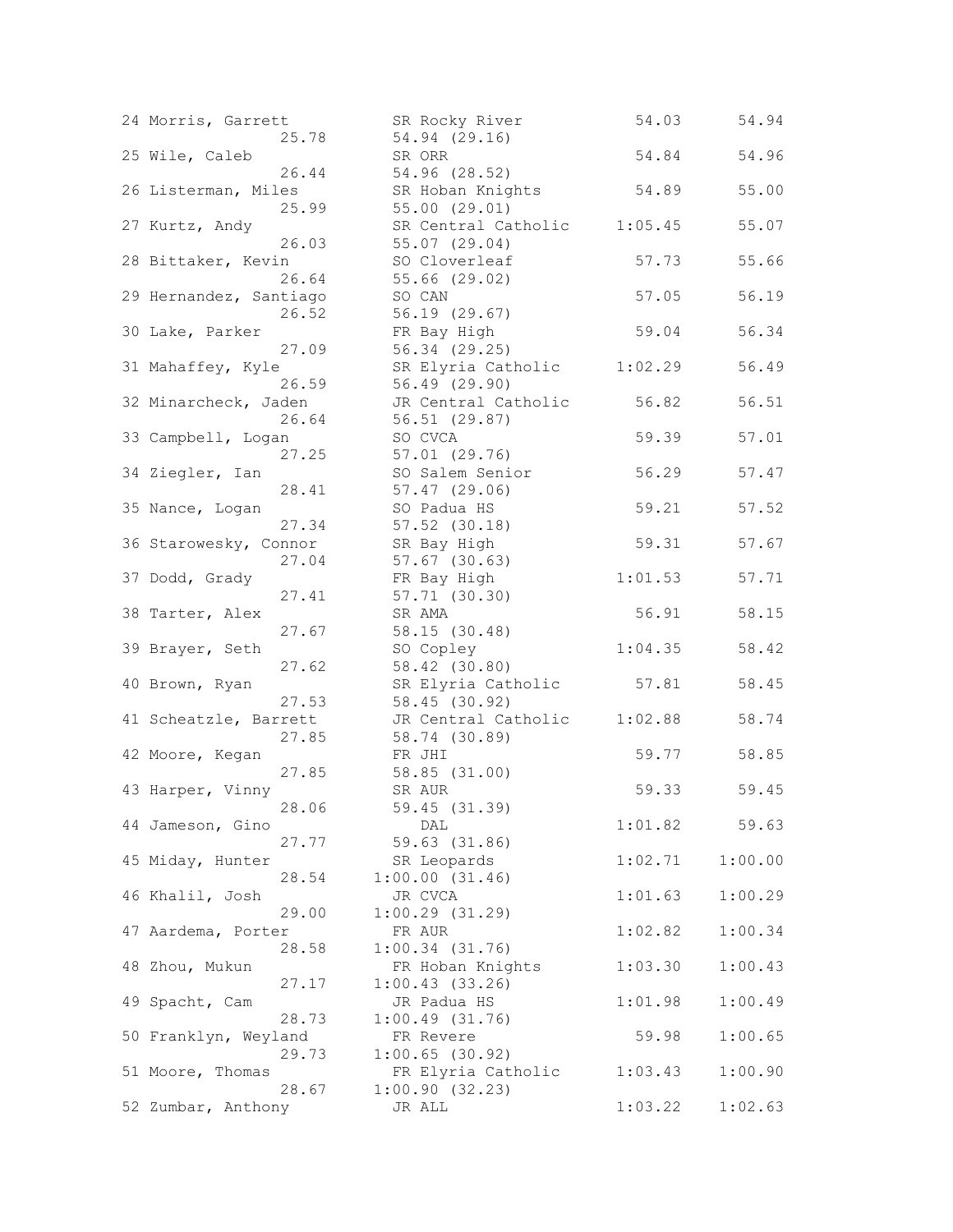|                        | 29.03   | $1:02.63$ $(33.60)$            |         |         |
|------------------------|---------|--------------------------------|---------|---------|
| 53 Oancea, Chris       |         | SO Padua HS                    | 1:05.47 | 1:02.94 |
|                        | 30.71   | $1:02.94$ (32.23)              |         |         |
| 54 Christie, Drew      |         | St. VM Irish                   | 1:07.60 | 1:03.23 |
|                        | 30.29   | 1:03.23(32.94)                 |         |         |
| 55 Sabetta, Joseph     |         | SO TAL                         | 1:05.43 | 1:03.24 |
|                        | 29.87   | $1:03.24$ $(33.37)$            |         |         |
| 56 Sans, Drake         |         | FR Fairview Park               | 1:08.16 | 1:05.48 |
|                        | 31.78   | $1:05.48$ (33.70)              |         |         |
| 57 Dobson, Luke        |         | St. VM Irish                   | 1:07.44 | 1:06.32 |
|                        | 30.85   | 1:06.32(35.47)                 |         |         |
| 58 Bomgardner, Alex    |         | SO Padua HS                    | 1:07.97 | 1:06.39 |
|                        | 31.90   | 1:06.39(34.49)                 |         |         |
| 59 Schoen, Brody       |         | SO JHI                         | 1:08.36 | 1:06.89 |
|                        | 32.77   | $1:06.89$ $(34.12)$            |         |         |
| 60 Procter, Nathan     |         | JR AMA                         | 1:07.92 | 1:06.96 |
|                        | 31.45   | 1:06.96(35.51)                 |         |         |
| 61 Roberts, Liam       |         | Poland                         | 1:05.64 | 1:07.08 |
| 62 Stecz, Isaac        |         | St. VM Irish                   | 1:09.23 | 1:07.31 |
|                        | 31.98   | $1:07.31$ (35.33)              |         |         |
| 63 Pribula, Brendan    |         | FR STA                         | 1:10.93 | 1:07.36 |
|                        | 31.32   | $1:07.36$ (36.04)              |         |         |
| 64 Allen, Sam          |         | SO Fairview Park               | 1:10.04 | 1:07.54 |
|                        | 32.82   | $1:07.54$ $(34.72)$            |         |         |
| 65 Linert, Colin       |         | FR Poland                      | 1:10.34 | 1:08.54 |
|                        | 31.41   | $1:08.54$ (37.13)              |         |         |
|                        |         |                                | 1:18.76 |         |
| 66 Buchwald, Dawson    | 31.60   | JR Copley<br>$1:08.55$ (36.95) |         | 1:08.55 |
| 67 Wade, Trenton       |         | SR TAL                         | 1:13.33 | 1:08.78 |
|                        | 1:08.82 | $1:08.78$ ( )                  |         |         |
| 68 Slattery, Christian |         | JR CVCA                        | 1:13.58 | 1:10.46 |
|                        | 33.31   | 1:10.46(37.15)                 |         |         |
| 69 Hopkins, Ty         |         | SO Leopards                    | 1:18.51 | 1:14.17 |
|                        | 35.14   | 1:14.17(39.03)                 |         |         |
| 70 Zullo, Paul         |         | SR Fairview Park               | 1:19.03 | 1:19.40 |
|                        |         |                                |         |         |
|                        | 36.12   | 1:19.40(43.28)<br>SO AMA       | 1:22.60 | 1:26.11 |
| 71 Chunko, Luke        | 38.32   |                                |         |         |
|                        |         | 1:26.11(47.79)<br>FR AMA       | 1:40.22 | 1:39.79 |
| 72 Ramirez, Jack       |         | 1:39.79(54.51)                 |         |         |
|                        | 45.28   |                                |         |         |

## **Event 68 Boys 500 Yard Freestyle**

 $=$  Record: \$ 4:53.96 2009 Cesar Iturriaga, Copley Name Seed Finals (Name Seed Finals =============================================================================  $=$  1 Esdon, Michael FR Rocky River 5:06.61 5:02.62 26.97 56.77 (29.80) 1:27.41 (30.64) 1:58.52 (31.11) 2:29.61 (31.09) 3:00.36 (30.75) 3:31.12 (30.76) 4:02.60 (31.48) 4:33.17 (30.57) 5:02.62 (29.45)<br>2 Buemi, Nicholas FR Hoban Knigl 2 Buemi, Nicholas FR Hoban Knights 5:14.07 5:11.39 27.06 56.94 (29.88) 1:28.16 (31.22) 1:59.85 (31.69)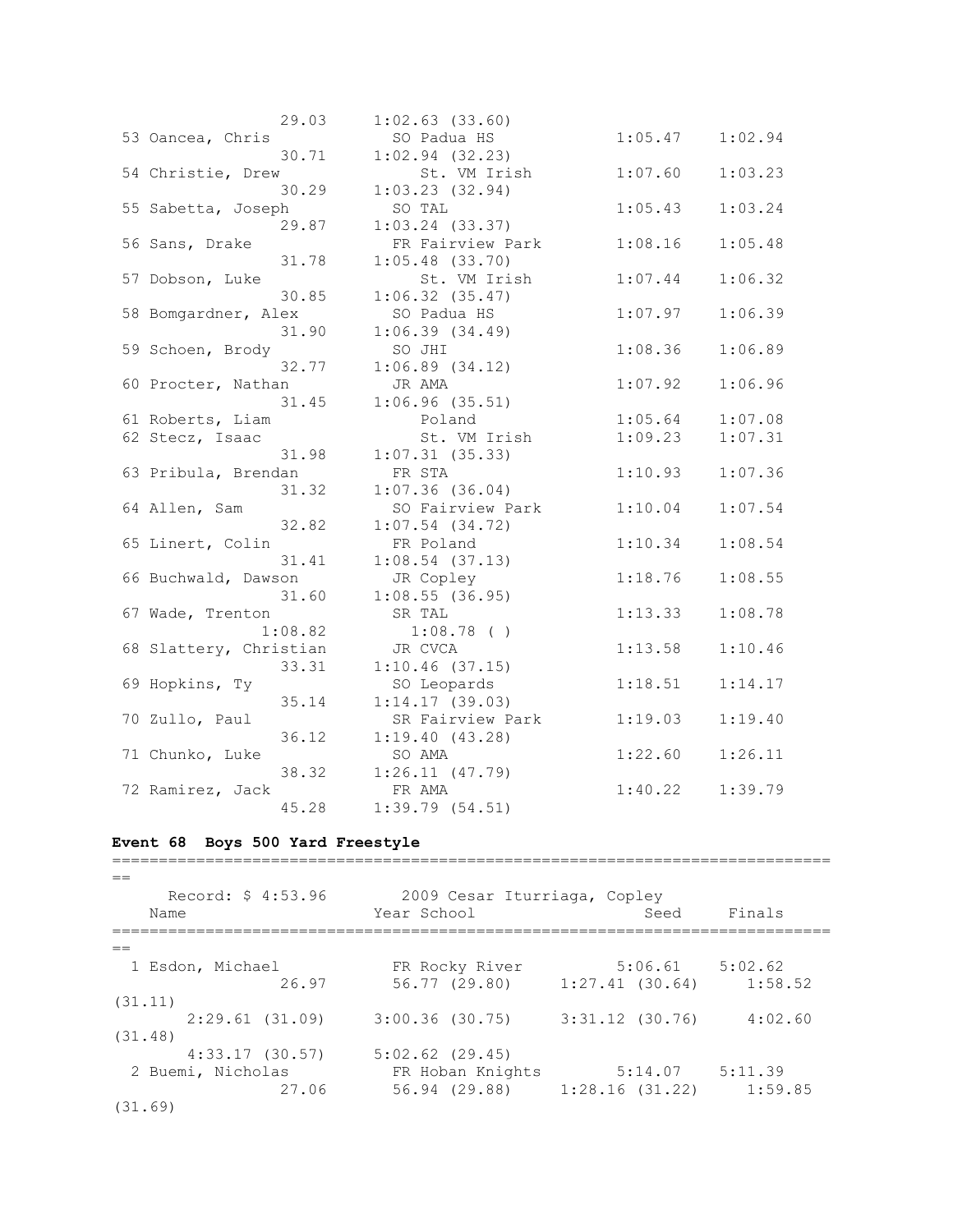|         |               | 2:31.87 (32.02) 3:04.12 (32.25) 3:36.72 (32.60) 4:09.39                                                                                      |  |
|---------|---------------|----------------------------------------------------------------------------------------------------------------------------------------------|--|
| (32.67) |               | $4:41.49$ (32.10) $5:11.39$ (29.90)                                                                                                          |  |
|         |               | 3 Burnett, Cameron ER CAN 5:32.94 5:18.56<br>26.71 56.98 (30.27) 1:28.31 (31.33) 2:00.46                                                     |  |
|         |               |                                                                                                                                              |  |
| (32.15) |               |                                                                                                                                              |  |
|         |               | $2:33.35$ (32.89) $3:06.68$ (33.33) $3:40.34$ (33.66) $4:14.08$                                                                              |  |
| (33.74) |               |                                                                                                                                              |  |
|         |               |                                                                                                                                              |  |
|         |               |                                                                                                                                              |  |
|         |               |                                                                                                                                              |  |
|         |               | 4:47.22 (33.14) 5:18.56 (31.34)<br>4 Bard, Tristan JR Revere 5:30.23 5:21.84<br>27.28 57.61 (30.33) 1:29.10 (31.49) 2:01.87<br>(32.77)       |  |
|         |               | $2:35.91$ (34.04) $3:09.72$ (33.81) $3:43.31$ (33.59) $4:17.06$                                                                              |  |
| (33.75) |               |                                                                                                                                              |  |
|         |               | $4:50.62$ (33.56) $5:21.84$ (31.22)                                                                                                          |  |
|         |               | 5 Vereecken, Drew 5:50.97 5:22.45<br>28.58 59.96 (31.38) 1:31.69 (31.73) 2:03.78                                                             |  |
|         |               |                                                                                                                                              |  |
| (32.09) |               |                                                                                                                                              |  |
|         |               | $2:37.02$ (33.24) $3:10.67$ (33.65) $3:44.28$ (33.61) $4:17.64$                                                                              |  |
| (33.36) |               |                                                                                                                                              |  |
|         | 6 Bailey, Max |                                                                                                                                              |  |
|         |               |                                                                                                                                              |  |
| (32.60) |               |                                                                                                                                              |  |
|         |               | 2:35.33 (34.08) 3:08.98 (33.65) 3:42.38 (33.40) 4:16.14                                                                                      |  |
| (33.76) |               |                                                                                                                                              |  |
|         |               |                                                                                                                                              |  |
|         |               |                                                                                                                                              |  |
|         |               |                                                                                                                                              |  |
|         |               | 4:50.54 (34.40) 5:22.58 (32.04)<br>7 Carter, Philip FR Rocky River 5:42.98 5:29.61<br>27.57 59.18 (31.61) 1:31.93 (32.75) 2:05.38<br>(33.45) |  |
|         |               | $2:39.85$ (34.47) 3:13.51 (33.66) 3:47.98 (34.47) 4:23.13                                                                                    |  |
| (35.15) |               |                                                                                                                                              |  |
|         |               |                                                                                                                                              |  |
|         |               | 4:57.68 (34.55) 5:29.61 (31.93)<br>8 Kimberly, Ryan so Copley 5:45.68 5:31.48<br>28.77 1:00.85 (32.08) 1:33.94 (33.09) 2:07.86               |  |
|         |               |                                                                                                                                              |  |
| (33.92) |               |                                                                                                                                              |  |
| (34.40) |               | 2:42.61 (34.75) 3:16.83 (34.22) 3:51.56 (34.73) 4:25.96                                                                                      |  |
|         |               | 4:59.92 (33.96) 5:31.48 (31.56)                                                                                                              |  |
|         |               | 9 Wodrich, Jacob JR CVCA                                                                                                                     |  |
|         |               | 38.18<br>18.18 JR CVCA<br>28.18 59.61 (31.43) 1:32.35 (32.74) 2:05.89                                                                        |  |
| (33.54) |               |                                                                                                                                              |  |
|         |               | 2:40.32 (34.43) 3:15.09 (34.77) 3:50.18 (35.09) 4:25.14                                                                                      |  |
| (34.96) |               |                                                                                                                                              |  |
|         |               | 4:59.76 (34.62) 5:31.67 (31.91)<br>10 Stankivicz, Mathew FR Rocky River 5:46.96 5:32.11<br>28.85 1:01.79 (32.94) 1:35.64 (33.85) 2:10.00     |  |
|         |               |                                                                                                                                              |  |
|         |               |                                                                                                                                              |  |
| (34.36) |               |                                                                                                                                              |  |
|         |               | 2:43.91 (33.91) 3:18.37 (34.46) 3:53.10 (34.73) 4:26.86                                                                                      |  |
| (33.76) |               |                                                                                                                                              |  |
|         |               | 5:00.77 (33.91) 5:32.11 (31.34)                                                                                                              |  |
|         |               | 11 Hartman, Eric SR Fairview Park 6:05.21 5:38.10<br>28.55 1:01.34 (32.79) 1:35.78 (34.44) 2:09.64                                           |  |
|         |               |                                                                                                                                              |  |
| (33.86) |               |                                                                                                                                              |  |
| (35.19) |               | 2:44.45 (34.81) 3:19.34 (34.89) 3:54.45 (35.11) 4:29.64                                                                                      |  |
|         |               | $5:03.75$ $(34.11)$ $5:38.10$ $(34.35)$                                                                                                      |  |
|         |               |                                                                                                                                              |  |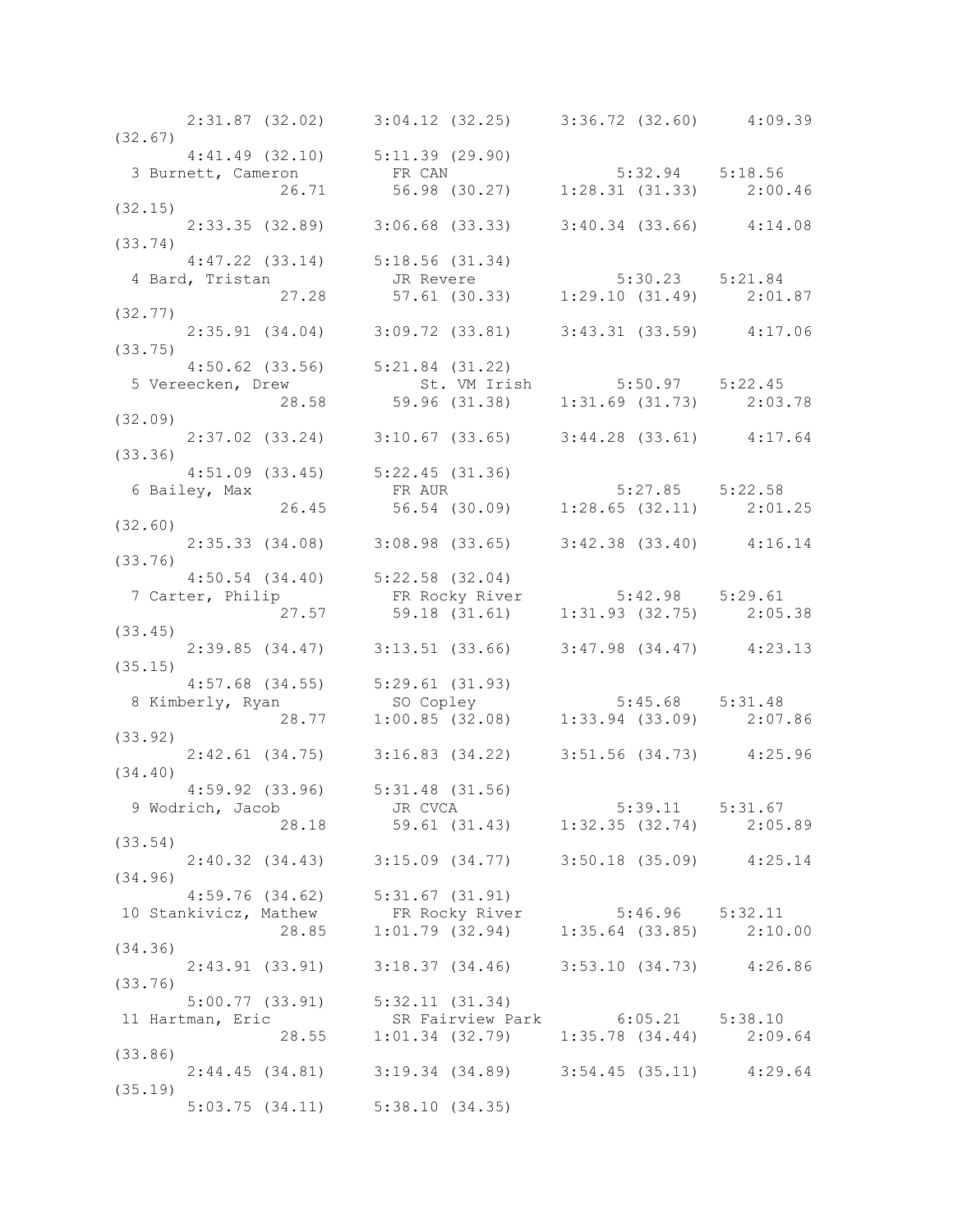| 12 Conway, Michael FR Leopards 5:46.08 5:39.38<br>30.24 1:03.15 (32.91) 1:36.75 (33.60) 2:11.12                                                 |                                                                                                    |  |
|-------------------------------------------------------------------------------------------------------------------------------------------------|----------------------------------------------------------------------------------------------------|--|
|                                                                                                                                                 |                                                                                                    |  |
| (34.37)                                                                                                                                         |                                                                                                    |  |
| $2:45.81$ (34.69) 3:20.92 (35.11) 3:55.75 (34.83) 4:30.54                                                                                       |                                                                                                    |  |
| (34.79)                                                                                                                                         |                                                                                                    |  |
| $5:05.00(34.46)$ $5:39.38(34.38)$                                                                                                               |                                                                                                    |  |
| 13 Shi, Gavin<br>28.03 59.29 (31.26) 1:32.56 (33.27) 2:07.17                                                                                    |                                                                                                    |  |
| (34.61)                                                                                                                                         |                                                                                                    |  |
|                                                                                                                                                 |                                                                                                    |  |
| 2:42.54 (35.37) 3:18.77 (36.23) 3:55.66 (36.89) 4:31.46<br>(35.80)                                                                              |                                                                                                    |  |
| 5:08.16 (36.70) 5:43.49 (35.33)                                                                                                                 |                                                                                                    |  |
| 14 New, Nate                                                                                                                                    |                                                                                                    |  |
|                                                                                                                                                 | 16 (36.70) 5:43.49 (35.33)<br>AUR 5:47.49 5:45.14<br>29.46 1:02.31 (32.85) 1:35.82 (33.51) 2:11.39 |  |
| (35.57)                                                                                                                                         |                                                                                                    |  |
| $2:47.84$ (36.45) 3:23.75 (35.91) 3:59.70 (35.95) 4:36.19                                                                                       |                                                                                                    |  |
| (36.49)                                                                                                                                         |                                                                                                    |  |
|                                                                                                                                                 |                                                                                                    |  |
|                                                                                                                                                 |                                                                                                    |  |
| 5:11.50 (35.31) 5:45.14 (33.64)<br>15 Ploskunak, Andy so AUR 6:07.12 5:53.82<br>30.12 1:04.43 (34.31) 1:39.33 (34.90) 2:14.74<br>(35.41)        |                                                                                                    |  |
| (35.41)                                                                                                                                         |                                                                                                    |  |
| $2:50.66$ (35.92) 3:27.19 (36.53) 4:03.72 (36.53) 4:40.56                                                                                       |                                                                                                    |  |
| (36.84)                                                                                                                                         |                                                                                                    |  |
| 5:17.61 (37.05) 5:53.82 (36.21)                                                                                                                 |                                                                                                    |  |
|                                                                                                                                                 |                                                                                                    |  |
|                                                                                                                                                 |                                                                                                    |  |
| (36.93)                                                                                                                                         |                                                                                                    |  |
| $2:54.65$ (36.93) $3:32.18$ (37.53) $4:09.00$ (36.82) $4:47.45$<br>(38.45)                                                                      |                                                                                                    |  |
|                                                                                                                                                 |                                                                                                    |  |
| 5:24.49 (37.04) 5:59.14 (34.65)<br>17 Rhome, Bergen 50 ALL 6:04.14 6:00.44<br>28.83 1:01.63 (32.80) 1:36.34 (34.71) 2:12.51<br>17 Rhome, Bergen |                                                                                                    |  |
|                                                                                                                                                 |                                                                                                    |  |
| (36.17)                                                                                                                                         |                                                                                                    |  |
|                                                                                                                                                 | 2:49.48 (36.97) 3:27.45 (37.97) 4:05.78 (38.33) 4:44.08                                            |  |
| (38.30)                                                                                                                                         |                                                                                                    |  |
| 5:23.61 (39.53) $6:00.44$ (36.83)                                                                                                               |                                                                                                    |  |
|                                                                                                                                                 |                                                                                                    |  |
| 18 Quinn, Connor<br>30.84 1:06.68 (35.84) 1:44.20 (37.52) 2:21.18<br>36.84 1:06.68 (35.84) 1:44.20 (37.52) 2:21.18                              |                                                                                                    |  |
| (36.98)                                                                                                                                         |                                                                                                    |  |
| 2:58.33 (37.15) 3:35.84 (37.51) 4:12.96 (37.12) 4:50.43                                                                                         |                                                                                                    |  |
| (37.47)                                                                                                                                         |                                                                                                    |  |
| $5:27.50$ (37.07) $6:01.09$ (33.59)                                                                                                             |                                                                                                    |  |
| 19 Hartsel, Cooper JR Cloverleaf 6:05.38 6:15.50<br>31.99 1:07.18 (35.19) 1:44.78 (37.60) 2:22.22                                               |                                                                                                    |  |
|                                                                                                                                                 |                                                                                                    |  |
| (37.44)<br>$3:01.21$ (38.99) $3:39.74$ (38.53) $4:19.05$ (39.31) $4:58.52$                                                                      |                                                                                                    |  |
| (39.47)                                                                                                                                         |                                                                                                    |  |
| 5:38.02 (39.50) 6:15.50 (37.48)                                                                                                                 |                                                                                                    |  |
|                                                                                                                                                 |                                                                                                    |  |
| 20 Skitzki, Anthony 50 Revere 6:16.38 6:20.33<br>31.13 1:07.40 (36.27) 1:45.45 (38.05) 2:24.66                                                  |                                                                                                    |  |
| (39.21)                                                                                                                                         |                                                                                                    |  |
|                                                                                                                                                 | $3:04.55$ (39.89) $3:44.88$ (40.33) $4:24.68$ (39.80) $5:04.72$                                    |  |
| (40.04)                                                                                                                                         |                                                                                                    |  |
| $5:44.53$ (39.81) 6:20.33 (35.80)                                                                                                               |                                                                                                    |  |
| 21 Arcuri, Dominic 50 Padua HS 6:26.83 6:21.20<br>34.19 1:11.19 (37.00) 1:50.44 (39.25) 2:30.51                                                 |                                                                                                    |  |
|                                                                                                                                                 |                                                                                                    |  |
| (40.07)                                                                                                                                         |                                                                                                    |  |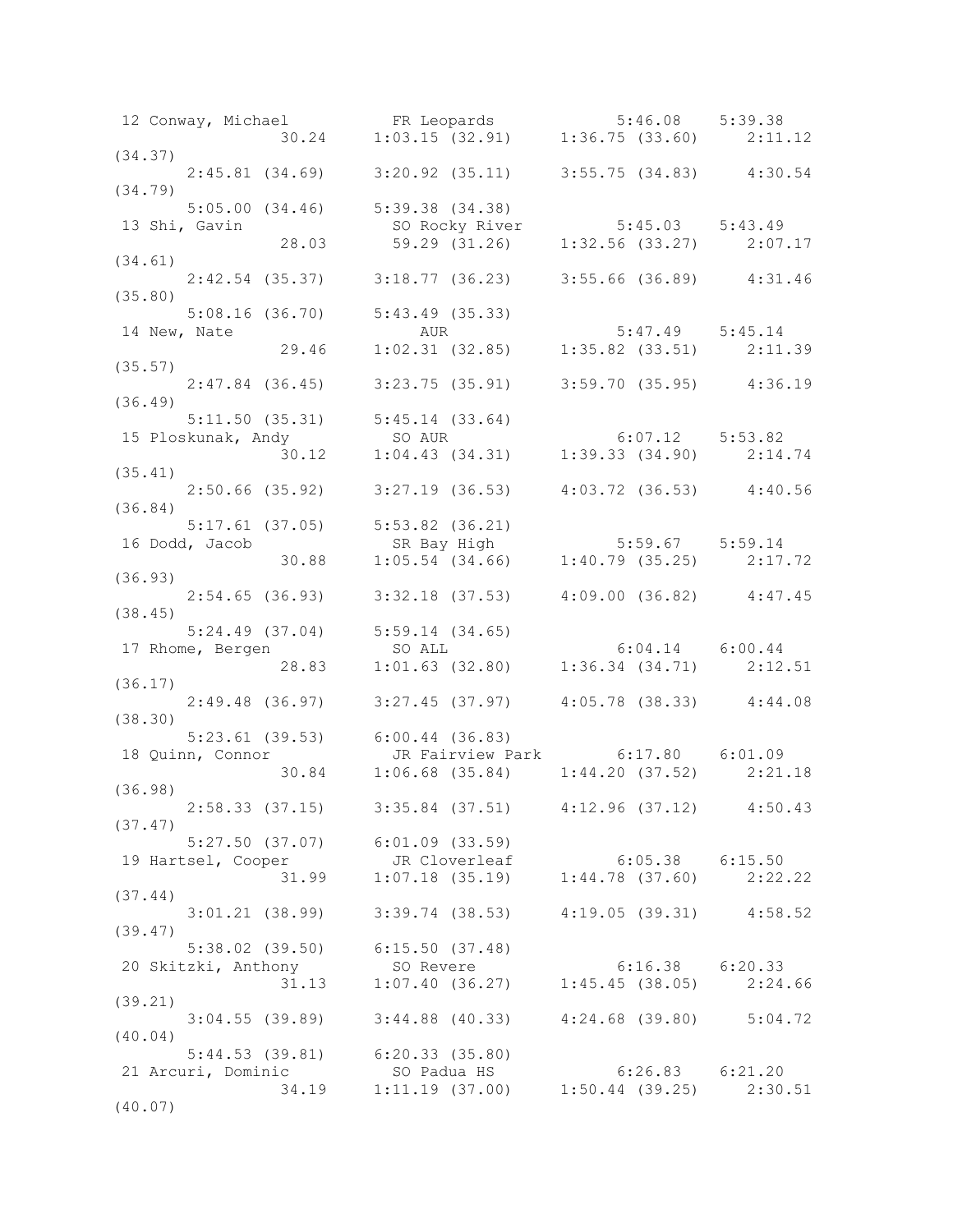3:09.52 (39.01) 3:48.41 (38.89) 4:28.07 (39.66) 5:07.01 (38.94) 5:46.33 (39.32) 6:21.20 (34.87) 22 Ellerbrock, Austin JR Central Catholic 6:15.12 6:21.97 30.90 1:06.49 (35.59) 1:43.44 (36.95) 2:22.41 (38.97) 3:01.81 (39.40) 3:42.29 (40.48) 4:22.44 (40.15) 5:03.72 (41.28) 5:43.45 (39.73) 6:21.97 (38.52) 23 Markowitz, Jonah JR AUR 6:20.55 6:23.95 31.54 1:08.61 (37.07) 1:47.80 (39.19) 2:26.56 (38.76) 3:06.70 (40.14) 3:46.83 (40.13) 4:27.42 (40.59) 5:07.68 (40.26) 5:47.14 (39.46) 6:23.95 (36.81) 24 Parker, Tyler SO Salem Senior 6:28.19 6:31.18 34.31 1:13.00 (38.69) 1:53.40 (40.40) 2:33.81 (40.41) 3:14.58 (40.77) 3:55.16 (40.58) 4:35.72 (40.56) 5:16.43 (40.71) 5:56.92 (40.49) 6:31.18 (34.26) 25 Buccieri, Connor SR Padua HS 6:27.76 6:33.61 32.95 1:11.53 (38.58) 1:52.08 (40.55) 2:33.63 (41.55) 3:15.17 (41.54) 3:55.84 (40.67) 4:37.06 (41.22) 5:17.89 (40.83) 5:57.30 (39.41) 6:33.61 (36.31) 26 Paul, Ian SO Central Catholic 6:40.18 6:34.37 31.73 1:08.42 (36.69) 1:48.29 (39.87) 2:28.89 (40.60) 3:10.32 (41.43) 3:52.73 (42.41) 4:34.94 (42.21) 5:17.22 (42.28) 5:58.07 (40.85) 6:34.37 (36.30) 27 Shepard, Ryan JR Padua HS 7:48.42 7:13.56 34.79 1:15.47 (40.68) 1:59.60 (44.13) 2:44.79 (45.19) 3:30.19 (45.40) 4:14.01 (43.82) 4:57.61 (43.60) 5:42.25 (44.64) 6:28.26 (46.01) 7:13.56 (45.30) 28 Ward, Jonas JR Padua HS 7:29.93 7:19.38 36.49 1:17.99 (41.50) 2:02.82 (44.83) 2:48.81 (45.99) 3:35.89 (47.08) 4:21.58 (45.69) 5:07.80 (46.22) 5:54.12 (46.32) 6:38.01 (43.89) 7:19.38 (41.37) -- Trnavsky, Drew SO Bay High 5:51.36 DFS

#### **Event 69 Boys 200 Yard Freestyle Relay**

=============================================================================  $-$  Record: \$ 1:28.25 2013 Canfield, Canfield Brady, Cardone, Montalto, Bogen School School Seed Finals ============================================================================= == 1 Canfield High School 1:31.44 1:30.87 1) Dietz, Luke SO 2) Burnett, Cameron FR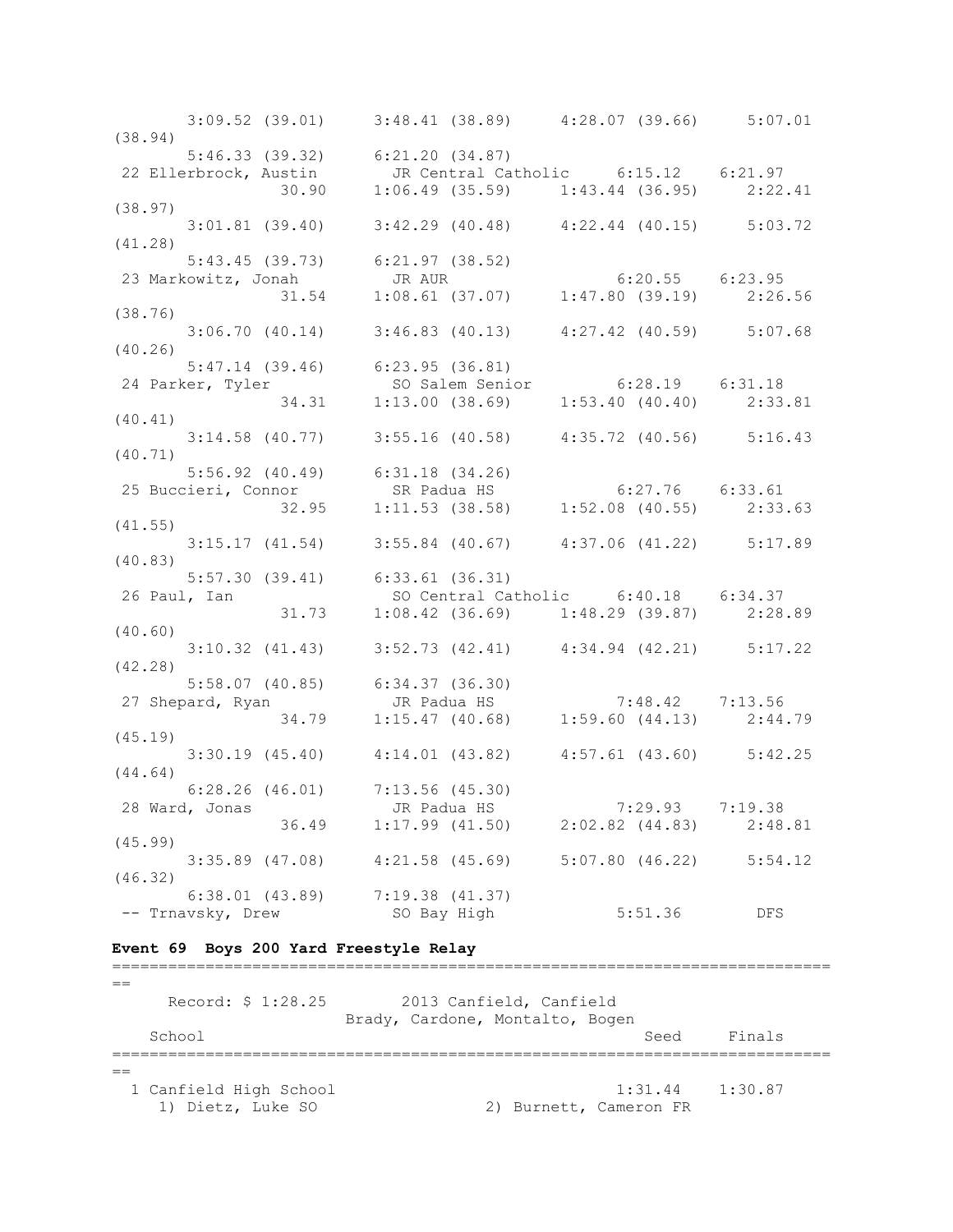3) Fritz, Connor JR 4) Peckman, Matthew SR 22.76 46.70 (23.94) 1:09.11 (22.41) 1:30.87 (21.76) 2 Rocky River 1:31.86 1:31.18 1) Carter, Aidan SO 2) Morris, Garrett SR 3) Devorace, Braden SO 4) Morris, Aiden SR 23.78 47.25 (23.47) 1:09.65 (22.40) 1:31.18 (21.53) 3 Aurora High School 1:35.33 1:32.47 1) Zamary, Connor SO 2) Meyer, Nate SR 3) Good, Jacob SO 4) Hybil, Jon SO 23.16 46.48 (23.32) 1:09.67 (23.19) 1:32.47 (22.80) 4 Poland Seminary High School 1:35.74 1:35.23 1) Blasko, Van SO 2) Wilson, Jason SR 3) Dunham, Derek FR 4) Lattanzio, Chris FR 23.82 47.74 (23.92) 1:11.98 (24.24) 1:35.23 (23.25) 5 Archbishop Hoban 1:36.75 1:36.48 1) Kurtz, Samuel JR 2) Smith, Parker FR 3) Listerman, Miles SR 4) Minick, Luke JR 24.57 48.95 (24.38) 1:13.13 (24.18) 1:36.48 (23.35) 6 St Vincent St Mary Irish 2:00.60 1:38.84 1) Vereecken, Drew 2) Chicoski, Ethan 3) O'Connor, Matthew 4) Tomaszewski, Brendan 26.27 50.46 (24.19) 1:15.48 (25.02) 1:38.84 (23.36) 7 Bay High School 1:38.75 1:39.83 1) Miedza, Simon SO 2) Rosler, Matthew SO 3) Hewko, Mason SR 4) Lake, Parker FR 25.05 50.83 (25.78) 1:15.11 (24.28) 1:39.83 (24.72) 8 Fairview Park Fairview 1:42.38 1:40.25 1) Black, Ian SR 2) Quinn, Connor JR 3) Hartman, Eric SR 4) Kreis, David JR 24.83 51.71 (26.88) 1:18.38 (26.67) 1:40.25 (21.87) 9 Cloverleaf High School 1:44.17 1:40.98 1) Flora, Cooper JR 2) Hartsel, Cooper JR 3) Leatherman, Josh JR 4) Bittaker, Kevin SO 25.07 53.38 (28.31) 1:18.27 (24.89) 1:40.98 (22.71) 10 Richfield Revere High School 1:38.71 1:41.26 1) Johnson, Tate FR 2) Bard, Tristan JR 3) Campbell, Jackson SO 4) Boltz, Jack SR 26.49 52.25 (25.76) 1:17.11 (24.86) 1:41.26 (24.15) 11 Elyria Catholic High School 1:44.03 1:42.73 1) Mahaffey, Kyle SR 2) Moore, Thomas FR 3) Brown, Ryan SR 4) Wells, Nick SR 25.71 53.16 (27.45) 1:18.91 (25.75) 1:42.73 (23.82) 12 Copley High School 1:51.43 1:44.92 1) Blubaugh, Isaac FR 2) Kimberly, Ryan SO 3) Keathley, Noah FR 4) Brayer, Seth SO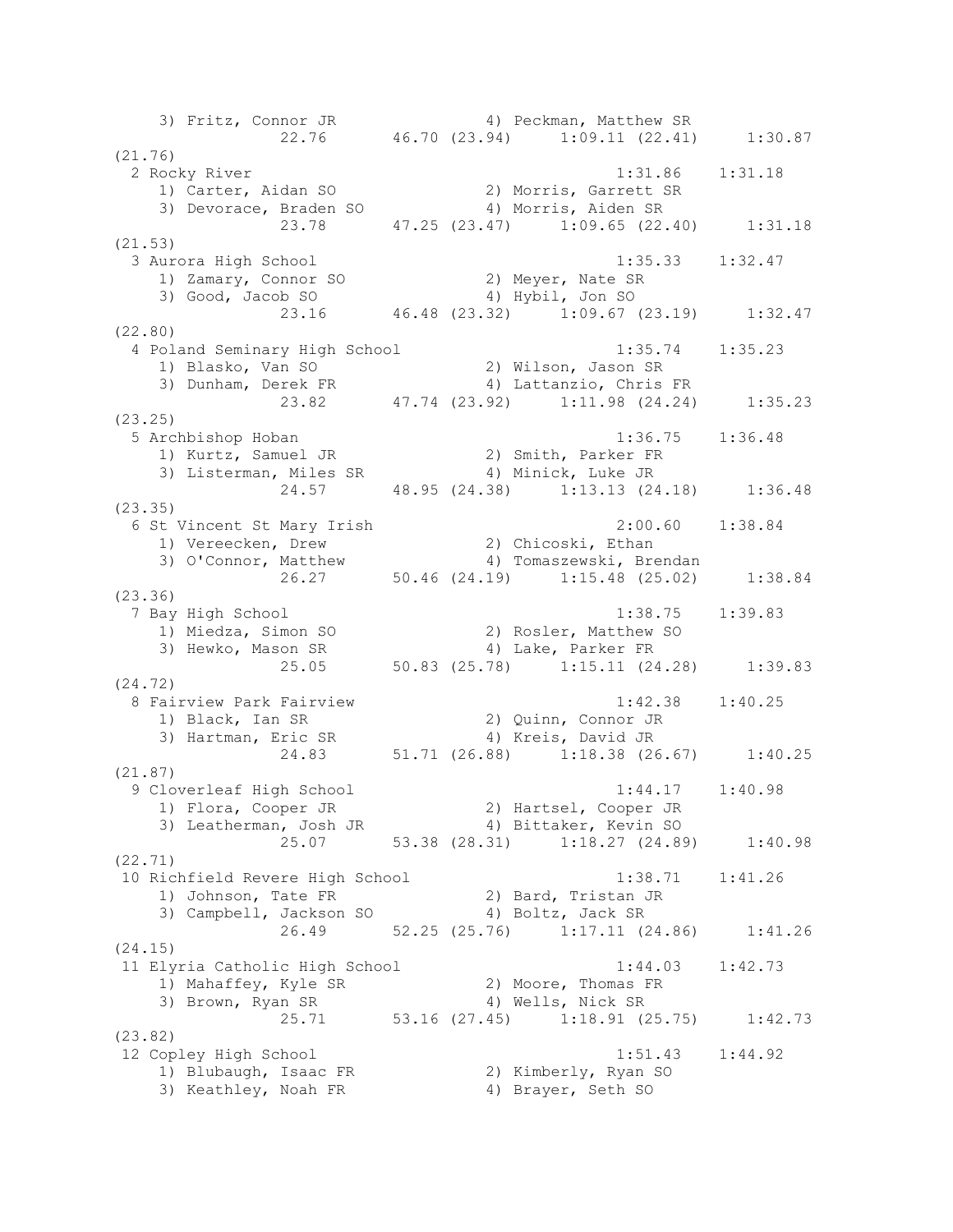25.51 50.73 (25.22) 1:19.68 (28.95) 1:44.92 (25.24) 13 Padua Franciscan High School 1:50.15 1:46.00 1) Oancea, Chris SO 2) Wirtz, Bobby JR 3) Spacht, Cam JR 4) Nance, Logan SO 3) Spacht, Cam JR (26.88 53.46 (26.58) 1:20.68 (27.22) 1:46.00 (25.32) 14 Canton Central Catholic 1:45.00 1:46.50 1) Minarcheck, Brenden FR 2) Moorhead, Ethan FR 3) Paul, Ian SO 4) Scheatzle, Barrett JR 27.28 53.37 (26.09) 1:19.75 (26.38) 1:46.50 (26.75) 15 Marlington Dukes 1:49.39 1:48.80 1) Tarter, Alex SR 2) Evans, Hunter FR 3) Kline, Luke SR 4) Kunz, Colin SR 26.31 54.92 (28.61) 1:22.48 (27.56) 1:48.80 (26.32) 16 Cuyahoga Valley Christian Acad 1:55.33 1:54.59 1) Roberts, Jake SO 2) Slattery, Christian JR 3) Sullivan, Cole SR 4) Khalil, Josh JR 27.44 57.14 (29.70) 1:26.39 (29.25) 1:54.59 (28.20) 17 Tallmadge Swimming 1:52.16 1:56.44 1) Luedke, Elijah FR 2) Sabetta, Joseph SO 3) Wade, Trenton SR 4) Markley, Jack SO 32.13 1:01.35 (29.22) 1:31.80 (30.45) 1:56.44 (24.64) 18 Louisville High School 1:59.36 2:00.24 1) Miday, Hunter SR 2) Hopkins, Ty SO 3) Budinski, Isaac JR 4) Conway, Michael FR 28.41 1:04.38 (35.97) 1:31.42 (27.04) 2:00.24 (28.82) -- Alliance High School 1:32.47 DQ 1) Shields, Michael SR 2) McKnight, Ryan SR 3) Gress, Tommy SR 4) Rose, Will SR 25.18 47.66 (22.48) 1:11.46 (23.80) DQ (20.97)

#### **Event 70 Boys 100 Yard Backstroke**

=============================================================================  $-$ Record: \$ 52.09 2018 Will Rose, Alliance Name Seed Finals (Name Seed Finals ============================================================================= == 1 Wodrich, Josh SR CVCA 53.20 54.69 26.78 54.69 (27.91) 2 Fritz, Connor JR CAN 55.16 54.83 26.24 54.83 (28.59) 3 Good, Jacob SO AUR 58.59 57.88 27.71 57.88 (30.17) 4 Blasko, Van SO Poland 1:00.17 58.30 27.54 58.30 (30.76) 5 Helms, Drew SO Rocky River 59.69 58.83 28.46 58.83 (30.37) 6 Leatherman, Josh JR Cloverleaf 1:01.25 59.31 28.64 59.31 (30.67)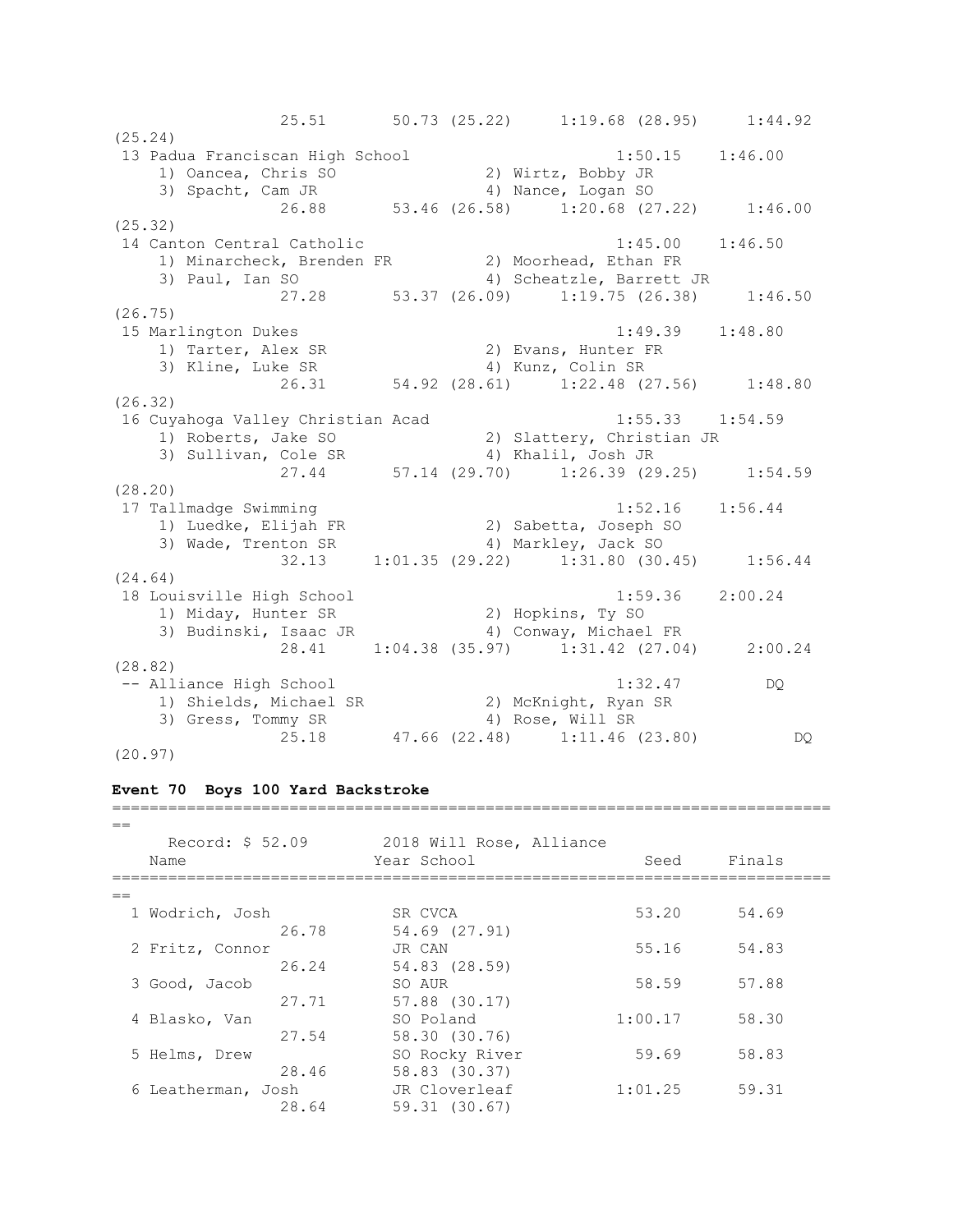|    | 7 Kurtz, Andy         |       | SR Central Cat      |
|----|-----------------------|-------|---------------------|
|    |                       | 28.82 | 59.64 (30.82)       |
|    | 8 Madden, Jackson     |       | SR Copley           |
|    |                       | 28.81 | 59.72 (30.91)       |
|    | 9 Yilmaz, Nart        |       | FR Rocky River      |
|    |                       | 29.37 | $1:00.92$ $(31.55)$ |
|    |                       |       |                     |
|    | 10 Wells, Nick        |       | SR Elyria Cath      |
|    |                       | 29.98 | 1:01.31(31.33)      |
|    | 11 Wilson, Jason      |       | SR Poland           |
|    |                       | 29.92 | 1:01.33(31.41)      |
|    | 12 Campbell, Logan    |       | SO CVCA             |
|    |                       | 30.35 | 1:02.36(32.01)      |
|    | 13 Campbell, Jackson  |       | SO Revere           |
|    |                       | 31.01 | $1:02.64$ (31.63)   |
|    | 14 Archer, Nickolas   |       | SO TAL              |
|    |                       |       |                     |
|    |                       | 30.20 | $1:02.85$ (32.65)   |
|    | 15 Johnson, Michael   |       | JR Hoban Knigh      |
|    |                       | 30.60 | 1:02.93(32.33)      |
|    | 16 Kurtz, Samuel      |       | JR Hoban Knigh      |
|    |                       | 31.00 | $1:03.41$ $(32.41)$ |
|    | 17 Blubaugh, Isaac    |       | FR Copley           |
|    |                       | 31.06 | $1:04.47$ $(33.41)$ |
|    | 18 LoGalbo, Tommy     |       | SO AUR              |
|    |                       |       |                     |
|    |                       | 32.42 | $1:05.46$ (33.04)   |
|    | 19 Rosler, Matthew    |       | SO Bay High         |
|    |                       | 31.42 | $1:05.81$ (34.39)   |
|    | 20 Wissman, Hudson    |       | FR Rocky River      |
|    |                       | 32.07 | $1:06.42$ $(34.35)$ |
|    | 21 Stankivicz, Mathew |       | FR Rocky River      |
|    |                       | 32.58 | 1:06.60(34.02)      |
|    | 22 Mahaffey, Kyle     |       | SR Elyria Cath      |
|    |                       | 32.31 | 1:06.85(34.54)      |
|    |                       |       |                     |
|    | 23 Johnson, Tate      |       | FR Revere           |
|    |                       | 32.93 | 1:06.99(34.06)      |
|    | 24 Wirtz, Bobby       |       | JR Padua HS         |
|    |                       | 33.79 | 1:09.46(35.67)      |
|    | 25 Hernandez, Ruben   |       | SO CAN              |
|    | 26 Blanchard, Matthew |       | SO Padua HS         |
| 27 | Spooner, Trey         |       | JR Fairview Pa      |
|    |                       | 34.12 | 1:11.40(37.28)      |
|    | 28 Aardema, Porter    |       | FR AUR              |
|    |                       |       |                     |
|    |                       | 33.94 | 1:12.13(38.19)      |
|    | 29 Moore, Kegan       |       | FR JHI              |
|    |                       | 35.34 | 1:12.35(37.01)      |
|    | 30 Markowitz, Jonah   |       | JR AUR              |
|    |                       | 34.10 | 1:12.90(38.80)      |
|    | 31 Sullivan, Cole     |       | SR CVCA             |
|    |                       | 36.11 | 1:13.20(37.09)      |
|    | 32 Budinski, Isaac    |       | JR Leopards         |
|    |                       |       | 1:13.49(37.31)      |
|    |                       | 36.18 |                     |
|    | 33 Paul, Ian          |       | SO Central Cat      |
|    |                       | 35.49 | 1:14.70(39.21)      |
|    | 34 Kline, Luke        |       | SR AMA              |
|    |                       | 36.97 | 1:16.23(39.26)      |
|    | 35 Allen, Sam         |       | SO Fairview Pa      |
|    |                       | 38.33 | 1:17.72(39.39)      |
|    | 36 Johnson, Jabari    |       | JR Fairview Pa      |
|    |                       |       |                     |

| 7 Kurtz, Andy<br>28.82         | SR Central Catholic<br>59.64 (30.82)  | 1:03.89 | 59.64   |
|--------------------------------|---------------------------------------|---------|---------|
| 8 Madden, Jackson<br>28.81     | SR Copley<br>59.72 (30.91)            | 1:01.73 | 59.72   |
| 9 Yilmaz, Nart<br>29.37        | FR Rocky River<br>$1:00.92$ $(31.55)$ | 1:02.67 | 1:00.92 |
| 10 Wells, Nick                 | SR Elyria Catholic                    | 1:01.86 | 1:01.31 |
| 29.98<br>11 Wilson, Jason      | 1:01.31(31.33)<br>SR Poland           | 1:03.45 | 1:01.33 |
| 29.92<br>12 Campbell, Logan    | 1:01.33(31.41)<br>SO CVCA             | 1:05.70 | 1:02.36 |
| 30.35<br>13 Campbell, Jackson  | $1:02.36$ (32.01)<br>SO Revere        | 1:03.75 | 1:02.64 |
| 31.01<br>14 Archer, Nickolas   | $1:02.64$ (31.63)<br>SO TAL           | 1:05.90 | 1:02.85 |
| 30.20<br>15 Johnson, Michael   | $1:02.85$ (32.65)<br>JR Hoban Knights | 1:04.60 | 1:02.93 |
| 30.60<br>16 Kurtz, Samuel      | $1:02.93$ (32.33)<br>JR Hoban Knights | 1:04.18 | 1:03.41 |
| 31.00<br>17 Blubaugh, Isaac    | 1:03.41(32.41)<br>FR Copley           | 1:06.09 | 1:04.47 |
| 31.06<br>18 LoGalbo, Tommy     | 1:04.47(33.41)<br>SO AUR              | 1:05.54 | 1:05.46 |
| 32.42<br>19 Rosler, Matthew    | $1:05.46$ (33.04)<br>SO Bay High      | 1:08.08 | 1:05.81 |
| 31.42<br>20 Wissman, Hudson    | $1:05.81$ (34.39)<br>FR Rocky River   | 1:12.07 | 1:06.42 |
| 32.07<br>21 Stankivicz, Mathew | $1:06.42$ $(34.35)$<br>FR Rocky River | 1:10.20 | 1:06.60 |
| 32.58<br>22 Mahaffey, Kyle     | 1:06.60(34.02)<br>SR Elyria Catholic  | 1:09.13 | 1:06.85 |
| 32.31<br>23 Johnson, Tate      | 1:06.85(34.54)<br>FR Revere           | 1:10.35 | 1:06.99 |
| 32.93<br>24 Wirtz, Bobby       | 1:06.99(34.06)<br>JR Padua HS         | 1:10.36 | 1:09.46 |
| 33.79<br>25 Hernandez, Ruben   | $1:09.46$ (35.67)<br>SO CAN           | 1:08.64 | 1:09.99 |
| 26 Blanchard, Matthew          | SO Padua HS                           | 1:10.57 | 1:11.12 |
| 27 Spooner, Trey<br>34.12      | JR Fairview Park<br>1:11.40(37.28)    | 1:17.67 | 1:11.40 |
| 28 Aardema, Porter<br>33.94    | FR AUR<br>1:12.13(38.19)              | 1:13.36 | 1:12.13 |
| 29 Moore, Kegan<br>35.34       | FR JHI<br>1:12.35(37.01)              | 1:13.11 | 1:12.35 |
| 30 Markowitz, Jonah<br>34.10   | JR AUR<br>1:12.90(38.80)              | 1:13.01 | 1:12.90 |
| 31 Sullivan, Cole<br>36.11     | SR CVCA<br>1:13.20(37.09)             | 1:15.75 | 1:13.20 |
| 32 Budinski, Isaac<br>36.18    | JR Leopards<br>$1:13.49$ (37.31)      | 1:11.11 | 1:13.49 |
| 33 Paul, Ian<br>35.49          | SO Central Catholic<br>1:14.70(39.21) | 1:18.56 | 1:14.70 |
| 34 Kline, Luke<br>36.97        | SR AMA<br>1:16.23(39.26)              | 1:18.02 | 1:16.23 |
| 35 Allen, Sam<br>38.33         | SO Fairview Park<br>$1:17.72$ (39.39) | 1:25.15 | 1:17.72 |
| 36 Johnson, Jabari             | JR Fairview Park                      | 1:20.63 | 1:18.27 |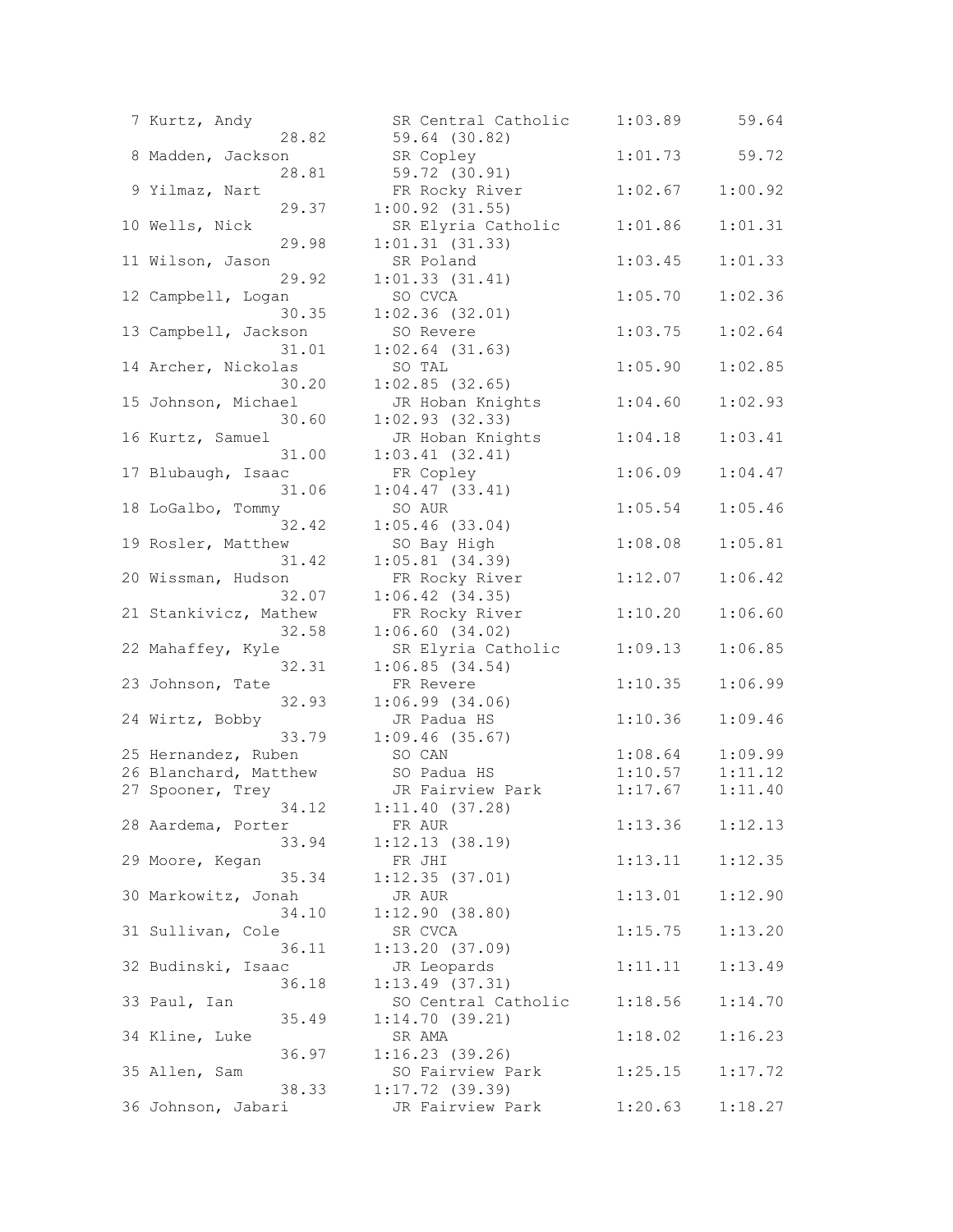| 36.98               | 1:18.27(41.29)        |                     |         |
|---------------------|-----------------------|---------------------|---------|
| 37 Grillo, Max      | SO Central Catholic   | $1:25.68$ $1:18.35$ |         |
| 37.40               | 1:18.35(40.95)        |                     |         |
| 38 Pai, Aryan       | FR Revere             | $1:20.97$ $1:18.92$ |         |
| 38.06               | $1:18.92$ (40.86)     |                     |         |
| 39 Johns, Joshua    | JR Revere             | $1:22.37$ $1:19.20$ |         |
| 36.75               | 1:19.20(42.45)        |                     |         |
| 40 Myers, Ethan     | SO Bay High           | 1:23.71             | 1:20.35 |
| 37.96               | 1:20.35(42.39)        |                     |         |
| 41 Christie, Drew   | St. VM Irish          | $1:23.80$ $1:21.85$ |         |
|                     | 40.34 1:21.85 (41.51) |                     |         |
| 42 Ward, Jonas      | JR Padua HS           | 1:23.59             | 1:25.83 |
| 43 Pribula, Brendan | FR STA                | 1:29.80             | 1:26.55 |
| 43.03               | 1:26.55(43.52)        |                     |         |
| 44 Borcuch, Thomas  | FR Padua HS           | 1:29.06             | 1:29.84 |
| 44.99               | $1:29.84$ $(44.85)$   |                     |         |
| 45 Abbott, Blake    | JR Central Catholic   | $1:37.01$ $1:34.20$ |         |
| 1:34.21             | 1:34.20(              |                     |         |
| 46 Ramirez, Jack    | FR AMA                | $1:48.53$ $1:52.21$ |         |

=============================================================================

## **Event 71 Boys 100 Yard Breaststroke**

| $==$ |                           |       |                                                   |         |         |
|------|---------------------------|-------|---------------------------------------------------|---------|---------|
|      |                           |       | Record: \$ 58.35 2009 Andrew Turner, Walsh Jesuit |         |         |
|      | Name<br>================= |       | Year School                                       | Seed    | Finals  |
| $==$ |                           |       |                                                   |         |         |
|      | 1 Hertz, Joshua           |       | JR Copley                                         | 1:01.65 | 59.62   |
|      |                           | 27.29 | 59.62 (32.33)                                     |         |         |
|      | 2 Volk, Russell           |       | SR CVCA                                           | 1:03.37 | 1:01.83 |
|      |                           | 29.18 | $1:01.83$ (32.65)                                 |         |         |
|      | 3 Cowie, Flynn            |       | SO Revere                                         | 1:05.58 | 1:03.79 |
|      |                           | 30.06 | $1:03.79$ $(33.73)$                               |         |         |
|      | 4 Hewko, Mason            |       | SR Bay High                                       | 1:04.58 | 1:04.86 |
|      |                           | 29.84 | $1:04.86$ (35.02)                                 |         |         |
|      | 5 An, Eric                |       | SR Revere                                         | 1:06.39 | 1:05.06 |
|      |                           | 30.85 | 1:05.06(34.21)                                    |         |         |
|      | 6 McGrath, Daniel         |       | SO Copley                                         | 1:09.19 | 1:05.14 |
|      |                           | 30.26 | 1:05.14(34.88)                                    |         |         |
|      | 7 Sapochetti, Collin      |       | JR AUR                                            | 1:07.38 | 1:05.61 |
|      |                           | 31.07 | $1:05.61$ (34.54)                                 |         |         |
|      | 8 Hybil, Jon              |       | SO AUR                                            | 1:06.72 | 1:05.72 |
|      |                           | 31.12 | $1:05.72$ $(34.60)$                               |         |         |
|      | 9 Burse, Patrick          |       | SO ALL                                            | 1:07.09 | 1:07.00 |
|      |                           | 31.20 | $1:07.00$ (35.80)                                 |         |         |
|      | 10 Schaab, Ty             |       | JR CAN                                            | 1:08.77 | 1:07.83 |
|      |                           | 31.28 | $1:07.83$ (36.55)                                 |         |         |
|      | 11 Bailey, Max            |       | FR AUR                                            | 1:10.01 | 1:08.19 |
|      |                           | 31.38 | 1:08.19(36.81)                                    |         |         |
|      | 12 Fritz, Henry           |       | SO Rocky River                                    | 1:11.35 | 1:08.70 |
|      |                           | 31.97 | 1:08.70(36.73)                                    |         |         |
|      | 13 Kunz, Colin            |       | SR AMA                                            | 1:10.82 | 1:10.10 |
|      |                           | 32.80 | 1:10.10(37.30)                                    |         |         |
|      | 14 Brayer, Seth           |       | SO Copley                                         | 1:18.57 | 1:10.60 |
|      |                           | 32.65 | $1:10.60$ (37.95)                                 |         |         |
|      | 15 Killian, Adam          |       | SO AUR                                            | 1:12.22 | 1:11.36 |
|      |                           | 33.55 | 1:11.36(37.81)                                    |         |         |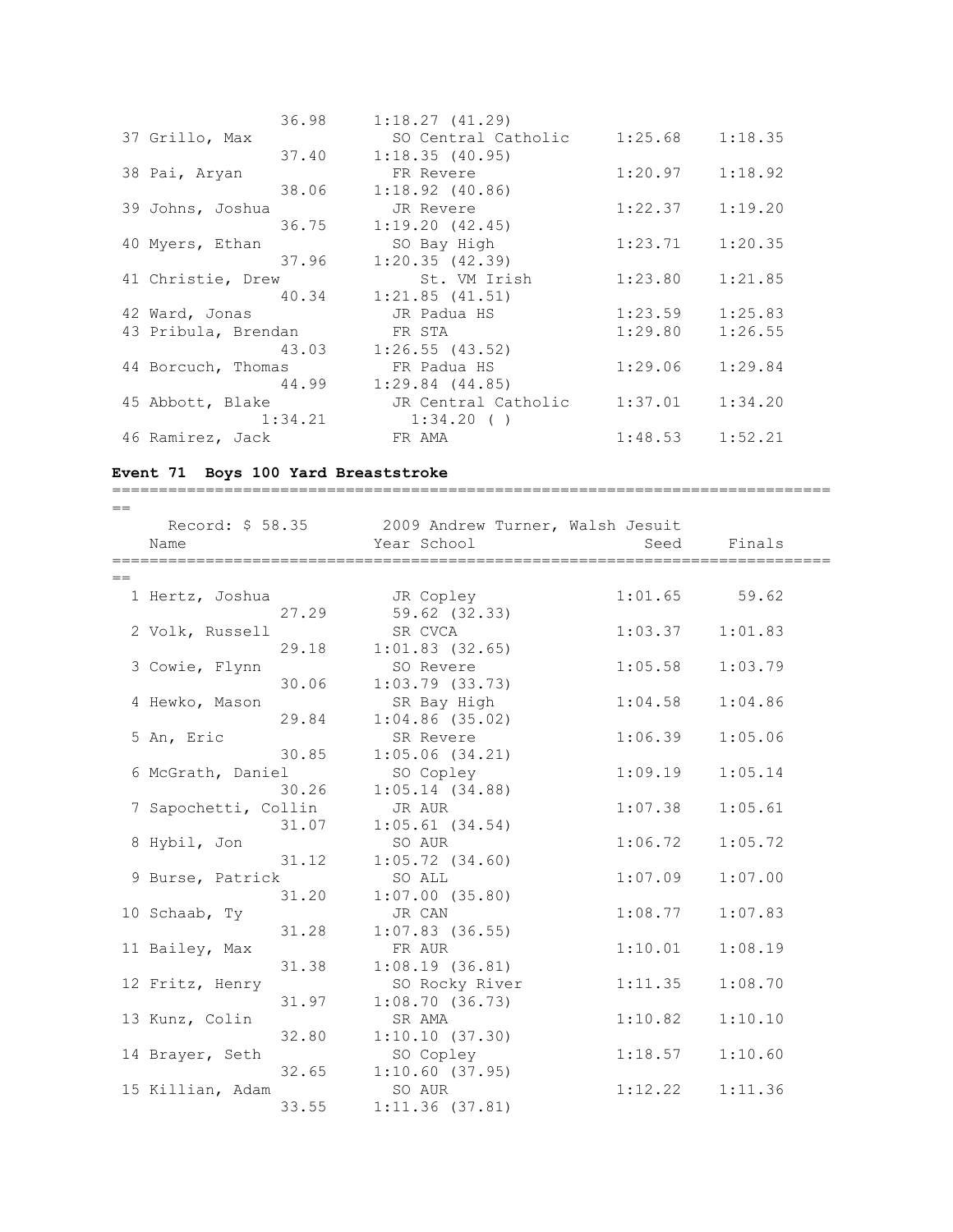|    | 16 Zhou, Mukun                 | FR Hoban Knigh                      |
|----|--------------------------------|-------------------------------------|
|    | 33.94<br>17 Dunham, Derek      | $1:13.14$ (39.20)<br>FR Poland      |
|    | 34.15                          | $1:13.34$ (39.19)                   |
|    | 18 Keathley, Noah<br>35.53     | FR Copley<br>$1:13.57$ (38.04)      |
|    | 19 Minarcheck, Brenden         | FR Central Cat<br>$1:13.84$ (40.12) |
|    | 33.72<br>20 Black, Ian         | SR Fairview Pa                      |
|    | 34.40<br>21 Rhome, Bergen      | $1:13.86$ (39.46)<br>SO ALL         |
|    | 34.62                          | $1:14.44$ (39.82)                   |
|    | 22 Gabel, David<br>35.89       | SO Elyria Cath<br>1:15.08(39.19)    |
|    | 23 Scheatzle, Barrett<br>34.72 | JR Central Cat<br>$1:15.58$ (40.86) |
|    | 24 Butler, Clayton             | FR Mineral Rid                      |
|    | 36.71<br>25 Roberts, Jake      | $1:17.69$ (40.98)<br>SO CVCA        |
|    | 37.12                          | 1:18.07(40.95)                      |
|    | 26 Banks, Carter<br>36.71      | JR Revere<br>1:18.11(41.40)         |
|    | 27 Johnson, Jabari<br>35.50    | JR Fairview Pa<br>1:18.28(42.78)    |
|    | 28 Harkleroad, Drake           | SO Salem Senio                      |
|    | 37.00<br>29 Bradshaw, Frank    | 1:18.85(41.85)<br>FR Hoban Knigh    |
|    | 36.32                          | 1:20.44(44.12)                      |
|    | 30 Buccieri, Connor<br>38.39   | SR Padua HS<br>$1:24.21$ $(45.82)$  |
|    | 31 Magyar, Andrew<br>39.67     | SR DOCH<br>$1:24.22$ $(44.55)$      |
|    | 32 Evans, Hunter               | FR AMA                              |
|    | 40.68<br>33 Kurtz, Benjamin    | 1:24.73(44.05)<br>FR Hoban Knigh    |
|    | 40.76<br>34 Large, Sam         | 1:25.53(44.77)<br>SR Fairview Pa    |
|    | 40.83                          | $1:26.59$ $(45.76)$                 |
|    | 35 Mason, Ryan<br>39.39        | SO Bay High<br>$1:27.73$ (48.34)    |
|    | 36 Stratford, Hayden           | JR Bay High                         |
|    | 41.04<br>37 Vastagh, Jacob     | 1:27.90(46.86)<br>Revere            |
|    | 40.11<br>38 Esdon, Mathew      | 1:28.07(47.96)<br>FR Rocky River    |
|    | 41.81                          | 1:29.47(47.66)                      |
|    | 39 Moorhead, Ethan<br>42.52    | FR Central Cat<br>$1:32.66$ (50.14) |
| 40 | Dabramo, Dominic               | FR Padua HS                         |
| 41 | 42.34<br>Bomgardner,<br>Zach   | 1:34.67(52.33)<br>SO Padua HS       |
|    | 44.49<br>42 Baylor, Joey       | 1:35.94(51.45)<br>FR Columbiana     |
|    | 43.41                          | 1:36.81(53.40)                      |
|    | 43 Lamb, Houston<br>57.71      | JR Salem Senio<br>2:02.40(1:04.69)  |
|    | Zullo, Paul                    | SR Fairview Pa                      |

| 16 Zhou, Mukun<br>33.94         | FR Hoban Knights<br>$1:13.14$ (39.20)               | 1:17.67 | 1:13.14 |
|---------------------------------|-----------------------------------------------------|---------|---------|
| 17 Dunham, Derek                | FR Poland                                           | 1:15.98 | 1:13.34 |
| 34.15<br>18 Keathley, Noah      | $1:13.34$ (39.19)<br>FR Copley                      | 1:22.47 | 1:13.57 |
| 35.53<br>19 Minarcheck, Brenden | 1:13.57(38.04)<br>FR Central Catholic               | 1:15.32 | 1:13.84 |
| 33.72<br>20 Black, Ian          | $1:13.84$ (40.12)<br>SR Fairview Park               | 1:13.76 | 1:13.86 |
| 34.40<br>21 Rhome, Bergen       | $1:13.86$ (39.46)<br>SO ALL                         | 1:15.32 | 1:14.44 |
| 34.62                           | $1:14.44$ (39.82)                                   |         |         |
| 22 Gabel, David<br>35.89        | SO Elyria Catholic<br>1:15.08(39.19)                | 1:16.90 | 1:15.08 |
| 23 Scheatzle, Barrett<br>34.72  | JR Central Catholic<br>$1:15.58$ (40.86)            | 1:19.09 | 1:15.58 |
| 24 Butler, Clayton<br>36.71     | FR Mineral Ridge<br>$1:17.69$ (40.98)               | 1:19.22 | 1:17.69 |
| 25 Roberts, Jake                | SO CVCA                                             | 1:18.44 | 1:18.07 |
| 37.12<br>26 Banks, Carter       | 1:18.07(40.95)<br>JR Revere                         | 1:19.31 | 1:18.11 |
| 36.71<br>27 Johnson, Jabari     | 1:18.11(41.40)<br>JR Fairview Park                  | 1:23.15 | 1:18.28 |
| 35.50<br>28 Harkleroad, Drake   | 1:18.28(42.78)<br>SO Salem Senior<br>1:18.85(41.85) | 1:21.13 | 1:18.85 |
| 37.00<br>29 Bradshaw, Frank     | FR Hoban Knights                                    | 1:24.82 | 1:20.44 |
| 36.32<br>30 Buccieri, Connor    | 1:20.44(44.12)<br>SR Padua HS                       | 1:22.00 | 1:24.21 |
| 38.39<br>31 Magyar, Andrew      | $1:24.21$ $(45.82)$<br>SR DOCH                      | 1:26.66 | 1:24.22 |
| 39.67<br>32 Evans, Hunter       | $1:24.22$ $(44.55)$<br>FR AMA                       | 1:25.92 | 1:24.73 |
| 40.68<br>33 Kurtz, Benjamin     | 1:24.73(44.05)<br>FR Hoban Knights                  | 1:27.10 | 1:25.53 |
| 40.76<br>34 Large, Sam          | $1:25.53$ $(44.77)$<br>SR Fairview Park             | 1:24.35 | 1:26.59 |
| 40.83<br>35 Mason, Ryan         | $1:26.59$ $(45.76)$<br>SO Bay High                  | 1:35.22 | 1:27.73 |
| 39.39                           | 1:27.73(48.34)                                      |         |         |
| 36 Stratford, Hayden<br>41.04   | JR Bay High<br>1:27.90(46.86)                       | 1:27.47 | 1:27.90 |
| 37 Vastagh, Jacob<br>40.11      | Revere<br>1:28.07(47.96)                            | 1:33.45 | 1:28.07 |
| 38 Esdon, Mathew<br>41.81       | FR Rocky River<br>1:29.47(47.66)                    | 1:22.11 | 1:29.47 |
| 39 Moorhead, Ethan<br>42.52     | FR Central Catholic<br>$1:32.66$ (50.14)            | 1:24.60 | 1:32.66 |
| 40 Dabramo, Dominic             | FR Padua HS                                         | 1:37.99 | 1:34.67 |
| 42.34<br>41 Bomgardner, Zach    | $1:34.67$ (52.33)<br>SO Padua HS                    | 1:33.11 | 1:35.94 |
| 44.49<br>42 Baylor, Joey        | 1:35.94(51.45)<br>FR Columbiana                     | 1:35.38 | 1:36.81 |
| 43.41<br>43 Lamb, Houston       | 1:36.81(53.40)<br>JR Salem Senior                   | 2:03.51 | 2:02.40 |
| 57.71<br>-- Zullo, Paul         | 2:02.40(1:04.69)<br>SR Fairview Park                | 1:49.91 | DQ      |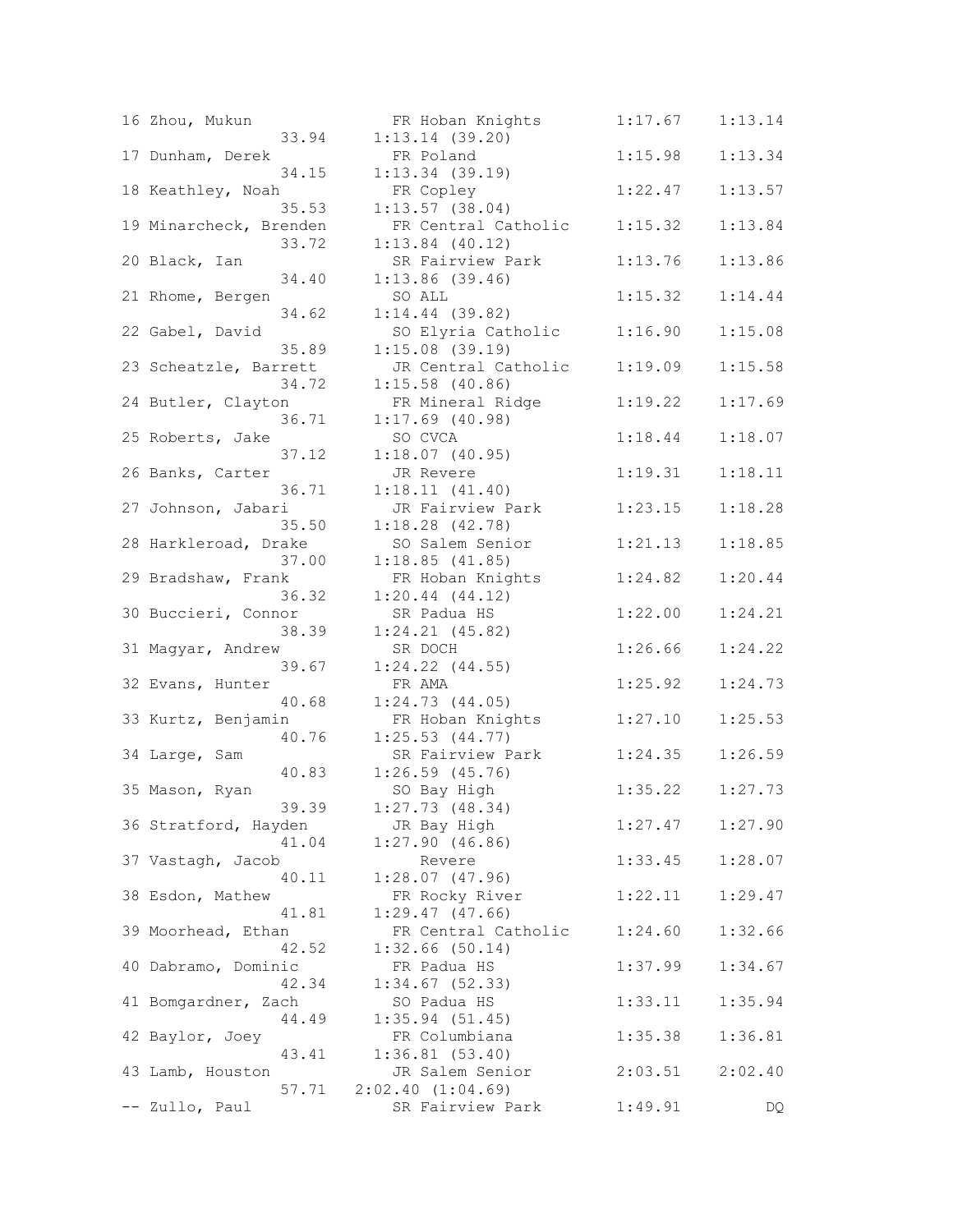**Event 72 Boys 400 Yard Freestyle Relay**

| $==$                                                                                  |                                |                                                            |             |
|---------------------------------------------------------------------------------------|--------------------------------|------------------------------------------------------------|-------------|
| Record: \$ 3:16.79 2015 Canfield, Canfi                                               |                                |                                                            |             |
|                                                                                       | Brucoli, Gaetano, Bogen, Brady |                                                            |             |
| School                                                                                |                                |                                                            | Seed Finals |
| $==$                                                                                  |                                |                                                            |             |
| 1 Rocky River                                                                         |                                | $3:22.70$ $3:23.22$                                        |             |
| 1) Carter, Aidan SO                                                                   |                                | 2) Helms, Drew SO                                          |             |
| 3) Devorace, Braden SO                                                                |                                | 4) Morris, Aiden SR                                        |             |
| 24.79                                                                                 |                                | 52.33 (52.33) 1:16.92 (24.59) 1:44.53                      |             |
| (52.20)                                                                               |                                |                                                            |             |
| $2:08.54$ (24.01) $2:35.17$ (50.64) $2:57.41$ (22.24) $3:23.22$                       |                                |                                                            |             |
| (48.05)                                                                               |                                |                                                            |             |
| 2 Alliance High School                                                                |                                | $3:34.04$ $3:26.12$                                        |             |
|                                                                                       |                                |                                                            |             |
|                                                                                       |                                |                                                            |             |
| 1) McKnight, Ryan SR<br>3) Shields, Michael SR<br>24.04 50.96 (50.96) 1:15.75 (24.79) |                                |                                                            | 1:44.35     |
| (53.39)                                                                               |                                |                                                            |             |
| $2:10.02$ (25.67) $2:38.52$ (54.17) $3:01.03$ (22.51)                                 |                                |                                                            | 3:26.12     |
| (47.60)                                                                               |                                |                                                            |             |
| 3 Richfield Revere High School                                                        |                                | $3:25.87$ $3:27.09$                                        |             |
| 1) An, Eric SR<br>3) Cowie, Flynn SO                                                  |                                | 2) Scott, Ryan SR                                          |             |
|                                                                                       |                                | 4) Modlik, James SR<br>24.78 52.78 (52.78) 1:17.07 (24.29) | 1:44.70     |
| (51.92)                                                                               |                                |                                                            |             |
| 2:09.36 (24.66) 2:36.48 (51.78) 3:00.36 (23.88) 3:27.09                               |                                |                                                            |             |
| (50.61)                                                                               |                                |                                                            |             |
| 4 Copley High School                                                                  |                                | $3:35.26$ $3:29.20$                                        |             |
| 1) Jones, Ricky JR                                                                    |                                | 2) Madden, Jackson SR                                      |             |
| 3) McGrath, Daniel SO                                                                 |                                | 4) Hertz, Joshua JR                                        |             |
|                                                                                       |                                | 24.34 52.23 (52.23) 1:17.19 (24.96)                        | 1:45.10     |
| (52.87)                                                                               |                                |                                                            |             |
| 2:10.27 (25.17) 2:37.93 (52.83) 3:02.44 (24.51) 3:29.20                               |                                |                                                            |             |
| (51.27)                                                                               |                                |                                                            |             |
| 5 Cuyahoga Valley Christian Acad                                                      |                                | $3:38.14$ $3:35.39$                                        |             |
| 1) Wodrich, Jacob JR<br>1) Wodrich, Jacob JR                                          |                                | 2) Campbell, Logan SO                                      |             |
| 3) Volk, Russell SR                                                                   |                                | 4) Wodrich, Josh SR                                        |             |
|                                                                                       |                                | 26.43 56.62 (56.62) 1:24.10 (27.48) 1:55.02                |             |
| (58.40)<br>$2:19.37$ (24.35) $2:45.72$ (50.70) $3:09.52$ (23.80)                      |                                |                                                            | 3:35.39     |
| (49.67)                                                                               |                                |                                                            |             |
| 6 Archbishop Hoban                                                                    |                                | 3:35.34                                                    | 3:35.74     |
| 1) Minick, Luke JR                                                                    |                                | 2) Smith, Parker FR                                        |             |
| 3) Listerman, Miles SR                                                                |                                | 4) Buemi, Nicholas FR                                      |             |
| 25.50                                                                                 | 52.73 (52.73)                  | $1:18.59$ (25.86)                                          | 1:47.55     |
| (54.82)                                                                               |                                |                                                            |             |
| $2:12.52$ (24.97)                                                                     |                                | $2:42.94$ (55.39) 3:08.45 (25.51)                          | 3:35.74     |
| (52.80)                                                                               |                                |                                                            |             |
| 7 Aurora High School                                                                  |                                | 3:40.56                                                    | 3:39.63     |
| 1) New, Nate                                                                          |                                | 2) Sapochetti, Collin JR                                   |             |
| 3) Ruehr, Nate SO                                                                     |                                | 4) Meyer, Drew SO                                          |             |
| 26.33                                                                                 | 54.87 (54.87)                  | $1:21.02$ (26.15)                                          | 1:50.17     |
| (55.30)                                                                               |                                |                                                            |             |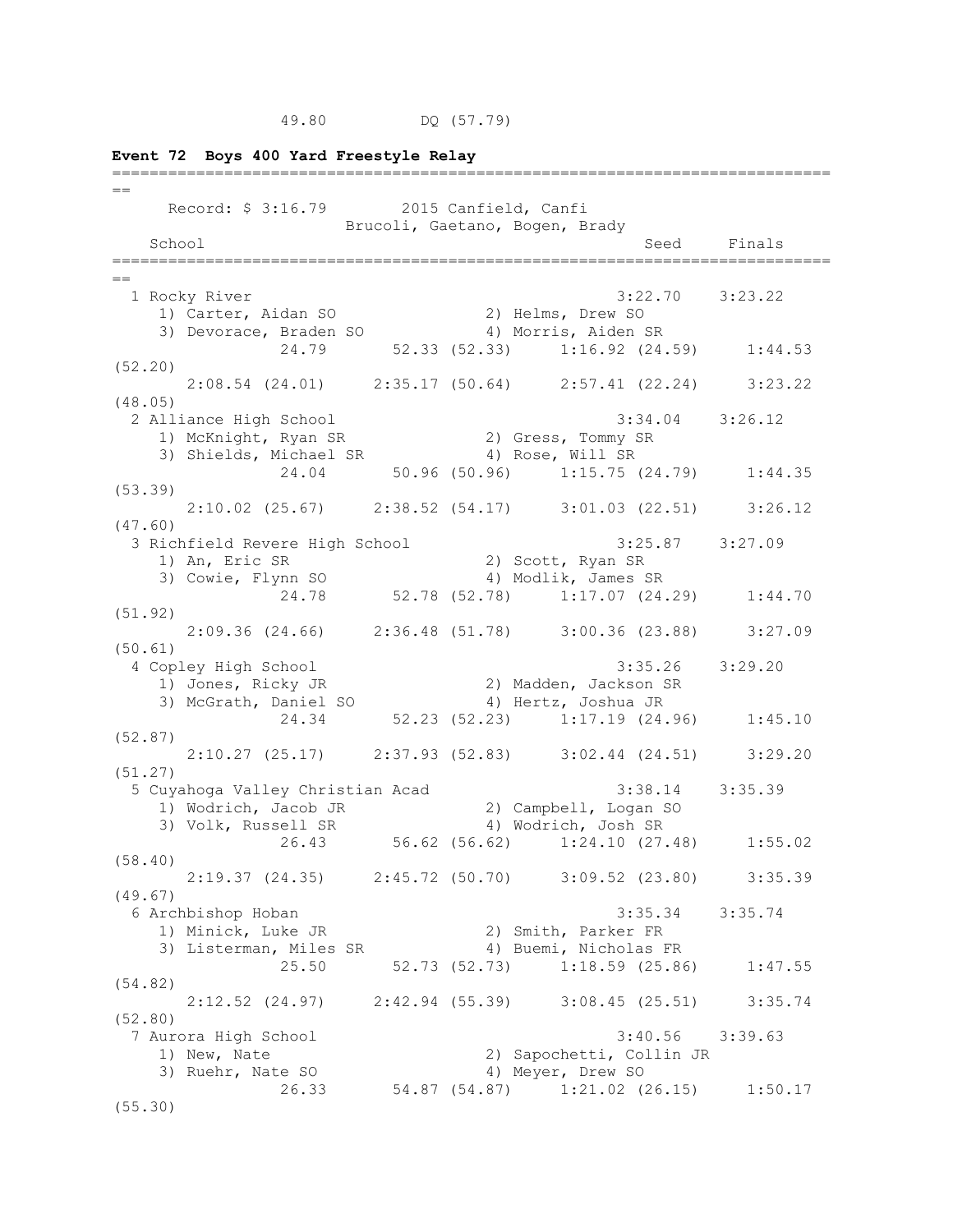2:16.65 (26.48) 2:45.29 (55.12) 3:11.22 (25.93) 3:39.63 (54.34) 8 Canton Central Catholic 3:48.00 3:42.15 1) Kurtz, Andy SR 2) Minarcheck, Jaden JR 3) Moorhead, Ethan FR 4) Belden, Jack JR 26.33 55.48 (55.48) 1:22.43 (26.95) 1:53.06 (57.58) 2:20.94 (27.88) 2:51.68 (58.62) 3:15.45 (23.77) 3:42.15 (50.47) 9 Fairview Park Fairview 3:49.77 3:42.69 1) Black, Ian SR 2) Hartman, Eric SR 3) Kreis, David JR 4) Quinn, Connor JR 27.05 57.32 (57.32) 1:26.20 (28.88) 1:57.83 (1:00.51) 2:20.97 (23.14) 2:45.78 (47.95) 3:13.11 (27.33) 3:42.69 (56.91) 10 Cloverleaf High School 3:55.05 3:43.41 1) Bittaker, Kevin SO 2) Hartsel, Cooper JR 3) Leatherman, Josh JR 4) Flora, Cooper JR 26.35 55.38 (55.38) 1:24.40 (29.02) 1:56.82 (1:01.44) 2:22.93 (26.11) 2:52.44 (55.62) 3:16.53 (24.09) 3:43.41 (50.97) 11 Canfield High School 3:25.18 3:44.96 1) Burnett, Cameron FR 2) Hernandez, Santiago SO 3) Hernandez, Ruben SO 4) Schaab, Ty JR 25.71 54.21 (54.21) 1:20.76 (26.55) 1:50.75 (56.54) 2:17.43 (26.68) 2:48.79 (58.04) 3:14.74 (25.95) 3:44.96 (56.17) 12 Elyria Catholic High School 3:56.62 3:47.64 1) Brown, Ryan SR 2) Moore, Thomas FR 3) Mahaffey, Kyle SR 4) Wells, Nick SR 27.58 57.94 (57.94) 1:25.91 (27.97) 1:58.50 (1:00.56) 2:24.57 (26.07) 2:54.96 (56.46) 3:19.66 (24.70) 3:47.64 (52.68) 13 Bay High School 3:56.22 3:48.67 1) Dodd, Jacob SR 2) Dodd, Grady FR 3) Trnavsky, Drew SO 4) Starowesky, Connor SR 27.77 58.06 (58.06) 1:25.06 (27.00) 1:55.67 (57.61) 2:22.38 (26.71) 2:51.60 (55.93) 3:18.57 (26.97) 3:48.67 (57.07)  $\overline{14}$  Padua Franciscan High School  $4:09.32$   $4:00.95$ 1) Oancea, Chris SO 2) Wirtz, Bobby JR<br>3) Spacht, Cam JR 4) Nance, Logan SO 1:01.75 1:30.19 ( ) 2:02.75 ( ) 2:31.96 (29.21) 3:03.75 (1:01.00) 3:30.61 (26.86) 4:00.95 (57.20) Combined Team Scores - Through Event 270 1. Copley High School 470 2. Archbishop Hoban

<sup>396</sup>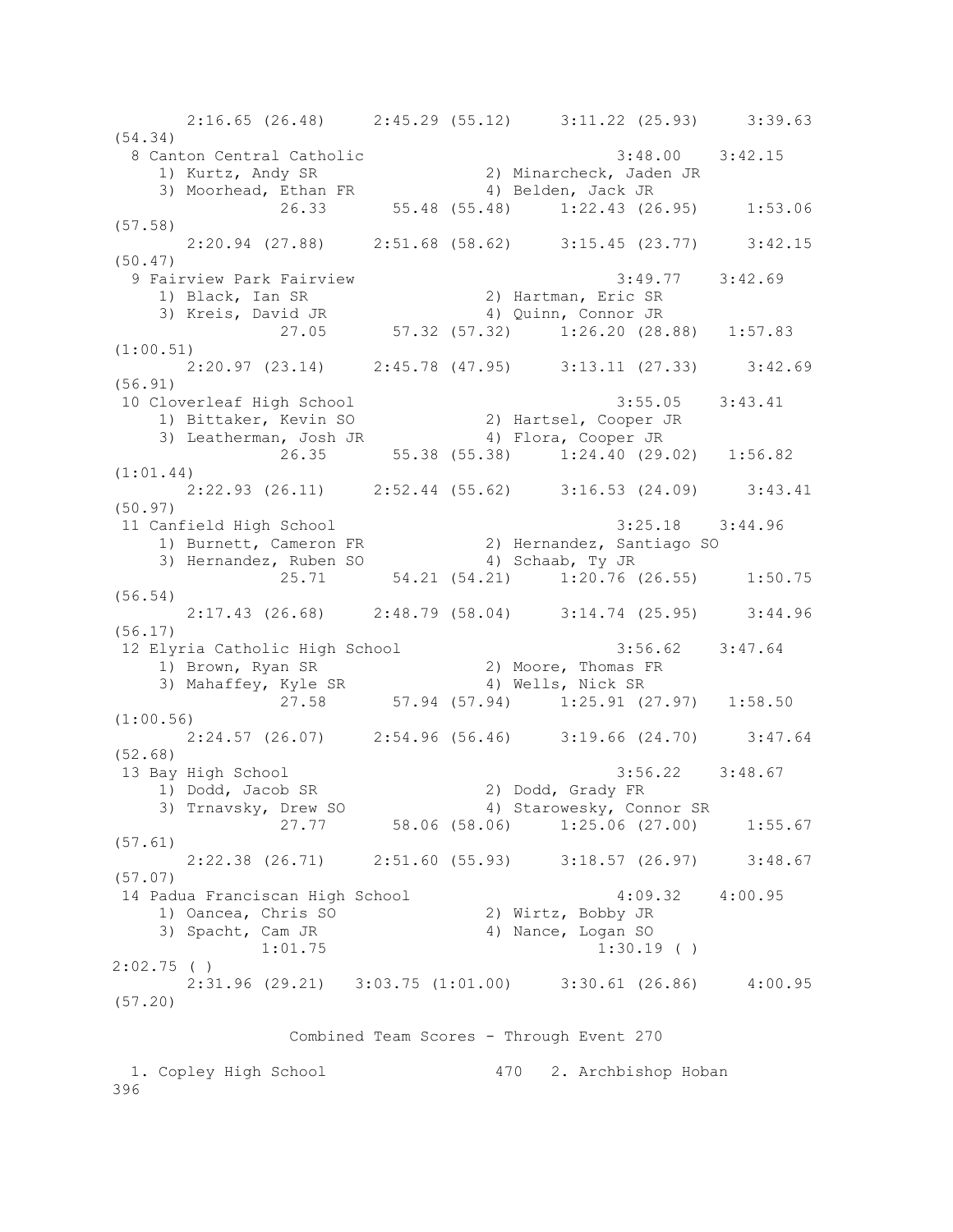3. Bay High School 346 4. Richfield Revere High School 287 5. Rocky River 278 6. Aurora High School 248 7. Poland Seminary High School 242 8. Canfield High School 225 9. Fairview Park Fairview 223 10. Cloverleaf High School 177 11. Cuyahoga Valley Christian Acad 174 12. Marlington Dukes 167 13. Canton Central Catholic 163 14. Elyria Catholic High School 141 15. Alliance High School 122 16. Padua Franciscan High School 118 17. St Vincent St Mary Irish 79 18. South Range High School 75 19. Orrville High School 70 19. Loudonville Redbirds 70 21. West Branch 62 22. Tallmadge Swimming 45 23. Salem High School 38 24. Columbiana Crestview 32 25. Youngstown Cardinal Mooney 31 26. Canton South 25 27. Columbiana High School 13 28. Our Lady of the Elms Panthers 8 29. Louisville High School 7 Women - Team Rankings - Through Event 270 1. Copley High School 294 2. Bay High School 264 3. Archbishop Hoban 251 4. Marlington Dukes 149 5. Fairview Park Fairview 134 6. Poland Seminary High School 129 7. Elyria Catholic High School 110 8. Cloverleaf High School 100 9. Canton Central Catholic 99 10. Padua Franciscan High School 98 11. Richfield Revere High School 80 12. South Range High School 75 13. Loudonville Redbirds 10 14. West Branch 62 15. Orrville High School 48 16. Cuyahoga Valley Christian Acad 38 17. Columbiana Crestview 32 18. Salem High School 31 18. Youngstown Cardinal Mooney 31 20. Tallmadge Swimming 21 21. St Vincent St Mary Irish 17 22. Alliance High School 14 23. Columbiana High School 13 24. Our Lady of the Elms Panthers 8

Men - Team Rankings - Through Event 270